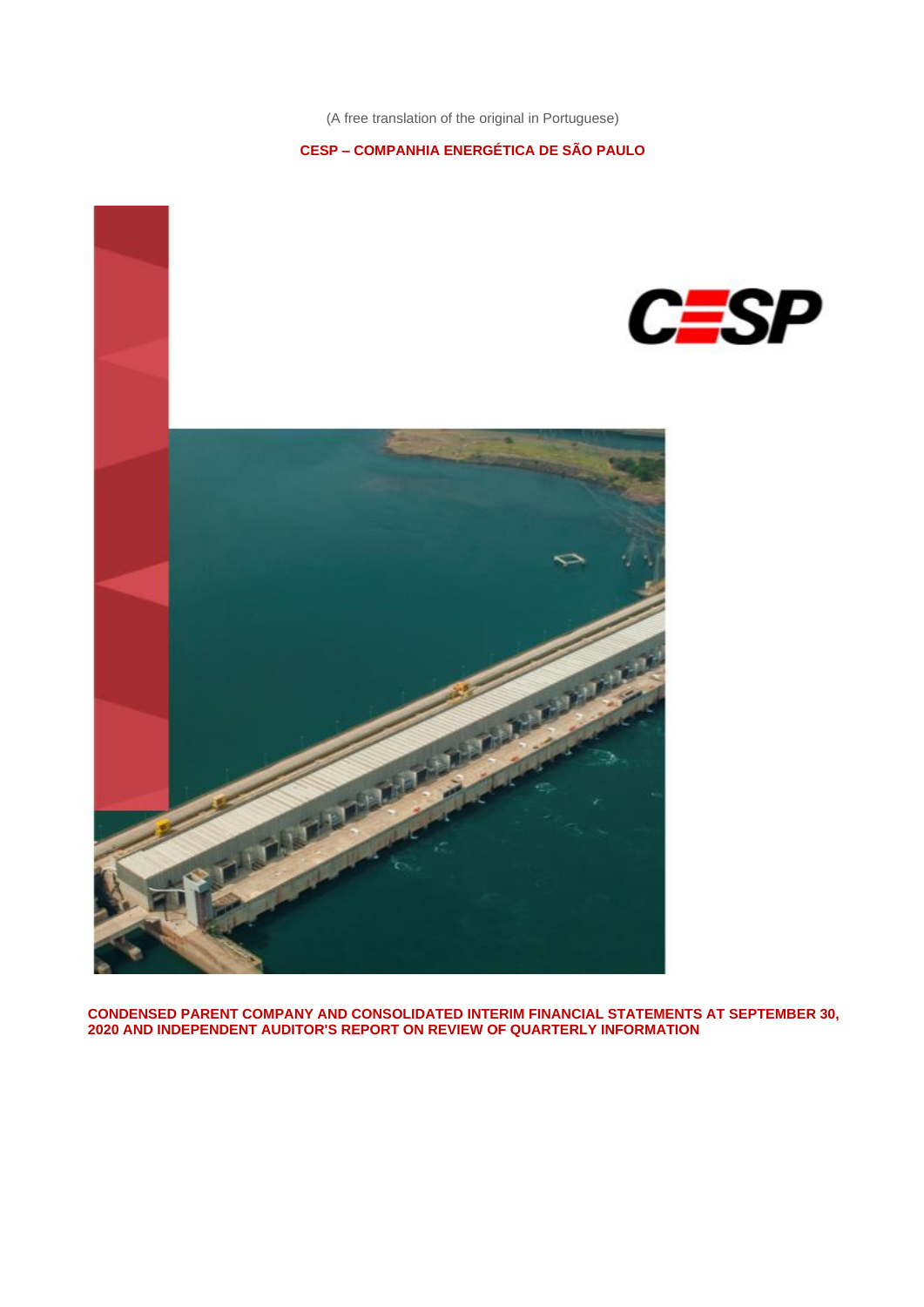# **Companhia Energética de São Paulo - CESP**

**Quarterly Information (ITR) at September 30, 2020 and report on review of quarterly information**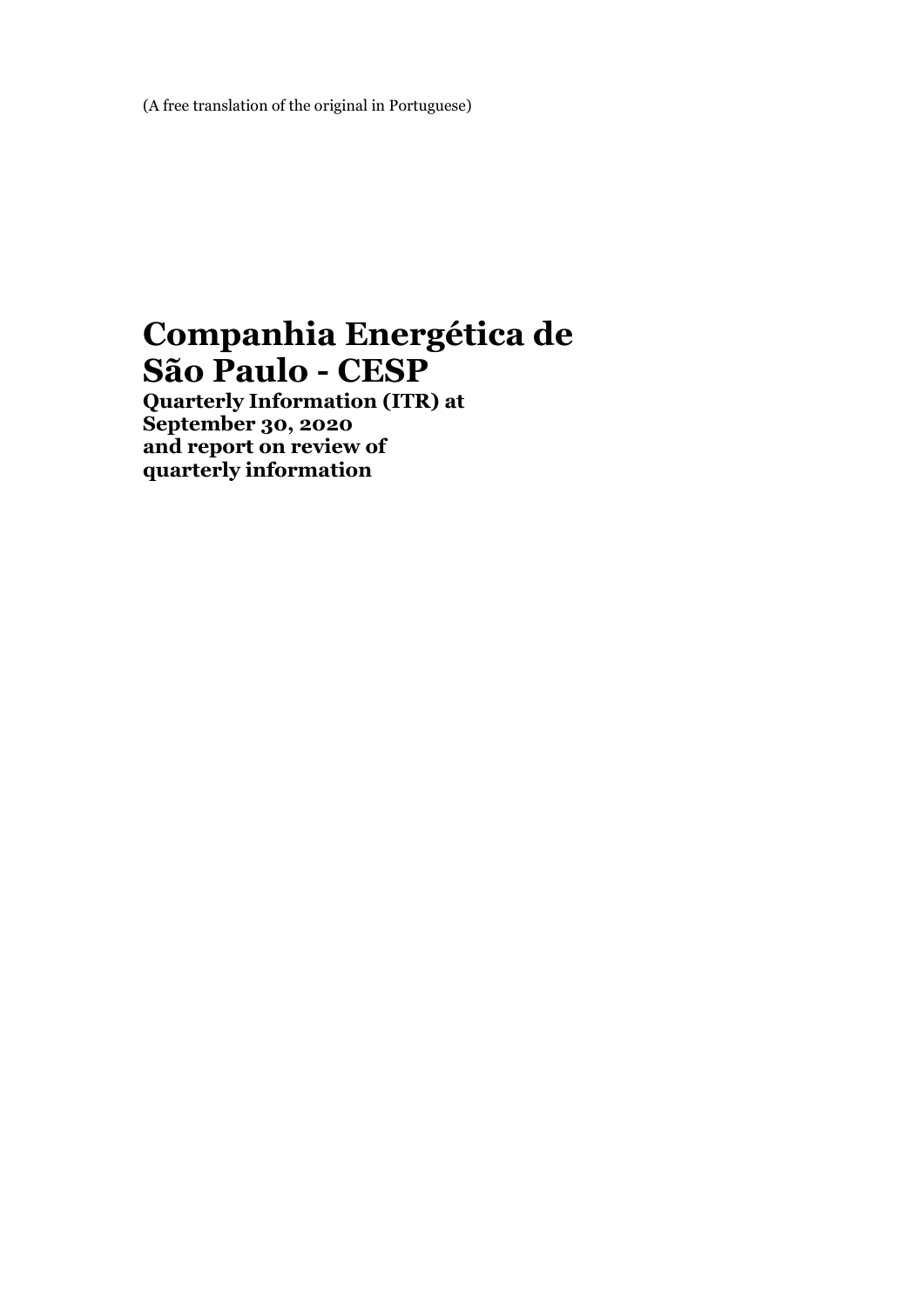

### **Report on review of quarterly information**

To the Board of Directors and Stockholders Companhia Energética de São Paulo - CESP

#### **Introduction**

We have reviewed the accompanying parent company and consolidated interim accounting information of Companhia Energética de São Paulo - CESP ("Company"), included in the Quarterly Information Form (ITR) for the quarter ended September 30, 2020, comprising the balance sheet as at that date and the statements of operations and comprehensive income (loss) for the quarter and ninemonth period then ended, and the statements of changes in equity and cash flows for the nine-month period then ended, and a summary of significant accounting policies and other explanatory information.

Management is responsible for the preparation of the parent company and consolidated interim accounting information in accordance with the accounting standard CPC 21 - "Interim Financial Reporting", of the Brazilian Accounting Pronouncements Committee (CPC), and International Accounting Standard (IAS) 34 - "Interim Financial Reporting" issued by the International Accounting Standards Board (IASB), as well as the presentation of this information in accordance with the standards issued by the Brazilian Securities Commission (CVM), applicable to the preparation of the Quarterly Information (ITR). Our responsibility is to express a conclusion on this interim financial information based on our review.

#### **Scope of review**

We conducted our review in accordance with Brazilian and International Standards on Reviews of Interim Financial Information (NBC TR 2410 - "Review of Interim Financial Information Performed by the Independent Auditor of the Entity" and ISRE 2410 - "Review of Interim Financial Information Performed by the Independent Auditor of the Entity", respectively). A review of interim financial information consists of making inquiries, primarily of persons responsible for financial and accounting matters, and applying analytical and other review procedures. A review is substantially less in scope than an audit conducted in accordance with Brazilian and International Standards on Auditing and consequently does not enable us to obtain assurance that we would become aware of all significant matters that might be identified in an audit. Accordingly, we do not express an audit opinion.

#### **Conclusion on the interim information**

Based on our review, nothing has come to our attention that causes us to believe that the accompanying parent company and consolidated interim accounting information included in the quarterly information referred to above has not been prepared, in all material respects, in accordance with CPC 21 and IAS 34 applicable to the preparation of the Quarterly Information, and presented in accordance with the standards issued by the CVM.

*PricewaterhouseCoopers, Av. Francisco Matarazzo 1400, Torre Torino, São Paulo, SP, Brasil, 05001-903, Caixa Postal 60054, T: +55 (11) 3674 2000*, www.pwc.com.br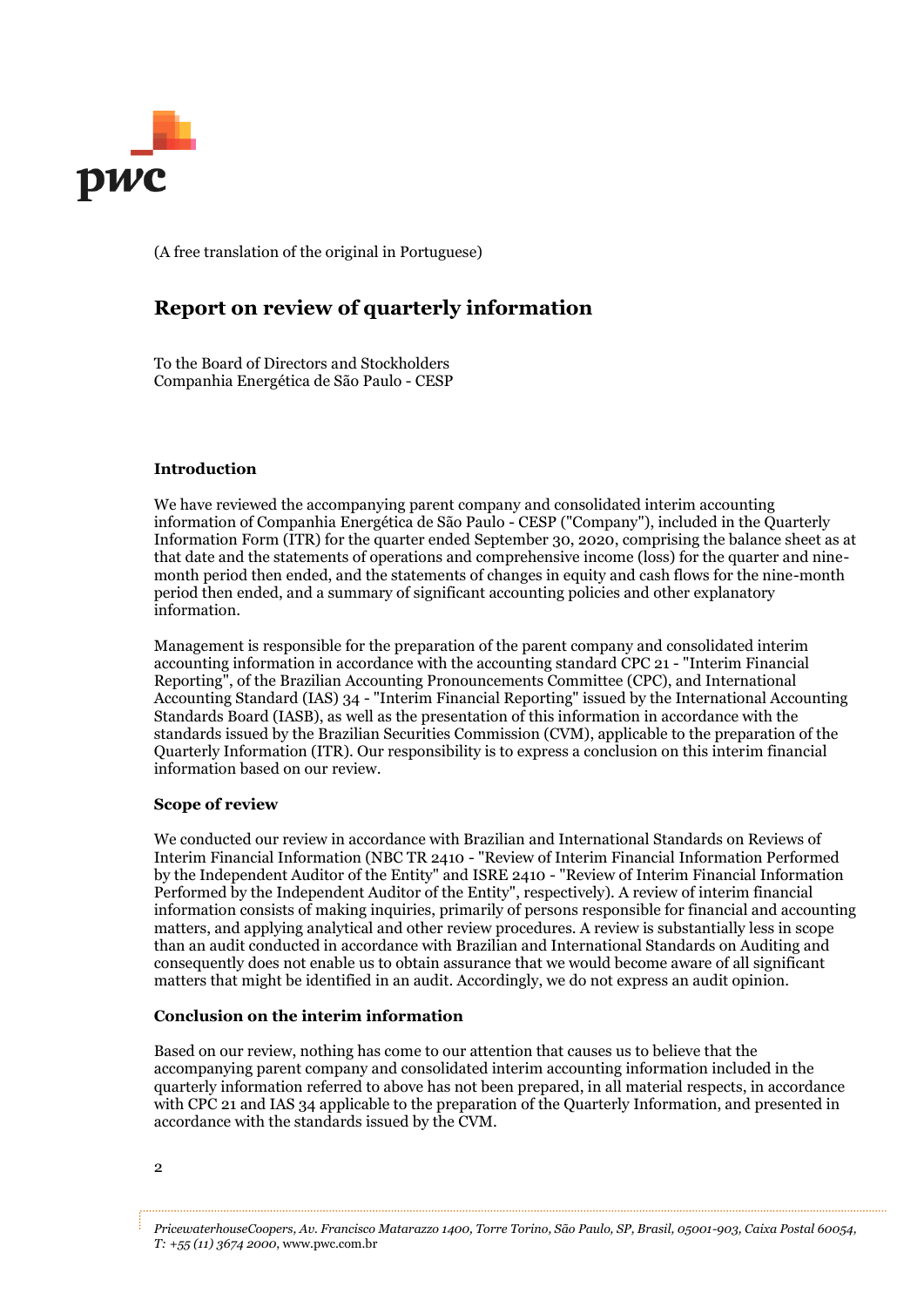

Companhia Energética de São Paulo - CESP

#### **Emphasis of matter - Indemnification assets**

Note 8 to the interim accounting information details that the Company recorded R\$ 1,719,390 thousand as "Indemnification assets", net of provision, receivable from the Federal Government for indemnifications on terminated concession contracts of the Três Irmãos, Jupiá, and Ilha Solteira power plants. The Company is seeking redress through the courts to determine the amounts of indemnifiable assets and means of receipt. Our review report is not qualified in respect of this matter.

#### **Other matters**

#### **Statements of value added**

The quarterly information includes the parent company and consolidated statements of value added for the nine-month period ended September 30, 2020. These statements are the responsibility of the Company's management and are presented as supplementary information for the purposes of IAS 34. These statements have been submitted to the same review procedures carried out together with the review of the quarterly information, with the purpose of concluding whether they are reconciled with the interim accounting information and accounting records, as applicable, and if their form and content are in accordance with the criteria defined in Technical Pronouncement CPC 09 - "Statement Value Added". Based on our review, nothing has come to our attention that causes us to believe that these statements of value added have not been prepared, in all material respects, in accordance with the criteria established in CPC 09 and in a manner consistent with the parent company and consolidated interim accounting information taken as a whole.

São Paulo, October 28, 2020

PRICEWATEAHOUSECOOPERS<br>PricewaterhouseCoopers Auditores Independentes CRC 2SP000160/O-5

Carlos Eduardo Guaraná Mendonça Contador CRC 1SP196994/O-2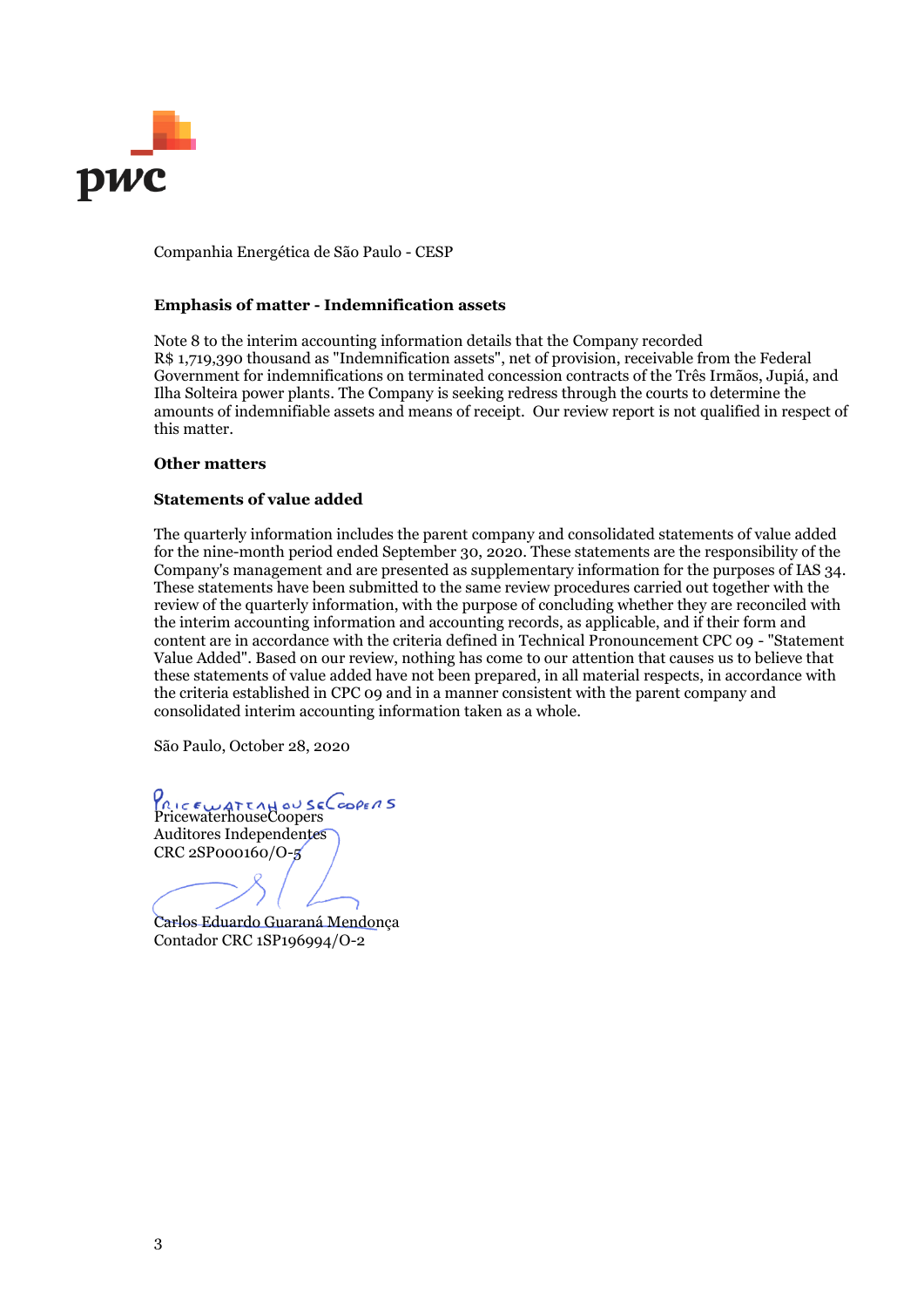#### **Contents**

Condensed parent company and consolidated interim financial statements

Notes to the condensed interim financial statements

|     | Presentation of parent company and consolidated financial statements and summary of significant accounting policies<br>19 |  |
|-----|---------------------------------------------------------------------------------------------------------------------------|--|
| 3.  |                                                                                                                           |  |
| 4.  |                                                                                                                           |  |
| 5.  |                                                                                                                           |  |
| 6.  |                                                                                                                           |  |
|     |                                                                                                                           |  |
| 8.  |                                                                                                                           |  |
| 9.  |                                                                                                                           |  |
| 10. |                                                                                                                           |  |
| 11. |                                                                                                                           |  |
| 12. |                                                                                                                           |  |
| 13. |                                                                                                                           |  |
| 14. |                                                                                                                           |  |
| 15. |                                                                                                                           |  |
| 16. |                                                                                                                           |  |
| 17. |                                                                                                                           |  |
| 18. |                                                                                                                           |  |
| 19. |                                                                                                                           |  |
| 20. |                                                                                                                           |  |
| 21. |                                                                                                                           |  |
| 22. |                                                                                                                           |  |
| 23. |                                                                                                                           |  |
| 24. |                                                                                                                           |  |
| 25. |                                                                                                                           |  |
| 26. |                                                                                                                           |  |
| 27. |                                                                                                                           |  |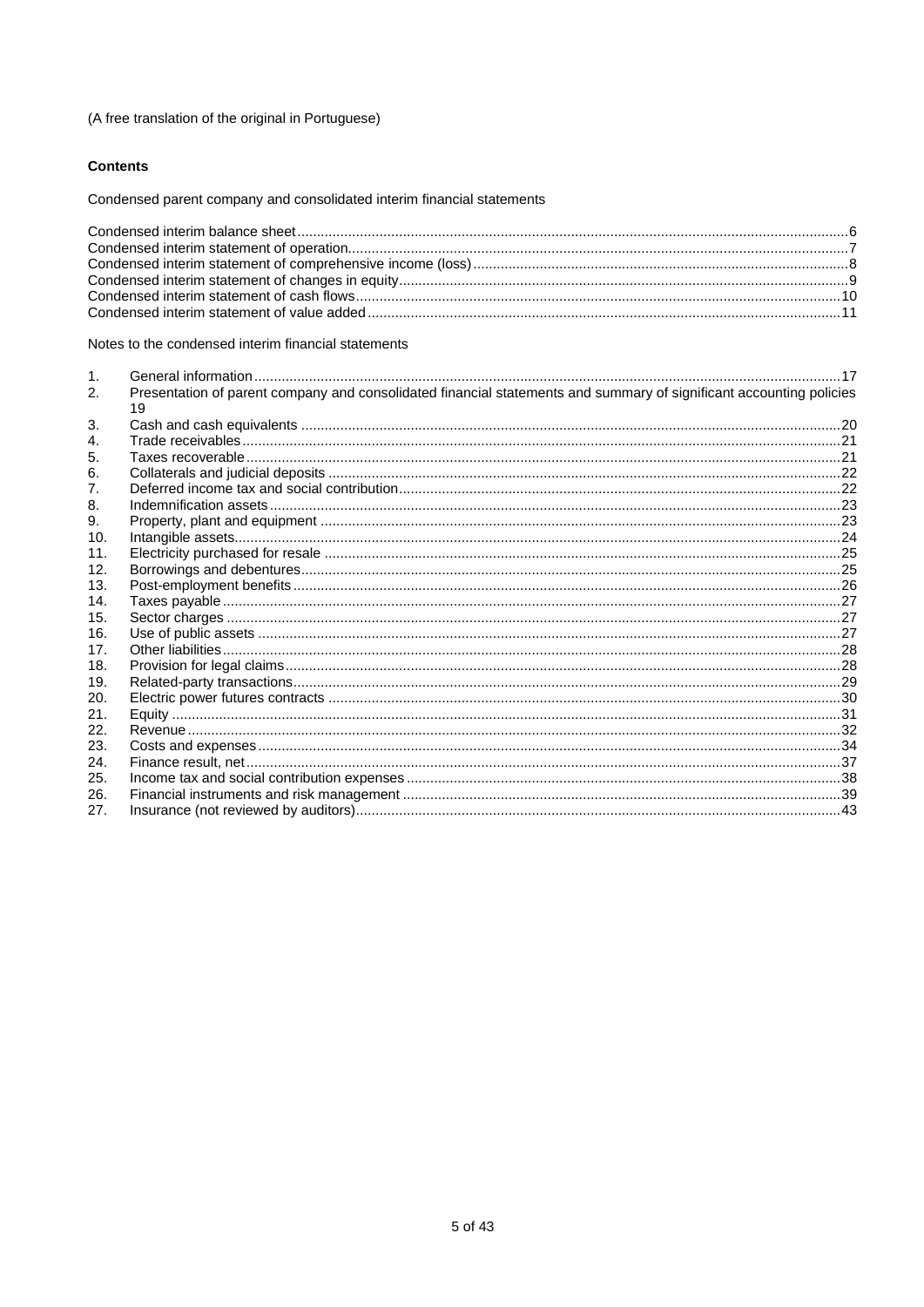### **CONDENSED INTERIM BALANCE SHEET**

### **All amounts in thousands of reais** (A free translation of the original in Portuguese)

| <b>ASSETS</b>                               |                     |            | Parent company |            | Consolidated |                                           |                     |             | Parent company |             | <b>Consolidated</b> |
|---------------------------------------------|---------------------|------------|----------------|------------|--------------|-------------------------------------------|---------------------|-------------|----------------|-------------|---------------------|
|                                             | Note                | 9/30/2020  | 12/31/2019     | 9/30/2020  | 12/31/2019   |                                           | Note                | 9/30/2020   | 12/31/2019     | 9/30/2020   | 12/31/2019          |
|                                             |                     |            |                |            |              | <b>LIABILITIES AND EQUITY</b>             |                     |             |                |             |                     |
| <b>CURRENT ASSETS</b>                       |                     |            |                |            |              | <b>CURRENT LIABILITIES</b>                |                     |             |                |             |                     |
| Cash and cash equivalents                   | $\overline{3}$      | 794,354    | 690,276        | 872,593    | 741,444      | Trade payables                            |                     | 6,141       | 8,824          | 6,188       | 8,849               |
| Derivative financial instruments            | $^{\bullet}$ 26.5   |            | 18,718         |            | 18,718       | Electricity purchased for resale          | 11                  | 9,105       | 35,755         | 62,833      | 35,755              |
| Trade receivables                           | $\overline{4}$      | 169,605    | 198,930        | 237,493    | 198,930      | <b>Borrowings</b>                         | 12                  | 4,459       | 3,002          | 4,459       | 3,002               |
| Taxes recoverable                           | $\overline{5}$      | 18,180     | 8,357          | 24,369     | 8,357        | Lease liabilities                         |                     | 1,700       | 1,584          | 1,700       | 1,584               |
| Electric power futures contracts            | 20                  |            |                | 11,085     |              | Derivative financial instruments          | $\blacksquare$ 26.5 | 86,323      |                | 147,330     |                     |
| Prepaid expenses                            |                     | 3,134      | 11,186         | 3,134      | 11,186       | Estimated obligations and payroll         |                     | 19,765      | 21,497         | 20,539      | 21,497              |
| Other assets                                |                     | 94,752     | 93,153         | 94,285     | 93,153       | Taxes payable                             | 14                  | 54,944      | 23,494         | 68,565      | 23,535              |
|                                             |                     | 1,080,025  | 1,020,620      | 1,242,959  | 1,071,788    | Sector charges                            | 15                  | 114,512     | 115.673        | 114,512     | 115,673             |
|                                             |                     |            |                |            |              | Dividends payable and interest on capital |                     | 196,532     | 606,176        | 196,532     | 606,176             |
|                                             |                     |            |                |            |              | Use of public assets                      | 16                  | 46,003      | 29,275         | 46,003      | 29,275              |
|                                             |                     |            |                |            |              | Social and environmental obligations      |                     | 35,343      | 23,474         | 35,343      | 23,474              |
|                                             |                     |            |                |            |              | Other liabilities                         | 17                  | 29,931      | 88,038         | 29,934      | 88,038              |
|                                             |                     |            |                |            |              |                                           |                     | 604.758     | 956,792        | 733,938     | 956,858             |
|                                             |                     |            |                |            |              |                                           |                     |             |                |             |                     |
|                                             |                     |            |                |            |              | <b>NON-CURRENT LIABILITIES</b>            |                     |             |                |             |                     |
|                                             |                     |            |                |            |              | Borrowings                                | 12                  | 1,758,277   | 1,781,123      | 1,758,277   | 1,781,123           |
| <b>NON-CURRENT ASSETS</b>                   |                     |            |                |            |              | Lease liabilities                         |                     | 5,105       | 5,624          | 5,105       | 5,624               |
| Long-term receivables                       |                     |            |                |            |              | Sector charges                            | 15                  | 12,014      | 12,014         | 12,014      | 12,014              |
| Derivative financial instruments            | $\blacksquare$ 26.5 |            | 21,225         |            | 21,225       | Use of public assets                      | 16                  | 131,783     | 158,355        | 131,783     | 158,355             |
| Electric power futures contracts            | 20                  |            |                | 2,751      |              | Derivative financial instruments          | 26.5                | 39,281      |                | 55,185      |                     |
| Collaterals and judicial deposits           | $\,6$               | 268,739    | 343,979        | 268,739    | 343,979      | Provision for legal claims                | 18                  | 1,859,083   | 1,814,375      | 1,859,083   | 1,814,375           |
| Deferred income tax and social contribution | $\overline{7}$      | 1,898,907  | 1,877,412      | 1,920,530  | 1,877,412    | Social and environmental obligations      |                     | 152,314     | 164,536        | 152,314     | 164,536             |
| Storeroom supplies                          |                     | 6,041      | 7,611          | 6,041      | 7,611        | Post-employment benefits                  | 13                  | 880.997     | 836,995        | 880,997     | 836,995             |
| Indemnification asset                       | 8                   | 1,719,390  | 1,719,390      | 1,719,390  | 1,719,390    | Other liabilities                         | 17                  | 44,400      | 54,969         | 44,400      | 54,969              |
|                                             |                     | 3,893,077  | 3,969,617      | 3,917,451  | 3,969,617    |                                           |                     | 4,883,254   | 4,827,991      | 4,899,158   | 4,827,991           |
|                                             |                     |            |                |            |              |                                           |                     |             |                |             |                     |
|                                             |                     |            |                |            |              | <b>TOTAL LIABILITIES</b>                  |                     | 5,488,012   | 5,784,783      | 5,633,096   | 5,784,849           |
|                                             |                     |            |                |            |              |                                           |                     |             |                |             |                     |
|                                             |                     |            |                |            |              | <b>EQUITY</b>                             | 21                  |             |                |             |                     |
| Investments                                 |                     | 42,224     | 51,102         |            |              | Share capital                             |                     | 5,975,433   | 5,975,433      | 5,975,433   | 5,975,433           |
| Property, plant and equipment               | 9                   | 6,059,584  | 6,305,943      | 6,059,584  | 6,305,943    | Capital reserves                          |                     | 1,929,098   | 1,929,098      | 1,929,098   | 1,929,098           |
| Intangible assets                           | 10                  | 1,535,257  | 1,575,300      | 1,535,257  | 1,575,300    | Revenue reserves                          |                     | 1,084,883   | 1,084,883      | 1,084,883   | 1,084,883           |
| Right-of-use assets on lease agreements     |                     | 6,668      | 7,106          | 6,668      | 7,106        | Carrying value adjustments                |                     | (917, 819)  | (948, 623)     | (917, 819)  | (948, 623)          |
|                                             |                     | 11,536,810 | 11,909,068     | 11,518,960 | 11,857,966   | Other comprehensive income                |                     | (1,045,054) | (895, 886)     | (1,045,054) | (895, 886)          |
|                                             |                     |            |                |            |              | Retained earnings                         |                     | 102,282     |                | 102,282     |                     |
|                                             |                     |            |                |            |              | <b>TOTAL EQUITY</b>                       |                     | 7,128,823   | 7,144,905      | 7,128,823   | 7,144,905           |
|                                             |                     |            |                |            |              |                                           |                     |             |                |             |                     |
| <b>TOTAL ASSETS</b>                         |                     | 12,616,835 | 12,929,688     | 12,761,919 | 12,929,754   | TOTAL LIABILITIES AND EQUITY              |                     | 12,616,835  | 12,929,688     | 12,761,919  | 12,929,754          |
|                                             |                     |            |                |            |              |                                           |                     |             |                |             |                     |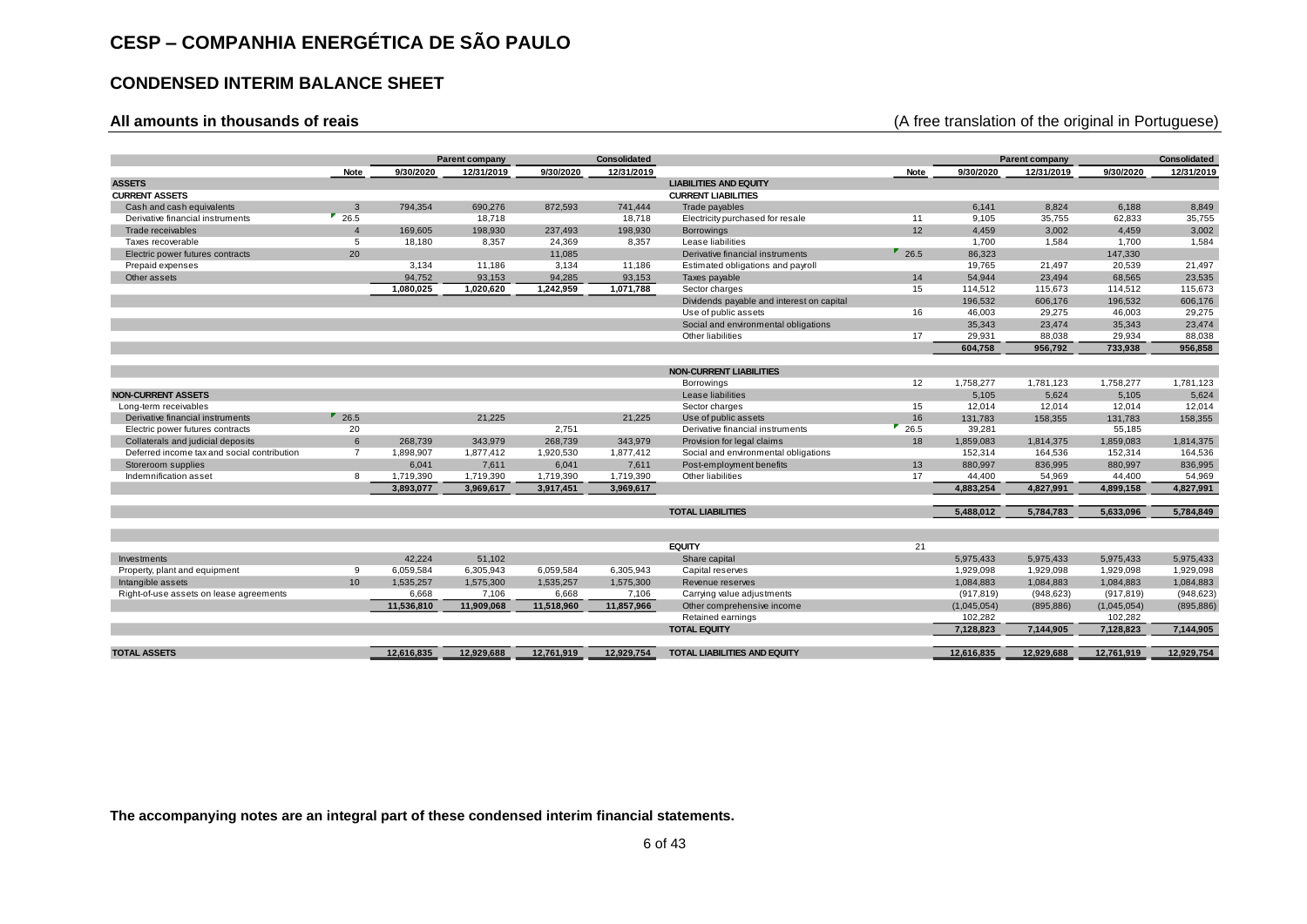### **CONDENSED INTERIM STATEMENT OF OPERATIONS Periods ended September 30**

All amounts in thousands of reais unless otherwise stated **and a stated** (A free translation of the original in Portuguese)

|                                                                                              |             |            | Parent company |            | Consolidated   |            | Parent company |            | Consolidated             |
|----------------------------------------------------------------------------------------------|-------------|------------|----------------|------------|----------------|------------|----------------|------------|--------------------------|
|                                                                                              |             |            |                |            | Quarters ended |            |                |            | Nine month periods ended |
|                                                                                              | <b>Note</b> | 9/30/2020  | 9/30/2019      | 9/30/2020  | 9/30/2019      | 9/30/2020  | 9/30/2019      | 9/30/2020  | 9/30/2019                |
| Net revenue                                                                                  | 22          | 312,308    | 414,466        | 470,527    | 414,466        | 1,075,069  | 1,138,461      | 1,416,599  | 1,138,461                |
| Cost of electricity services                                                                 | 23          | (168, 602) | (258, 322)     | (312,967)  | (258, 322)     | (529, 517) | (819, 951)     | (820, 358) | (819, 951)               |
| Cost of electricity                                                                          |             | (63, 514)  | (154, 259)     | (207, 879) | (154, 259)     | (205, 865) | (510, 714)     | (496, 706) | (510, 714)               |
| Cost of operation                                                                            |             | (105,088)  | (104, 063)     | (105,088)  | (104, 063)     | (323, 652) | (309, 237)     | (323, 652) | (309, 237)               |
| Gross profit                                                                                 |             | 143,706    | 156,144        | 157,560    | 156,144        | 545,552    | 318,510        | 596,241    | 318,510                  |
| Operating income (expenses)                                                                  | 23          |            |                |            |                |            |                |            |                          |
| General and administrative                                                                   |             | (24, 675)  | (43,097)       | (27, 420)  | (43,097)       | (66, 662)  | (221, 343)     | (74, 284)  | (221, 343)               |
| Other operating income, net                                                                  |             | 11,774     | 14,069         | 3,364      | 14,069         | 104,446    | 26,963         | 118,268    | 26,963                   |
|                                                                                              |             | (12, 901)  | (29, 028)      | (24,056)   | (29, 028)      | 37,784     | (194, 380)     | 43,984     | (194, 380)               |
| Operating profit before equity results and finance results                                   |             | 130,805    | 127,116        | 133,504    | 127,116        | 583,336    | 124,130        | 640,225    | 124,130                  |
| <b>Results from equity investments</b>                                                       |             |            |                |            |                |            |                |            |                          |
| Equity in the results of investees                                                           |             | 2,005      |                |            |                | 38,333     |                |            |                          |
|                                                                                              |             | 2,005      |                |            |                | 38,333     |                |            |                          |
| Finance result, net                                                                          | 24          |            |                |            |                |            |                |            |                          |
| Finance income                                                                               |             | 6,212      | 9,085          | 6,550      | 9,085          | 23,783     | 63,173         | 25,004     | 63,173                   |
| Finance costs                                                                                |             | (188, 212) | (138, 940)     | (188, 223) | (138, 940)     | (410, 144) | (347, 604)     | (410, 213) | (347, 604)               |
| Foreign exchange losses, net                                                                 |             |            | (6,068)        |            | (6,068)        |            | (3, 128)       |            | (3, 128)                 |
|                                                                                              |             | (182,000)  | (135, 923)     | (181, 673) | (135, 923)     | (386, 361) | (287, 559)     | (385, 209) | (287, 559)               |
| Profit (loss) before income tax and social contribution                                      |             | (49, 190)  | (8,807)        | (48, 169)  | (8,807)        | 235,308    | (163, 429)     | 255,016    | (163, 429)               |
| Income tax and social contribution                                                           | 25          |            |                |            |                |            |                |            |                          |
| Current                                                                                      |             | (17, 182)  |                | (21, 273)  |                | (71, 182)  |                | (88, 205)  |                          |
| Deferred                                                                                     |             | 7,847      | 951            | 10,917     | 951            | (31,040)   | (6,672)        | (33, 725)  | (6,672)                  |
|                                                                                              |             |            |                |            |                |            |                |            |                          |
| Profit (loss) for the period                                                                 |             | (58, 525)  | (7, 856)       | (58, 525)  | (7, 856)       | 133,086    | (170, 101)     | 133,086    | (170, 101)               |
| Basic earnings (loss) per thousand shares, in reais                                          |             | (0.18)     | (0.02)         | (0.18)     | (0.02)         | 0.41       | (0.52)         | 0.41       | (0.52)                   |
|                                                                                              |             |            |                |            |                |            |                |            |                          |
| The accompanying notes are an integral part of these condensed interim financial statements. |             |            |                |            |                |            |                |            |                          |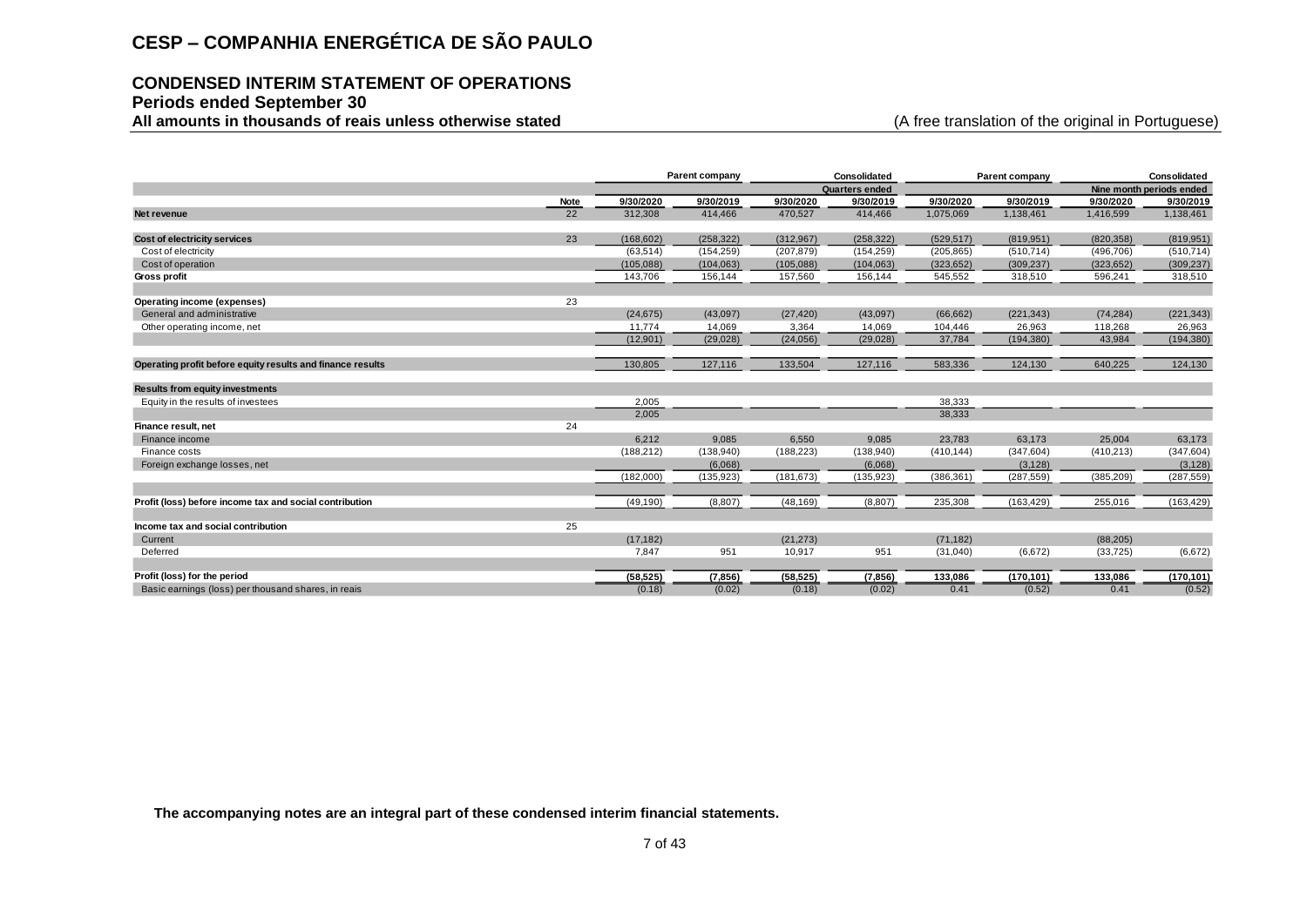### **CONDENSED INTERIM STATEMENT OF COMPREHENSIVE INCOME (LOSS)**

**Periods ended September 30**

(A free translation of the original in Portuguese)

|                                                                                          |      |           |                       |                          | <b>Parent company and Consolidated</b> |  |
|------------------------------------------------------------------------------------------|------|-----------|-----------------------|--------------------------|----------------------------------------|--|
|                                                                                          |      |           | <b>Quarters ended</b> | Nine month periods ended |                                        |  |
|                                                                                          | Note | 9/30/2020 | 9/30/2019             | 9/30/2020                | 9/30/2019                              |  |
|                                                                                          |      |           |                       |                          |                                        |  |
| Profit (loss) for the period                                                             |      | (58, 525) | (7, 856)              | 133,086                  | (170, 101)                             |  |
| Other components of comprehensive loss to be subsequently reclassified to profit or loss |      |           |                       |                          |                                        |  |
| Operating hedge accounting                                                               | 21.5 | 10.601    | 1.847                 | (149.168)                | 1.847                                  |  |
| Other components of comprehensive income that will not be reclassified to profit or loss |      |           |                       |                          |                                        |  |
| Adjustment of post-employment benefits - CPC 33 (R1)                                     | 13   |           | 2.519                 |                          | 6.885                                  |  |
| Total comprehensive loss for the period                                                  |      | (47, 924) | (3, 490)              | (16,082)                 | (161, 369)                             |  |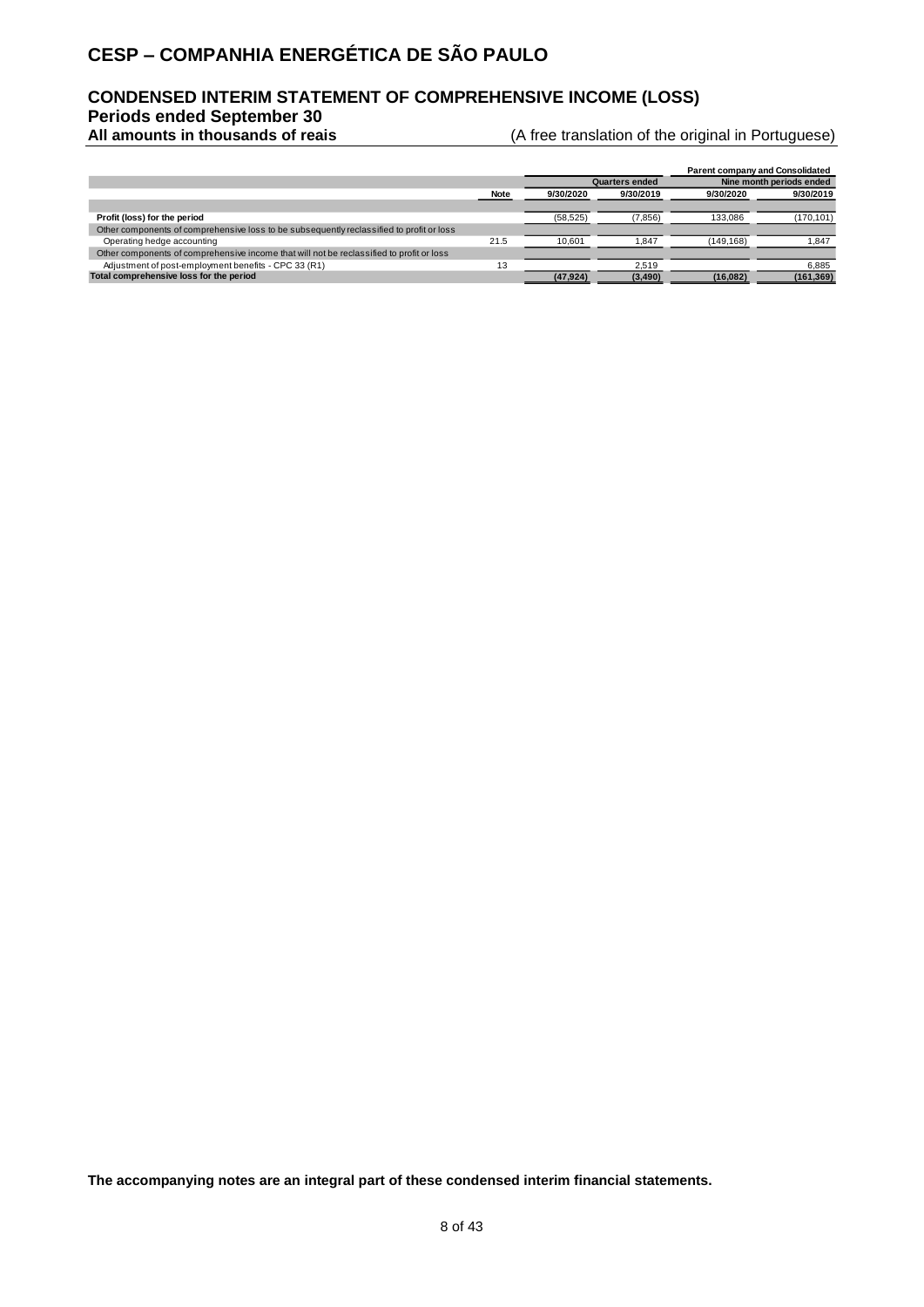### **CONDENSED INTERIM STATEMENT OF CHANGES IN EQUITY**

#### **Nine month periods ended September 30**

**All amounts in thousands of reais** (A free translation of the original in Portuguese)

|                                                         |             |                      |                         |             |                       | Other         |                 |              |
|---------------------------------------------------------|-------------|----------------------|-------------------------|-------------|-----------------------|---------------|-----------------|--------------|
|                                                         |             |                      |                         | Revenue     | <b>Carrying value</b> | comprehensive |                 |              |
|                                                         |             | <b>Share capital</b> | <b>Capital reserves</b> | reserves    | adjustments           | income        | <b>Retained</b> | <b>Total</b> |
|                                                         | <b>Note</b> | (Note 21.1)          | (Note 21.2)             | (Note 21.3) | (Note 21.4)           | (Note 21.5)   | earnings        | equity       |
| At January 1, 2019                                      |             | 5,975,433            | 1,929,098               | 554,588     | (976, 752)            | (380, 301)    |                 | 7,102,066    |
| Realization of carrying value adjustment (depreciation) |             |                      |                         |             | 18,274                |               | (18, 274)       |              |
| Loss for the period                                     |             |                      |                         |             |                       |               | (170, 101)      | (170, 101)   |
| Operating hedge accounting                              |             |                      |                         |             |                       | 1,847         |                 | 1,847        |
| Adjustment of post-employment benefits - CPC 33 (R1)    | 13          |                      |                         |             |                       | 6,885         |                 | 6,885        |
| At September 30, 2019                                   |             | 5,975,433            | 1,929,098               | 554,588     | (958, 478)            | (371, 569)    | (188, 375)      | 6,940,697    |
|                                                         |             |                      |                         |             |                       |               |                 |              |
| <b>At January 1, 2020</b>                               |             | 5,975,433            | 1,929,098               | 1,084,883   | (948, 623)            | (895, 886)    |                 | 7,144,905    |
| Realization of carrying value adjustment (depreciation) |             |                      |                         |             | 30,804                |               | (30, 804)       |              |
| Profit for the period                                   |             |                      |                         |             |                       |               | 133,086         | 133,086      |
| Operating hedge accounting                              | 21.5        |                      |                         |             |                       | (149, 168)    |                 | (149, 168)   |
| At September 30, 2020                                   |             | 5,975,433            | 1,929,098               | 1,084,883   | (917, 819)            | (1,045,054)   | 102,282         | 7,128,823    |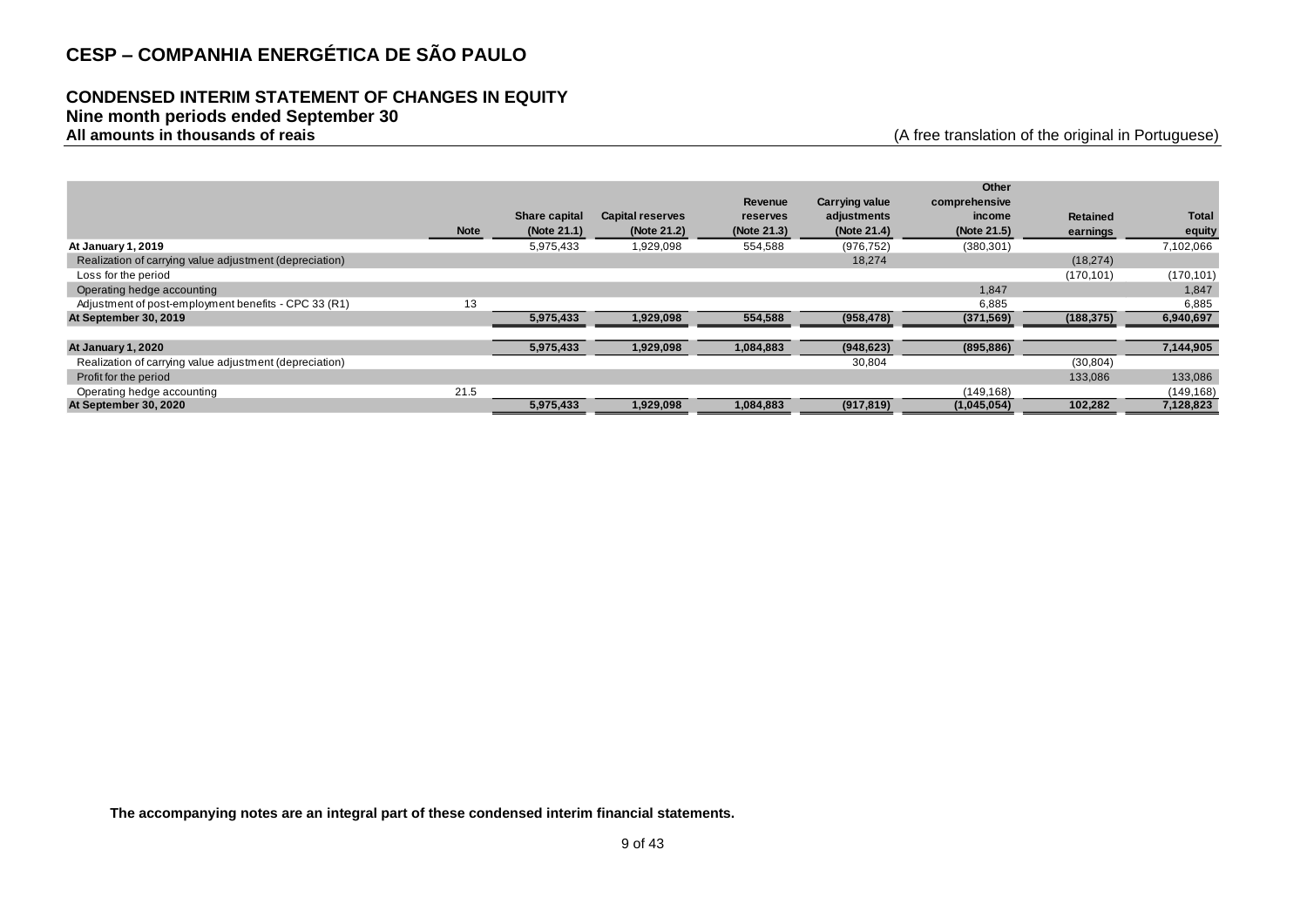### **CONDENSED INTERIM STATEMENT OF CASH FLOWS Nine month periods ended September 30**

**All amounts in thousands of reais** (A free translation of the original in Portuguese)

|                                                                                 |                |                     | <b>Parent company</b> |                   | Consolidated         |
|---------------------------------------------------------------------------------|----------------|---------------------|-----------------------|-------------------|----------------------|
| Cash flow from operating activities                                             | <b>Note</b>    | 9/30/2020           | 9/30/2019             | 9/30/2020         | 9/30/2019            |
|                                                                                 |                |                     |                       |                   |                      |
| Profit (loss) before income tax and social contribution                         |                | 235,308             | (163, 429)            | 255,016           | (163, 429)           |
| Adjustments to items that do not represent changes in cash and cash equivalents |                |                     |                       |                   |                      |
| Depreciation and amortization                                                   | 23             | 295,479             | 267,420               | 295,647           | 267,420              |
| Equity in the results of investees<br>Interest and indexations                  | 12.3           | (38, 333)<br>69,321 | 112,861               | 69,321            | 112,861              |
| Recognition of borrowing costs                                                  | 12.3           | 16,751              | 2,355                 | 16,751            | 2,355                |
| Present value adjustment of leases                                              |                | 218                 | 146                   | 218               | 146                  |
| Provision (reversal) for legal claims                                           | 18             | (129, 240)          | (7, 488)              | (129, 240)        | (7, 488)             |
| Indexation of provision for legal claims                                        | 18             | 226,443             | 225,710               | 226,443           | 225,710              |
| Reversal of provision for impairment of storeroom supplies                      | 23             | (66)                | (7,789)               | (66)              | (7,789)              |
| Premium on renegotiation of hydrological risk                                   | 23.1           | 12,554              | 11,266                | 12,554            | 11,266               |
| Disposal of property, plant and equipment                                       | 9              | 541                 | 1,062                 | 541               | 1,062                |
| Indexation of judicial deposits                                                 | 24             | (6,709)             | (9,502)               | (6,709)           | (9,502)              |
| Judicial deposits write-off                                                     | 23 and 24      | 68,713              |                       | 68,713            |                      |
| Present value adjustment - Use of public assets                                 | 16             | 6,138               | 3,777                 | 6,138             | 3,777                |
| Provision for impairment of trade receivables                                   | 23             |                     | 364                   |                   | 364                  |
| Reversal of PIS/COFINS on Indexation of judicial deposits                       | 23             | (464)               | 122                   | (464)             | 122                  |
| Operating hedge accounting                                                      | 26.5           | 48,233              | 2,798                 | 79,558            | 2,798                |
| Indexation of post-employment benefits                                          | 13             | 44,351              | 10,116                | 44,351            | 10,116               |
| Electric power futures contracts                                                | 20             |                     |                       | (13, 836)         |                      |
| Present value adjustment of social and environmental obligations                | 24             | 6,512               |                       | 6,512             |                      |
|                                                                                 |                | 855,750             | 449,789               | 931,448           | 449,789              |
| Decrease (increase) in assets                                                   |                |                     |                       |                   |                      |
| Trade receivables                                                               | $\overline{4}$ | 29,325              | 58,140                | (38, 563)         | 58.140               |
| Taxes recoverable                                                               | 5              | (6, 571)            | 54,891                | (12,760)          | 54,891               |
| Storeroom supplies                                                              |                | 1,636               | 7,031                 | 1,636             | 7,031                |
| Prepaid expenses                                                                |                | (4, 502)            | (5, 913)              | (4, 502)          | (5,913)              |
| Collaterals and judicial deposits                                               |                | 13,236              | 294                   | 13,236            | 294                  |
| Derivative financial instruments                                                |                | (37, 202)           | (2,704)               | (63, 112)         | (2,704)              |
| Other assets                                                                    |                | (1, 431)            | 20,021                | (1, 132)          | 20,021               |
| Increase (decrease) in liabilities                                              |                |                     |                       |                   |                      |
| Trade payables                                                                  |                | (2,683)             | (4,049)               | (2,661)           | (4,049)              |
| Taxes payable                                                                   | 13             | 1,290               | 10,228                | 12,335            | 10,228               |
| Payments to pension fund entities<br>Sector charges                             | 15             | (349)<br>(1, 161)   | (3,231)<br>(49, 634)  | (349)<br>(1, 161) | (3,231)<br>(49, 634) |
| Payments of legal claims                                                        | 18             | (52, 495)           | (177, 126)            | (52, 495)         | (177, 126)           |
| Social and environmental obligations                                            |                | (6,865)             |                       | (6, 865)          |                      |
| Payments of use of public assets                                                | 16             | (18, 289)           |                       | (18, 289)         |                      |
| Estimated obligations and payroll                                               |                | (1,732)             | (2,849)               | (958)             | (2,849)              |
| Other liabilities                                                               |                | (68, 216)           | 70,480                | (68, 235)         | 70,480               |
| Electricity purchased for resale                                                | 11             | (26, 650)           | (129, 597)            | 27,078            | (129, 597)           |
| <b>Cash from operations</b>                                                     |                | 673,091             | 295,771               | 714,651           | 295,771              |
| Interest paid on borrowings and debentures                                      | 12.3           | (57, 595)           | (70, 870)             | (57, 595)         | (70, 870)            |
| Income tax and social contribution paid                                         |                | (41, 022)           |                       | (55, 511)         |                      |
| Net cash provided by operating activities                                       |                | 574,474             | 224,901               | 601,545           | 224,901              |
| Cash flow from investing activities                                             |                |                     |                       |                   |                      |
| Acquisitions of investments                                                     |                |                     | (1,000)               |                   | (1,000)              |
| Acquisitions of property, plant and equipment                                   | 9              | (7, 582)            | (4,368)               | (7, 582)          | (4, 368)             |
| Acquisitions of intangible assets                                               | 10             | (2,511)             | (177)                 | (2,511)           | (177)                |
| Grant payment                                                                   | 10             |                     | (1, 398, 703)         |                   | (1,398,703)          |
| Net cash used in investment activities                                          |                | (10,093)            | (1, 404, 248)         | (10,093)          | (1, 404, 248)        |
| Cash flow from financing activities                                             |                |                     |                       |                   |                      |
| New borrowings, net of borrowing costs                                          | 12.3           | 1,450,167           | 1,777,982             | 1,450,167         | 1,777,982            |
| Repayment of borrowing                                                          | 12.3           | (1,500,033)         | (171,005)             | (1,500,033)       | (171,005)            |
| Repayment of leasing contracts                                                  |                | (793)               | (487)                 | (793)             | (487)                |
| Dividends paid                                                                  |                | (409, 644)          | (297, 164)            | (409, 644)        | (297, 164)           |
| Net cash provided by (used in) financing activities                             |                | (460,303)           | 1,309,326             | (460, 303)        | 1,309,326            |
| Increase in cash and cash equivalents                                           |                | 104,078             | 129,979               | 131,149           | 129,979              |
| Cash and cash equivalents at the beginning of the period                        |                | 690.276             | 410.886               | 741.444           | 410.886              |
| Cash and cash equivalents at the end of the period                              |                | 794.354             | 540,865               | 872.593           | 540,865              |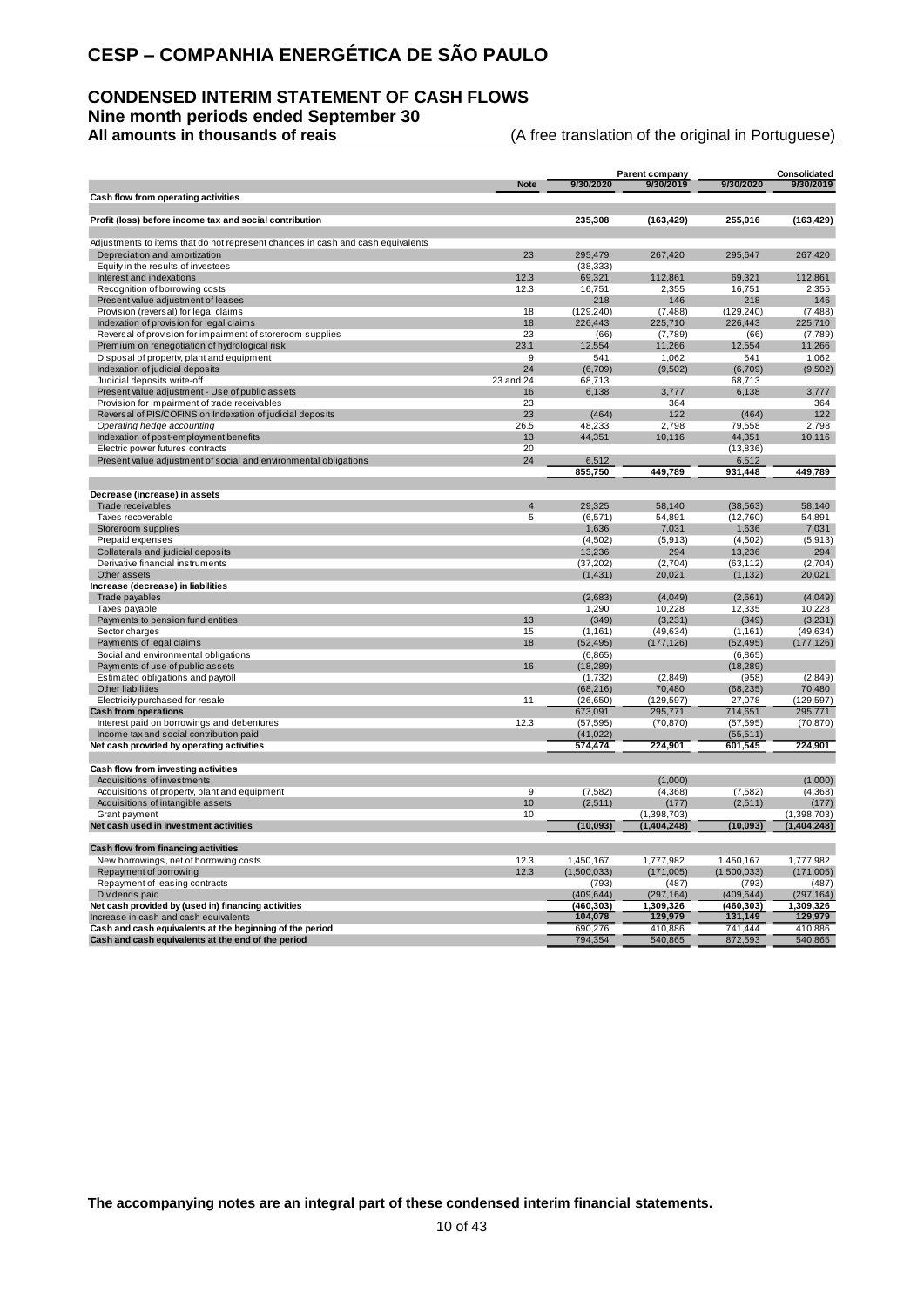### **CONDENSED INTERIM STATEMENT OF VALUE ADDED**

**Nine month periods ended September 30**

(A free translation of the original in Portuguese)

|                                                                     |      |           | <b>Parent company</b> |           | <b>Consolidated</b> |
|---------------------------------------------------------------------|------|-----------|-----------------------|-----------|---------------------|
|                                                                     | Note | 9/30/2020 | 9/30/2019             | 9/30/2020 | 9/30/2019           |
| Generation of value added                                           |      |           |                       |           |                     |
| Gross revenue                                                       | 22   | 1.243.194 | 1,333,413             | 1,622,023 | 1,333,413           |
| Estimated loss on doubtful accounts                                 | 23   |           | (364)                 |           | (364)               |
|                                                                     |      | 1,243,194 | 1,333,049             | 1,622,023 | 1,333,049           |
| <b>Inputs</b>                                                       | 23   |           |                       |           |                     |
| Electricity purchased                                               |      | 205,865   | 510,714               | 496,706   | 510,714             |
| <b>Outsourced services</b>                                          |      | 19,095    | 34,733                | 19,901    | 34,733              |
| Materials                                                           |      | 857       | 3,701                 | 1,239     | 3,701               |
| Other operating costs                                               |      | 8,405     | 7,623                 | 8,405     | 7,623               |
|                                                                     |      | 234,222   | 556,771               | 526,251   | 556,771             |
| Gross value added                                                   |      | 1,008,972 | 776,278               | 1,095,772 | 776,278             |
| <b>Retentions</b>                                                   |      |           |                       |           |                     |
| Depreciation and amortization                                       | 23   | 295,479   | 267,420               | 295,647   | 267,420             |
| Electric power futures contracts                                    | 23   |           |                       | (13, 836) |                     |
|                                                                     |      | 295,479   | 267,420               | 281,811   | 267,420             |
| Net value added generated by the Company                            |      | 713,493   | 508,858               | 813,961   | 508,858             |
| Value added received through transfers                              |      |           |                       |           |                     |
| Finance income                                                      | 24   | 23,783    | 63.173                | 25,004    | 63,173              |
| Foreign exchange gains (losses), net                                | 24   |           | (3, 128)              |           | (3, 128)            |
| Post-employment benefits                                            | 23   | 366       | (10, 116)             | 366       | (10, 116)           |
| Equity in the results of investees                                  |      | 38,333    |                       |           |                     |
| Taxes recovery                                                      | 23   | 12,268    |                       | 12.268    |                     |
| Deferred income tax and social contribution                         | 25   | (31, 040) | (6,672)               | (33, 725) | (6, 672)            |
|                                                                     |      | 43,710    | 43,257                | 3,913     | 43,257              |
| Other                                                               | 23   |           |                       |           |                     |
| Reversal of provision for legal claims                              |      | 129,240   | 7,488                 | 129,240   | 7,488               |
| Legal claims expenses                                               |      | (46, 806) |                       | (46, 806) |                     |
| Reversal of provision for impairment of storeroom supplies          |      | 66        | 7,789                 | 66        | 7,789               |
| Reversal of PIS/COFINS on monetary restatement of judicial deposits |      | 464       | (122)                 | 464       | (122)               |
| Insurance                                                           |      | (4,892)   | (1,584)               | (4,892)   | (1,584)             |
| Other income (expenses), net                                        |      | 6,396     | 6,490                 | 5,848     | 6,490               |
|                                                                     |      | 84,468    | 20,061                | 83,920    | 20,061              |
| Total value added to distribute                                     |      | 841,671   | 572,176               | 901,794   | 572,176             |
| Distribution of value added                                         |      |           |                       |           |                     |
| Personnel                                                           |      |           |                       |           |                     |
| Payroll                                                             |      | 50,592    | 185,922               | 56,078    | 185,922             |
| Compensation of key management personnel                            | 19   | 3,721     | 1,168                 | 3,721     | 1,168               |
|                                                                     |      | 54,313    | 187,090               | 59,799    | 187,090             |
| <b>Lenders and leases</b>                                           |      |           |                       |           |                     |
| Interest and debt charges                                           | 24   | 69.321    | 112.088               | 69.321    | 112.088             |
| Other finance costs                                                 | 24   | 340.823   | 235.516               | 340.892   | 235.516             |
| Rentals                                                             | 23   | 1,337     | 1,559                 | 1.364     | 1,559               |
|                                                                     |      | 411.481   | 349,163               | 411.577   | 349.163             |
| Intrasectoral - Regulatory charges                                  | 22   |           |                       |           |                     |
| Financial compensation for use of water resources - CFURH           |      | 34,515    | 35,956                | 34,515    | 35,956              |
| Global Reserve for Reversion - RGR                                  |      | 1,910     | 25,460                | 1,910     | 25,460              |
| Research and Development - R&D                                      |      | 10,293    | 11,393                | 10,293    | 11,393              |
| Electric energy service inspection charge - TFSEE                   |      | 3,343     | 2,783                 | 3,343     | 2,783               |
|                                                                     |      | 50,061    | 75,592                | 50,061    | 75,592              |
| <b>Taxes and contributions</b>                                      |      |           |                       |           |                     |
| Federal                                                             |      | 192,665   | 130,331               | 247,206   | 130,331             |
| <b>State</b>                                                        | 22   | 65        | 101                   | 65        | 101                 |
|                                                                     |      | 192,730   | 130,432               | 247,271   | 130,432             |
| <b>Stockholders</b>                                                 |      |           |                       |           |                     |
| Profit (loss) for the period                                        |      | 133,086   | (170, 101)            | 133,086   | (170, 101)          |
|                                                                     |      | 133,086   | (170, 101)            | 133,086   | (170, 101)          |
| Value added distributed                                             |      | 841,671   | 572,176               | 901,794   | 572,176             |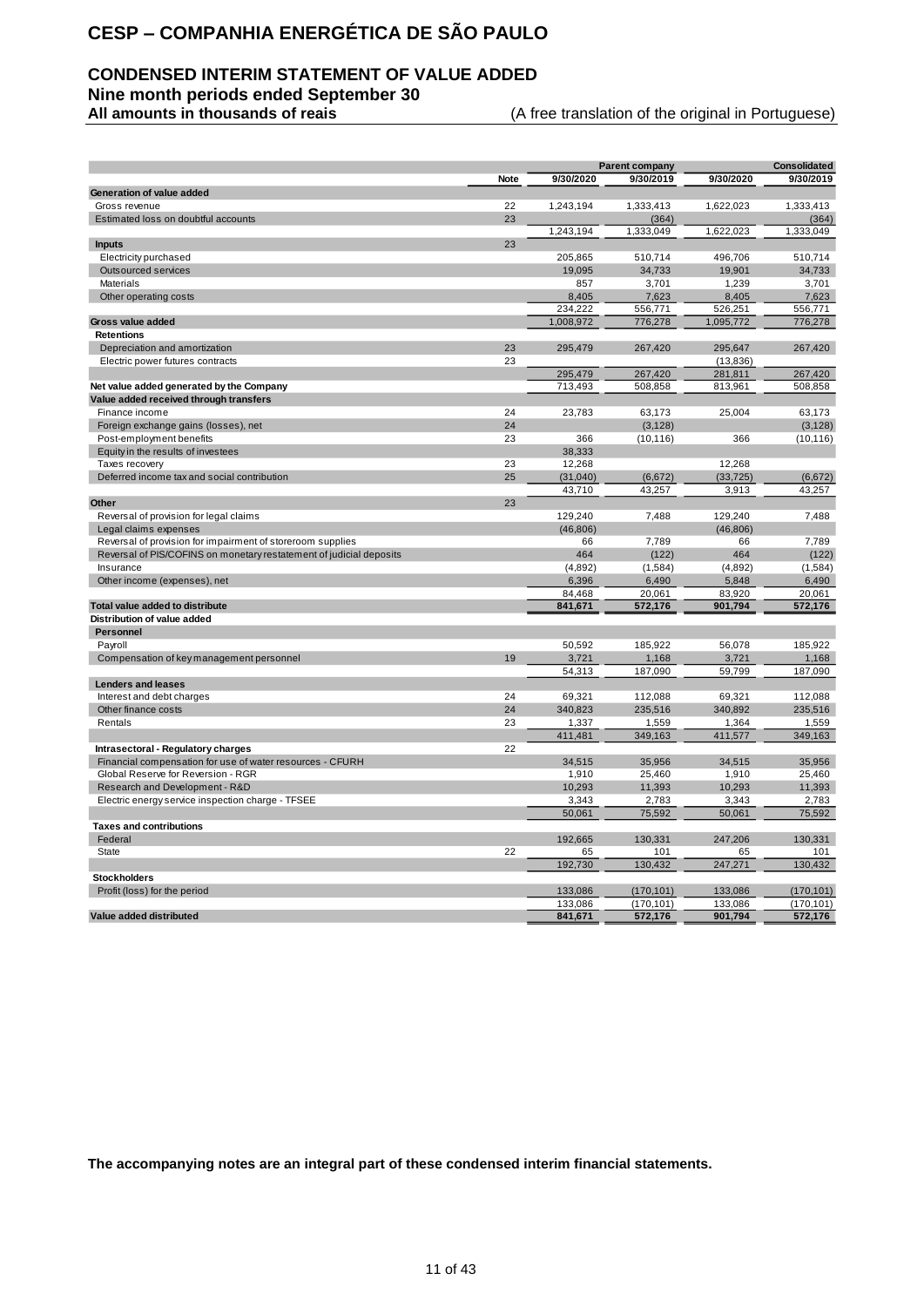#### **Periods ended September 30**

### OPFRATING REVENUES

Net Operating Revenues in 3Q20 amounted to BRL471 million, up by BRL56 million (+14%) against BRL414 million in 3Q19, mainly due to:

- **Trading companies:** Increase of BRL81 million mainly from: (i) contractual conditions previously agreed with the counterparties (seasonality of the energy sold); (ii) settlement of the balance in the CCEE, in the amount of approximately BRL13 million and (iii) adjustments of contracts indexed to the US dollar.
- **Trading:** beginning of the trading operations by CESP Trading Company, with revenues of BRL28 million in 3Q20,
- **EXECT** Short-term energy: Increase of BRL6 million due to the new strategy for equalizing the Company's energy balance, combined with optimum management of CCEE receivables in view of systemic default.
- **EXECT** Distributors: Increase of BRL3 million due to contractual adjustment clause.

These effects were partially compensated by:

- **Derivative Instruments:** Decrease of BRL41 million as a result of the settlement of derivative financial instruments contracted to hedge exchange rate exposure of free market contracts, which are indexed to the US dollar.
- **Industrial:** Decrease of BRL19 in sales volume, due to contractual conditions previously agreed with the counterparties (flexibility, seasonality and renegotiations).



### **Net Operating Revenues 3Q19 vs. 3Q20** (BRL million**)**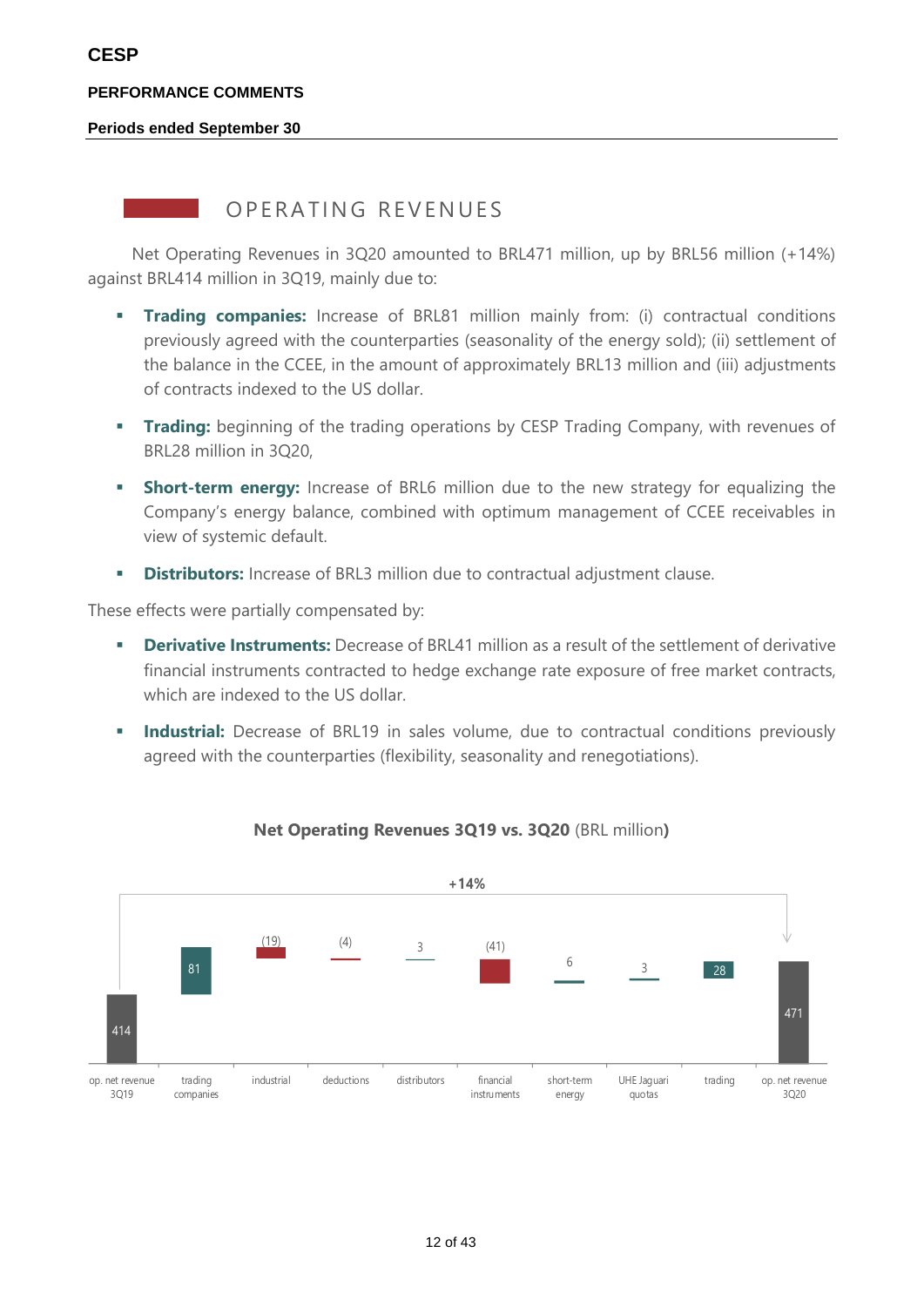#### **Periods ended September 30**

### OPFRATING COSTS AND EXPENSES

The operating costs and expenses amounted to BRL337 million in 3Q20 compared to BRL287 million recorded in 3Q19, 17% growth in the comparison between the periods.

In both quarters, there were non-recurring and non-cash effects as described below:

- **Exercise 1 Reversal of provision for litigation:** A provision of BRL22 million was reversed in 3Q20, line with our strategy to continuously review risk forecasts for court cases and amounts under discussion, to supplement the procedural strategy for reducing contingent liabilities. A provision of BRL5 million was set up in 3Q19.
- **Voluntary Dismissal Program:** In 3Q20, there was non-recurring expense impact at BRL6 million related a medical expense of CESP`s Voluntary Dismissal program ("PDV") 2019 and new voluntarily signed agreements.
- **Write-off of judicial deposits:** In 3Q20, expense of BRL23 million were recognized regarding the write-off of court deposits to counterparties. These expenses were not recorded at that time, and they were identified upon reconciliation of court deposits. It is important to note that the recording of these deposits was the result of improvements in the analysis of contingent liabilities and court deposits corresponding to the proceedings.
- **Non-cash effects:** It includes depreciation/amortization, warehouse provisions and markingto-market of energy futures. In 3Q20, the non-cash amount was BRL91 million explained by the depreciation of BRL 95 million plus marking-to-market of trading contracts in the amount of BRL 8 million, partially compensated by the recognition of BRL 12 million extemporaneous credits of PIS/COFINS on inputs from 2015. In 3Q19, the non-cash effects amounted to BRL96 million explained by the value of depreciation and amortization in the period.

Excluding the non-recurring and non-cash effects, the operating costs and expenses in 3Q20 totaled BRL239 million, up by 33% increase compared to 3Q19, when BRL180 million were reported.



### **Cost and Expenses 3Q20 vs. 3Q19** (BRL million)

*(1) PDV expenses considered | (2) Depreciation/amortization and provision (reversal) for impairment of warehouses, provision for PIS/COFINS on judicial deposits and market marking of future energy contracts considered. | (3) Costs of purchased energy not considered.*

**Energy purchases** : Increase of 40% against 3Q19, as a result of seasonality strategy with less allocation of physical guarantee in 3Q20 vs. 3Q19 and increased sales volume allocated in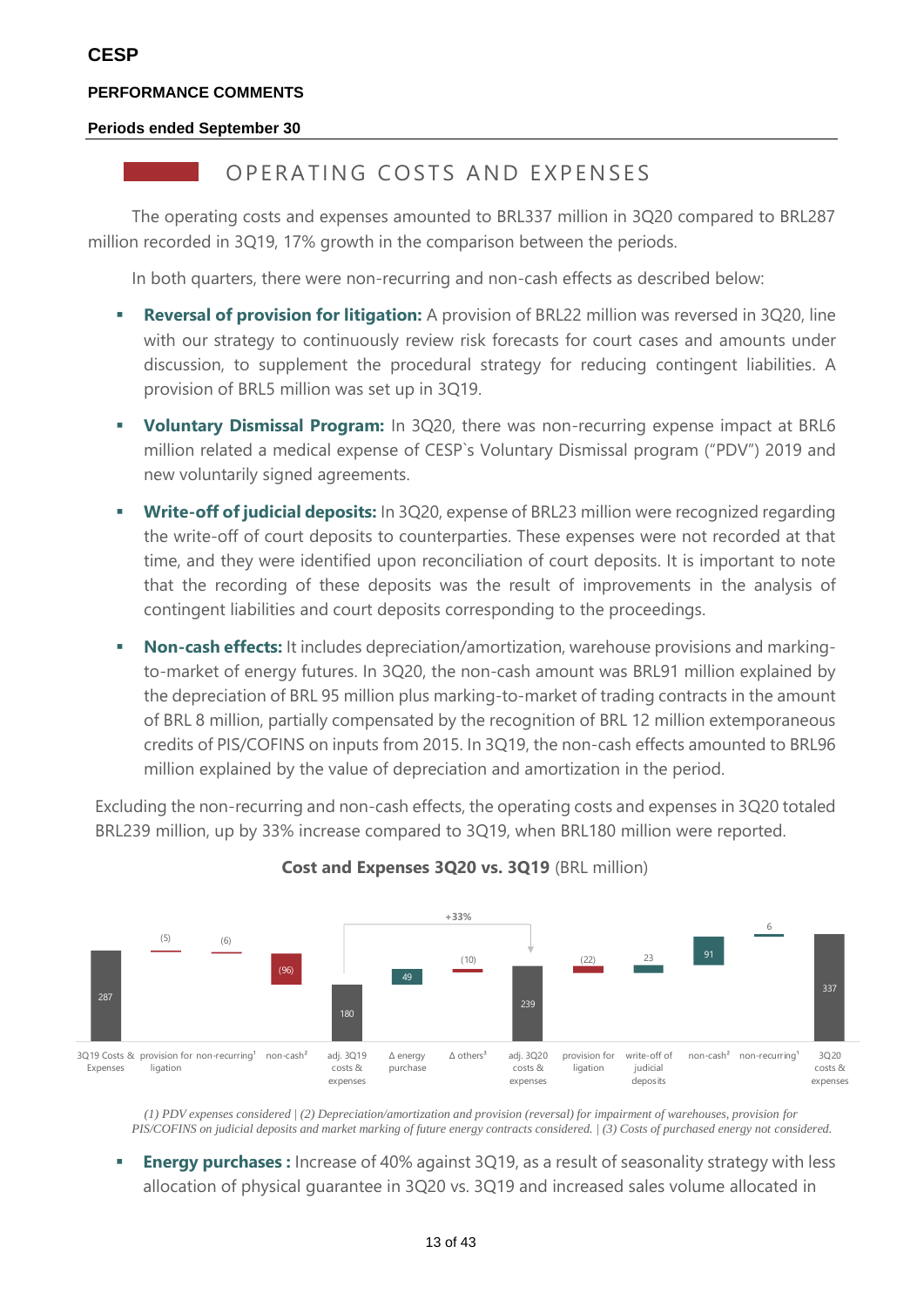#### **Periods ended September 30**

3Q20 vs. 3Q19, in line with the energy balance strategy. In the 3Q20, 355 average MW were acquired, 53% above the volume of 3Q19 (232 average MW) at an average price of BRL213/MWh, 8% lower than last year's price.

It is important to note that the Company took various measures to gain operating efficiency and rationalize its costs and expenses.

- **Personnel and Management** Reduction by 22% due to a fall of approximately 50% in staff, and changes in professional profiles, as well as reformulation of targets, performance assessment, development and professional training, management recognized for the second consecutive year with seal the Great Place to Work – GPTW label.
- **EXECT:** Third-party services, materials and rents: Fall of 37% due to renegotiation of contracts and review of processes, enabling efficiency gains in costs and operations.

| <b>CONSOLIDATED EBIT / EBITDA</b><br><b>BRL thousand</b> | 3020      | 3019              | <b>Chg.</b> (%) | <b>9M20</b> | <b>9M19</b> | Chg.<br>(%) |
|----------------------------------------------------------|-----------|-------------------|-----------------|-------------|-------------|-------------|
| <b>Net Income</b>                                        | (58, 525) | (7, 856)          | n.m.            | 133,086     | (170, 101)  | n.m.        |
| Net IR/CSLL                                              | 10,356    | (951)             | n.m.            | 121,930     | 6.672       | n.m.        |
| <b>Financial Result</b>                                  | 181,673   | 135,923           | 34%             | 385,209     | 287,559     | 34%         |
| $=$ EBIT                                                 | 133,504   | 127,116           | 5%              | 640.225     | 124,130     | n.m.        |
| Depreciation / amortization                              | 95,376    | 96,289            | $-1\%$          | 295,647     | 267,420     | 11%         |
| <b>EBITDA</b>                                            | 228,880   | 223,405           | 2%              | 935,872     | 391,550     | 139%        |
| VDP - Voluntary Dismissal Program                        | 5,961     | 5,955             | $0\%$           | 5,961       | 110,746     | $-95%$      |
| Reversal of provision for litigation                     | (22, 052) | 5,259             | n.m.            | (129, 240)  | (7,488)     | n.m.        |
| Write-off of judicial deposits                           | 23,163    | $\qquad \qquad -$ | n.m.            | 46,806      |             | n.m.        |
| <b>Adjusted EBITDA</b>                                   | 235,952   | 234,619           | $1\%$           | 859,399     | 494.808     | 74%         |
| Adjusted EBITDA margin                                   | 50%       | 57%               | $-6$ p.p.       | 61%         | 43%         | 17 p.p.     |

**FBITDA** 

Adjusted EBITDA amounted to BRL236 million in 3Q20 with 50% margin in line with the same period in 2019. The increase in the net revenues was partially compensated by the increase in the energy purchase cost.



### **EBITDA 3Q19 vs. 3Q20** (BRL million)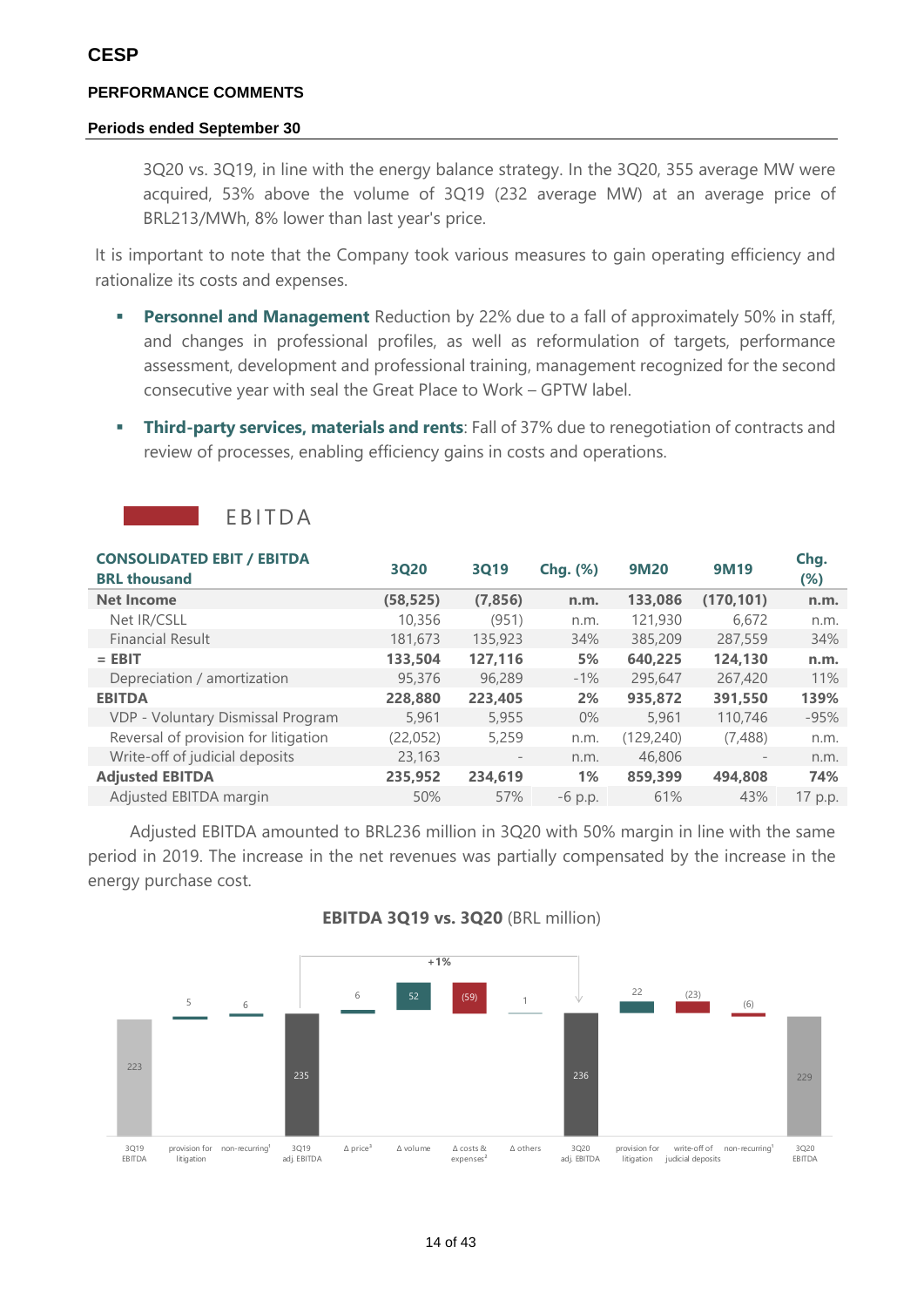#### **Periods ended September 30**

*(1) PDV expenses considered | (2) Non-cash items not considered: provision for PIS/COFINS judicial deposits and market marking of future energy contracts | (3) derivative financial instruments considered.*

| <b>Financial Income - BRL</b><br>thousand | 3Q20       | 3019                     | Var. (%) | <b>9M20</b> | <b>9M19</b>              | Var. (%) |
|-------------------------------------------|------------|--------------------------|----------|-------------|--------------------------|----------|
| <b>Financial Revenues</b>                 | 6,550      | 9.085                    | $-28%$   | 25,004      | 63,173                   | $-60%$   |
| <b>Financial Expenses</b>                 | (188, 223) | (145,008)                | 30%      | (410, 213)  | (350, 732)               | 17%      |
| Debt charges                              | (22, 954)  | (37, 522)                | $-39%$   | (69, 321)   | (112,088)                | $-38%$   |
| Provision for litigation                  | (110, 651) | (96, 237)                | 15%      | (226, 443)  | (225, 710)               | $0\%$    |
| Write-off of judicial deposits            | (5,874)    | $\overline{\phantom{m}}$ | n.m.     | (21, 907)   | $\overline{\phantom{m}}$ | n.m.     |
| Exchange variation, net                   |            | (6,068)                  | n.m.     |             | (3, 128)                 | n.m.     |
| Other financial expenses                  | (48,744)   | (5, 181)                 | n.m.     | (92,542)    | (9,806)                  | n.m.     |
| <b>Financial income</b>                   | (181, 673) | (135, 923)               | 34%      | (385, 209)  | (287, 559)               | 34%      |

FINANCIAL INCOME

The net financial income in 3Q20 recorded expenses at BRL182 million compared to the expenses of BRL136 million in 3Q19. The 34% increase in the quarter comparison can be explained mainly by:

- **Other financial expenses:** Increase by BRL44 million due to: (i) the adjustment of the balance of actuarial liabilities (CPC 33) in the amount of BRL15 million, (ii) payment of the prepaid settlement premium of the 11<sup>th</sup> Debenture at the amount of BRL11 million.
- **Update of the litigation provision balance:** Increase by BRL14 million, due to the update of the provision balance for litigation mainly with IGPM as index.
- **Write-off of judicial deposits:** Expenses of BRL6 million on the reversal of monetary adjustments of court deposits received by the counterparties.
- **Financial revenues:** Reduction of BRL3 million as a result of lower levels of CDI, to which the Company's investments are indexed.

The items above were partially offset by:

**• Debt charges:** Reduction of BRL15 million as a result of lower levels of CDI, to which the Company's investments are indexed.



## IN COME TAX (IR) AND SOCIAL CONTRIBUTION  $(CSLL)$

IR and CSLL ("taxes") amount for the year include current and deferred taxes. Taxes are calculated on an accrual basis, according to the legislation in effect. The Company adopts the annual taxable income regime, with payments based on monthly estimates, which may result in a mismatch between the payment and the calculation of the taxes, being adjusted in the annual calculations of IR and CSLL.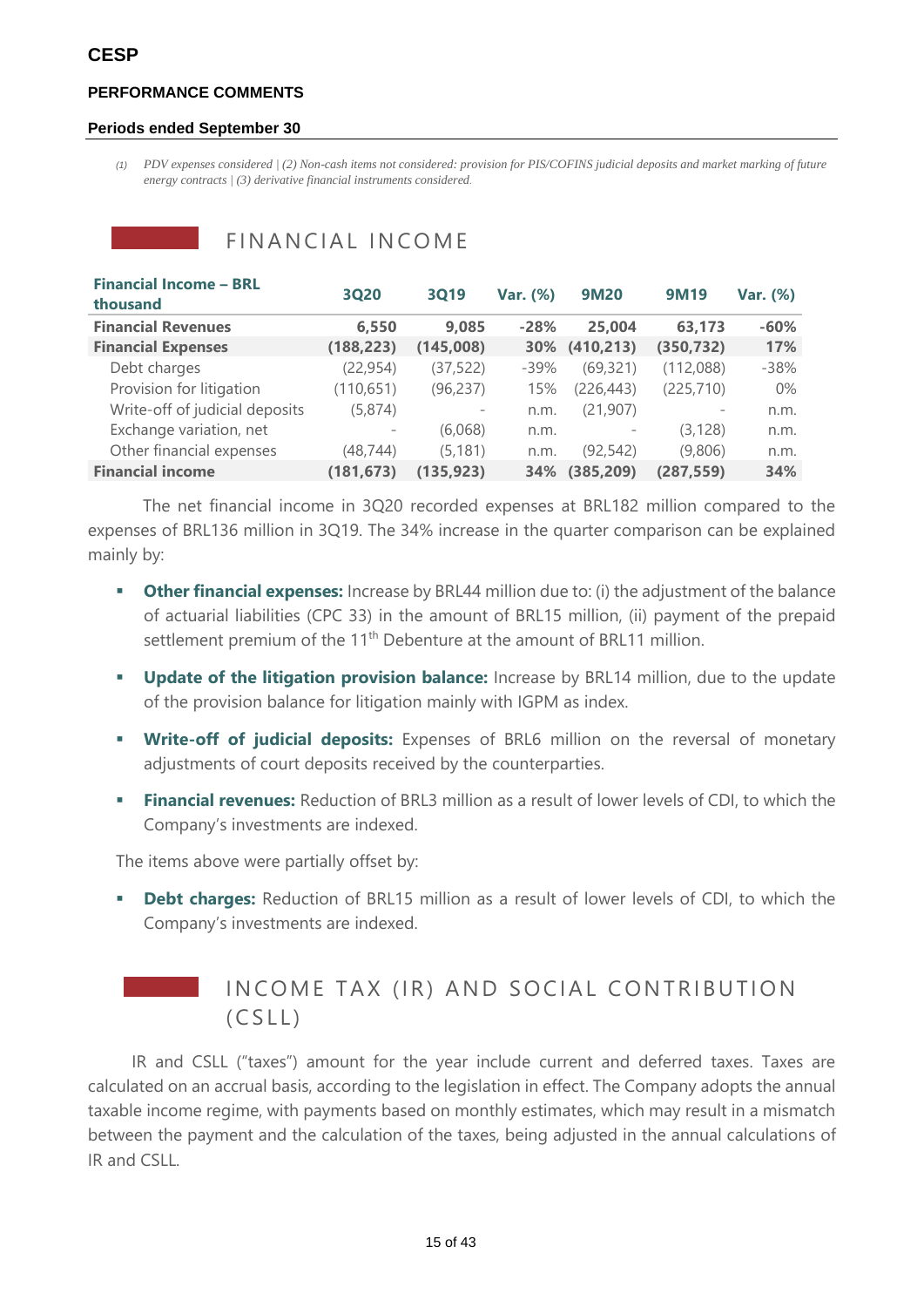### **Periods ended September 30**

Deferred tax assets arising from tax losses and deductible temporary differences are recorded based on the probability that future taxable income will be available and may be used. Their recognition is based on an impairment test, as provided for in CVM Instruction 371/2002.

The Company and its subsidiary have a balance of BRL1,096 million referring to deferred tax assets on tax loss and negative basis and temporary differences recorded in its balance sheet on September 30, 2020.

IR and CSLL expenses in 3Q20 were BRL10 million, namely BRL21 million related to current IR and CSLL and reversal of BRL11 million related to the deferred taxes. The value paid for taxes in 3Q20, calculated by estimation, was BRL24 million (cash) and the effective tax rate for the period was 21%.

It is important to highlight that CESP has a tax loss to be offset in the amount of BRL3 billion, of which BRL 372 million has already been recorded in the Company's balance sheet as a deferred tax at a rate of 34%, which can be offset through the realization of results.

There is also a BRL 2.6 billion tax loss, not recorded in the financial statements (off-balance), which may be recognized as deferred tax to be offset, as soon as its realization is envisaged.

Additionally, tax losses may be offset in each reporting period at the limit of 30% of the actual or taxable income = EBT (earnings before taxes)  $+/$ - temporary and permanent adjustments.



The net income in 3Q20 was loss of BRL59 million compared to the loss of BRL8 million in 3Q19. The graphic below shows the main factors that influenced the net income in 3Q20, based on

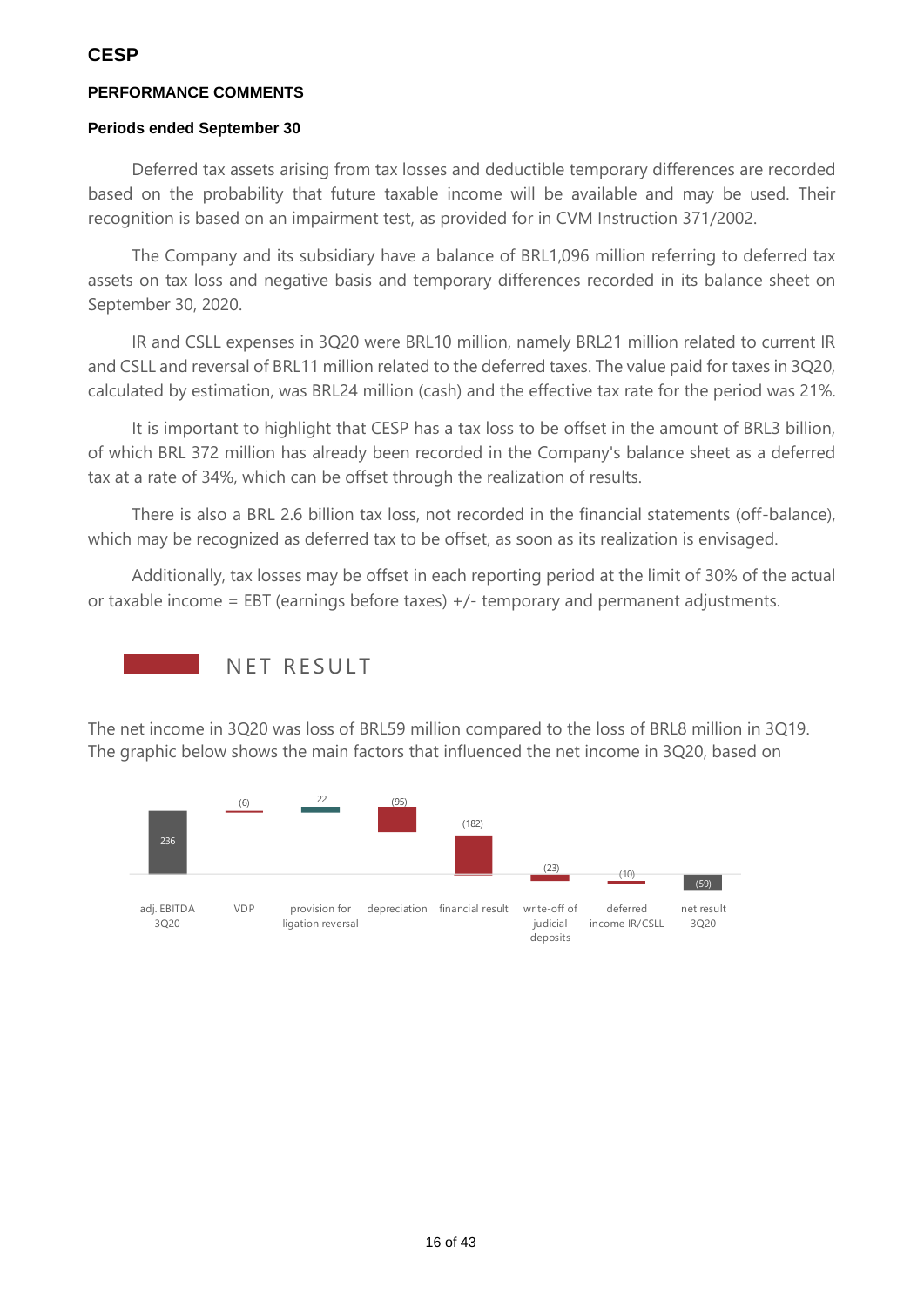#### **All amounts in thousands of reais unless otherwise stated**

#### <span id="page-16-0"></span>**1. General information**

#### **1.1 Operations**

CESP - Companhia Energética de São Paulo ("CESP" or "the Company") is a publicly held corporation headquartered in the city of São Paulo. The Company's controlling shareholder is VTRM Energia Participações S.A. ("VTRM"). Together with its subsidiary CESP Comercializadora de Energia ("CESP Comercializadora"), its main activities are the planning, construction and operation of power generation systems and power trading. It carries other complementary operational activities, such as forestation, reforestation and fish farming, as a means of protecting environments modified by the construction of its hydro dams and facilities.

The Company's shares are traded on B3 S.A. - Brasil, Bolsa, Balcão ("B3") and, since July 28, 2006, they have been traded on B3's Corporate Governance Level 1. The Company's Management continuously seeks to enhance information provided, according to the best market practices.

The Company is included in the IBrA, IBrX 100, IEE, IGCT, ICG, ITAG and UTIL indexes.

The Company currently has two hydroelectric power plants that operate under a price regime, and one which operates under a quota regime (Note 1.2 (c)), with a total installed capacity of 1,655 MW and mean physical guarantee of 948 MW.

The Company's classification was changed from a power generation utility under public concession to an independent power generation concession holder upon executing a new concession agreement for the Engenheiro Sérgio Motta Hydroelectric Power Plant (Porto Primavera) ("HPP Porto Primavera"), which extended the concession period to 2049. It continues to be regulated and supervised by the National Electric Energy Agency ("ANEEL"), linked to the Ministry of Mines and Energy ("MME"). The operations of its plants are integrated with the National Operator of the Electric System ("ONS"). Optimal distribution of power generated by the plant is managed by ONS, as per the table below which shows gross power generation:

|                 |                         |                         |                         |                    |                         |                         |                         | Gross generation in MWh (*) |
|-----------------|-------------------------|-------------------------|-------------------------|--------------------|-------------------------|-------------------------|-------------------------|-----------------------------|
|                 |                         |                         |                         | 2020               |                         |                         |                         | 2019                        |
| <b>Plants</b>   | 1 <sup>st</sup> Quarter | 2 <sup>nd</sup> Quarter | 3 <sup>rd</sup> Quarter | <b>Accumulated</b> | 1 <sup>st</sup> Quarter | 2 <sup>nd</sup> Quarter | 3 <sup>rd</sup> Quarter | Accumulated                 |
| Porto Primavera | 2.387.980               | 2.016.725               | 2.115.856               | 6,520,561          | 2.302.154               | 2,009,596               | 2.079.903               | 6,391,653                   |
| Paraibuna       | 23.401                  | 74.572                  | 135.665                 | 233,638            | 22.718                  | 56,530                  | 125,780                 | 205,028                     |
| Jaguari         | 3.007                   | 19.510                  | 47.289                  | 69.806             | 2.710                   | 7.070                   | 31.676                  | 41.456                      |
| <b>Total</b>    | 2.414.388               | 2.110.807               | 2.298.810               | 6.824.005          | 2.327.582               | 2.073.196               | 2,237,359               | 6.638.137                   |

*(\*) Data related to power and energy volumes not reviewed by independent auditors*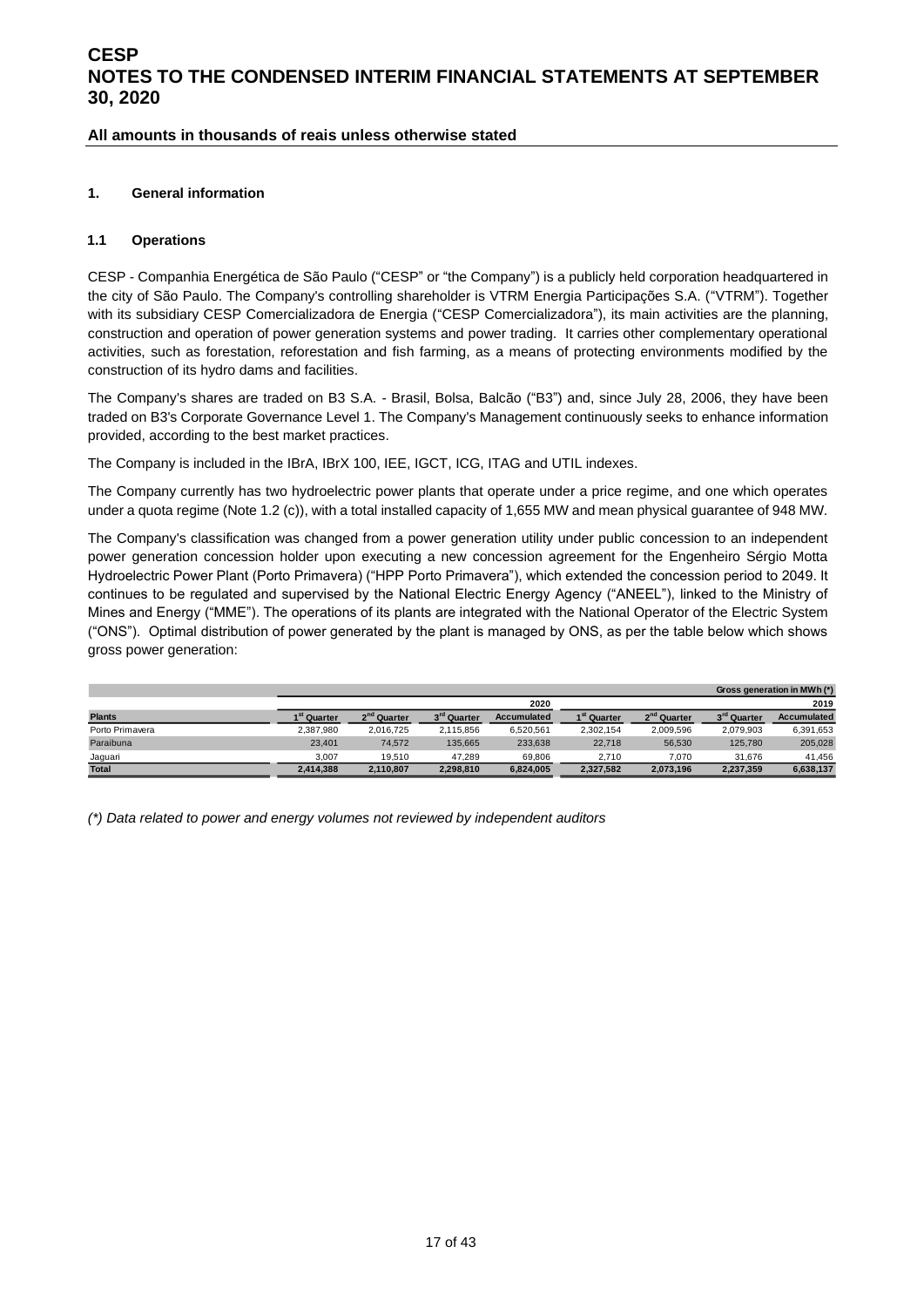#### **All amounts in thousands of reais unless otherwise stated**

#### **1.2 Main events occurring during the period ended September 30, 2020**

#### **a) Startup of operations of CESP Comercializadora**

In January 2020, CESP Comercializadora started its operations in the power trading market, thereby optimizing the management of CESP's energy matrix, its hydrological and market risks and streamlining the Company's commercial strategy.

#### **b) Approval of the proposal for payment of dividends**

The Ordinary Shareholders' Meeting held on March 30, 2020 approved Management's proposal for payment of dividends for the year ended December 31, 2019, of R\$ 605,880, to be paid in Brazilian Reais in two installments, the first of R\$ 409,375 on April 22, 2020 and the second of R\$ 196,505 on October 22, 2020. Dividends were paid based on the existing shareholding positions at close of B3's trading session on April 2, 2020 ("the base date"), taking into consideration trades of such shares carried out up to that date, inclusive. The Company's shares were traded on an "ex-dividend" basis as from April 3, 2020, inclusive.

#### **c) Temporary operation of HPP Jaguari**

On May 19, 2020, MME published Ordinance No. 218/2020, which defined CESP as the temporary operator of the Jaguari Hydroelectric Power Plant ("HPP Jaguari"), in the physical guarantee quota regime, as of May 21, 2020, until a new concession is awarded to a bidder by the Federal Government. HPP Jaguari, whose physical guarantee represents less than 2% of the Company's total assured energy, now operates pursuant to applicable protocols including for the generation of energy in a quota regime. ANEEL ratified the Annual Initial Generation Revenue ("Initial RAG") of the Jaguari HPP for the cycle ended on June 30, 2020, which resulted in annual net revenue of R\$ 9,032, adjusted yearly for inflation after the end of each cycle, for the next cycle.

#### **d) I-REC certificates**

In June 2020, the Company was authorized to issue International Renewable Energy Certificates ("I-RECs") certifying the clean energy origin and environmental traceability of its energy. The certificates can be issued according to the physical guarantee of HPP Porto Primavera, each I-REC being equivalent to 1 MWh.

#### **e) TUST approval**

Resolution No. 2,726 of July 14, 2020, established the value of the Charges for Use of the Electricity Transmission System ("TUST"), components of the National Interconnected System in effect from July 1, 2020 to June 30, 2021. The new tariff applied to HPP Porto Primavera is R\$ 8.721/kW, an increase of 13.4% in relation to the tariff of the previous cycle (R\$ 7.693/kW).

#### **f) Issuance of debentures**

On August 21, 2020, the Company raised R\$ 1,500,000 through the 12<sup>th</sup> issue of infrastructure debentures, not convertible into shares. The proceeds from this placement were used to prepay part of the  $11<sup>th</sup>$  issue of simple debentures, which, in turn, were issued on December 19, 2018 to finance the payment of the renewal grant of the concession of HPP Porto Primavera, as well as related expenses. The debentures have a 10-year term and will be amortized in three consecutive annual installments with a 7-year grace period.

#### **g) Effects from the COVID-19 (coronavirus) pandemic**

Owing to the COVID 19 pandemic, as declared by the World Health Organization ("WHO"), affecting Brazil and countries worldwide by increasing public health risks and impacting economies, the Company took preventive and risk mitigation measures consistent with guidelines issued by national and international health authorities, seeking to minimize, as far as possible, any detrimental effects on the health and safety of its employees, extended family, partners and communities and to assure the continuity of its operations and business.

Since power generation is an essential activity, the Company has adopted contingency protocols to assure the health of its professionals, safe access to workplaces, respecting recommended distancing and conditions of hygiene and providing access to protective equipment. This has enabled it to fully maintain the operations of its three hydroelectric power plants. Currently, 82% of employees are working from home.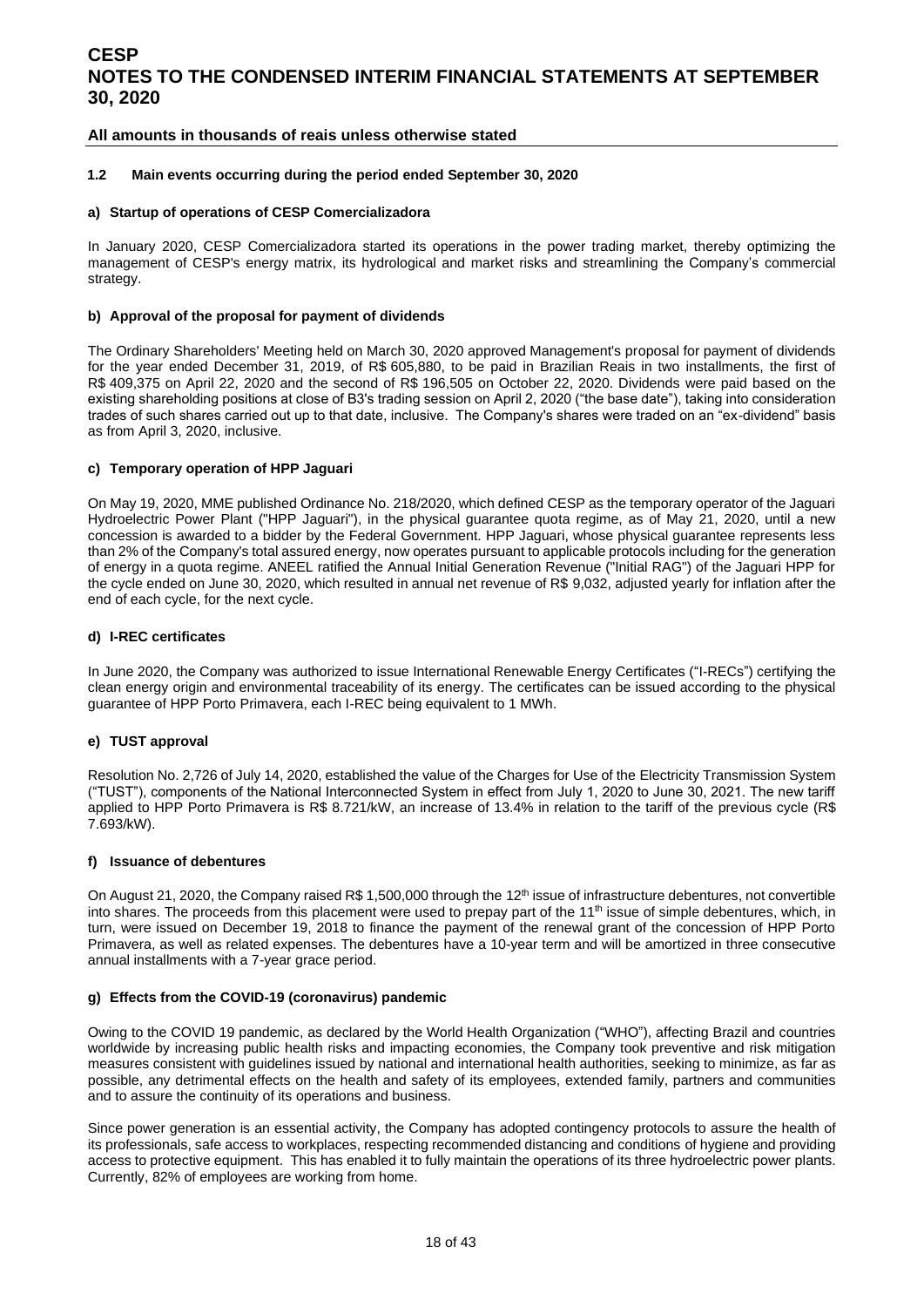#### **All amounts in thousands of reais unless otherwise stated**

This scenario has been taken into account when making the following estimates for the interim financial statements:

#### **g.1 - Expected credit losses due to COVID-19**

A potentially significant risk for the Company from COVID-19 arises from the default of customers and other counterparties in electric energy purchase agreements. Accordingly, the Company maintains regular contact with its main trading partners. The position of the Company's trade receivables at September 30, 2020, adjusted by a provision for impairment of trade receivables, reflects Management's best estimate of the quality and solvency of such receivables.

#### **g.2 - Impairment of tangible and intangible assets**

The Company assessed its assets for indicators of impairment from the pandemic and concluded that there is no change to the recoverable amount of its property, plant and equipment and intangible asset.

#### **g.3 - Recoverability of deferred tax assets**

The Company and its subsidiary recorded R\$ 1,096,857 for deferred tax assets on income tax and social contribution tax losses and on temporary differences in the balance sheet as at September 30, 2020. The Company maintained the balances at December 31, 2019 and did not identify the need for a provision for impairment.

#### **g.4 - Compliance with obligations assumed with customers and suppliers**

Despite the economic effects of the pandemic, there have been no defaults by clients. The few contractual renegotiations in course should not materially affect the Company's results and are structured to preserve the nature of the original contracts. The Company also evaluated its main supply and supplier contracts, and concluded that, despite the pandemic, the contractual obligations are still being fulfilled and there is no evidence or formalization of insolvency or any discontinuity.

#### **g.5 - Compliance with obligations in debt contracts - Covenants**

At September 30, 2020, the Company evaluated the covenants contained in debt contracts and concluded that it was in compliance with the required ratios.

The management of the Company's energy balance for this year has been adjusted and the Company is well positioned to meet any potentially unfavorable changes in the GSF (Generation Scaling Factor or MRE's adjustment factor) and significant changes in energy market prices. In addition, CESP currently has a robust cash position and few significant financial obligations falling due over the next two years.

COVID-19 has had no material impact on the operations and settlement of receivables and payables. However, management cannot assert that the operations or results of operations will not be affected in the future by effects arising from the pandemic causing operational risks to the health of its employees and third parties and legal and market restrictions.

#### <span id="page-18-0"></span>**2. Presentation of parent company and consolidated financial statements and summary of significant accounting policies**

The condensed parent company and consolidated interim financial statements at September 30, 2020 have been prepared in accordance with the accounting pronouncement CPC 21 (R1) - Interim Financial Reporting and the international accounting standard IAS 34 - Interim Financial Reporting, issued by the International Accounting Standards Board ("IASB"), applicable to the preparation of Quarterly Information - ITR, and presented in a manner consistent with the standards issued by the Securities Commission of Brazil ("CVM"). Accordingly, this quarterly information considers circular letter CVM/SNC/SEP 003 of April 28, 2011, which allows entities to present selected explanatory notes, avoiding duplication of information already disclosed in the annual financial statements.

These financial statements, therefore, do not incorporate all the notes and disclosures required by the standards for the annual financial statements and should be read in conjunction with the annual financial statements at December 31, 2019, available on the Investor Relations page (ri.cesp.com.br) and by consulting companies that are listed on B3, prepared in accordance with the International Financial Reporting Standards (IFRS), issued by the International Accounting Standards Board (IASB), and in accordance with the accounting practices adopted in Brazil that follow the pronouncements issued by the Accounting Pronouncements Committee ("CPC").

All applicable information significant to the condensed interim financial statements is disclosed and is consistent with the information utilized by management in the performance of its duties.

The Company's Board of Directors approved the parent company and consolidated condensed interim financial statements for issue on October 28, 2020.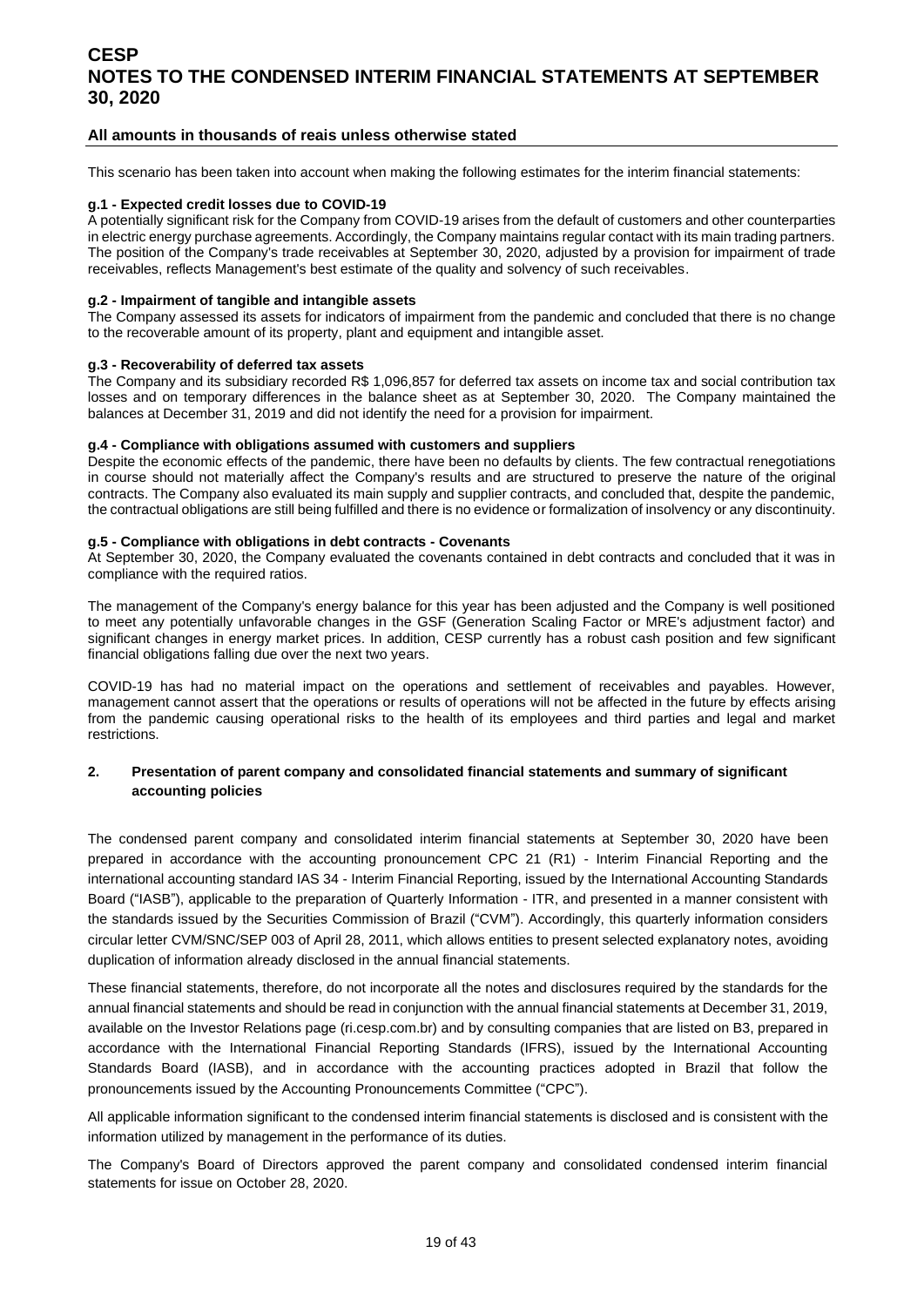#### **All amounts in thousands of reais unless otherwise stated**

#### **2.1 Consolidation**

The Company obtained authorization from ANEEL to operate as an electricity-trading agent within the scope of the Power Trading Chamber ("CCEE"), through CESP Comercializadora (Note 1.2 (a)). Upon starting its electricity trading operations in January 2020, the Company now also discloses its consolidated financial statements.

The Company consolidates CESP Comercializadora over which it has control and is exposed or has rights to variable returns from its involvement with the investee and the ability to direct the significant activities of the investee.

Transactions, balances and gains or losses on transactions between the subsidiary and the Company are eliminated.

#### **2.2 Main accounting policies**

The condensed interim financial statements were prepared in a manner consistent with the accounting policies disclosed in the annual financial statements for the year ended December 31, 2019.

#### **2.3 New standards, changes and interpretations of standards issued by the CPC and IASB**

There were no changes, interpretations or new accounting standards and practices in the period ended September 30, 2020, when compared with the annual financial statements for the year ended December 31, 2019.

#### **2.4 Main accounting judgments and sources of uncertainty in estimates**

Accounting estimates and judgments are continually evaluated and are based on historical experience and other factors, including expectations of future events that are believed to be reasonable under the circumstances.

There was no change in estimates and assumptions that presented a significant risk, with the probability of causing a material adjustment in the carrying amounts of assets and liabilities for the period ended September 30, 2020 in relation to those detailed in the latest annual financial statements for the year ended December 31, 2019, except for the first time adoption for estimates detailed in Note 20 – Electric power futures contracts.

#### <span id="page-19-0"></span>**3. Cash and cash equivalents**

|                                    |                 |           | Parent company |           | <b>Consolidated</b> |
|------------------------------------|-----------------|-----------|----------------|-----------|---------------------|
|                                    | Average rate of |           |                |           |                     |
|                                    | remuneration    | 9/30/2020 | 12/31/2019     | 9/30/2020 | 12/31/2019          |
| Cash                               |                 |           |                |           |                     |
| <b>Bank deposits</b>               |                 | 626       | 286            | 739       | 317                 |
| <b>Financial investments</b>       |                 |           |                |           |                     |
| Bank Deposit Certificates ("CDBs") | 101.8% of CDI   | 781.089   | 630.744        | 844.069   | 681,881             |
| Repurchase agreements              | 81,2% of CDI    | 12.222    | 55,390         | 27.368    | 55,390              |
| Investment funds                   | 45.3% of CDI    | 417       | 3,856          | 417       | 3,856               |
|                                    |                 | 793.728   | 689.990        | 871.854   | 741,127             |
|                                    |                 | 794.354   | 690.276        | 872.593   | 741.444             |

The increase in the balance of cash and cash equivalents refers mainly to operating activities, partially offset by the payment of dividends.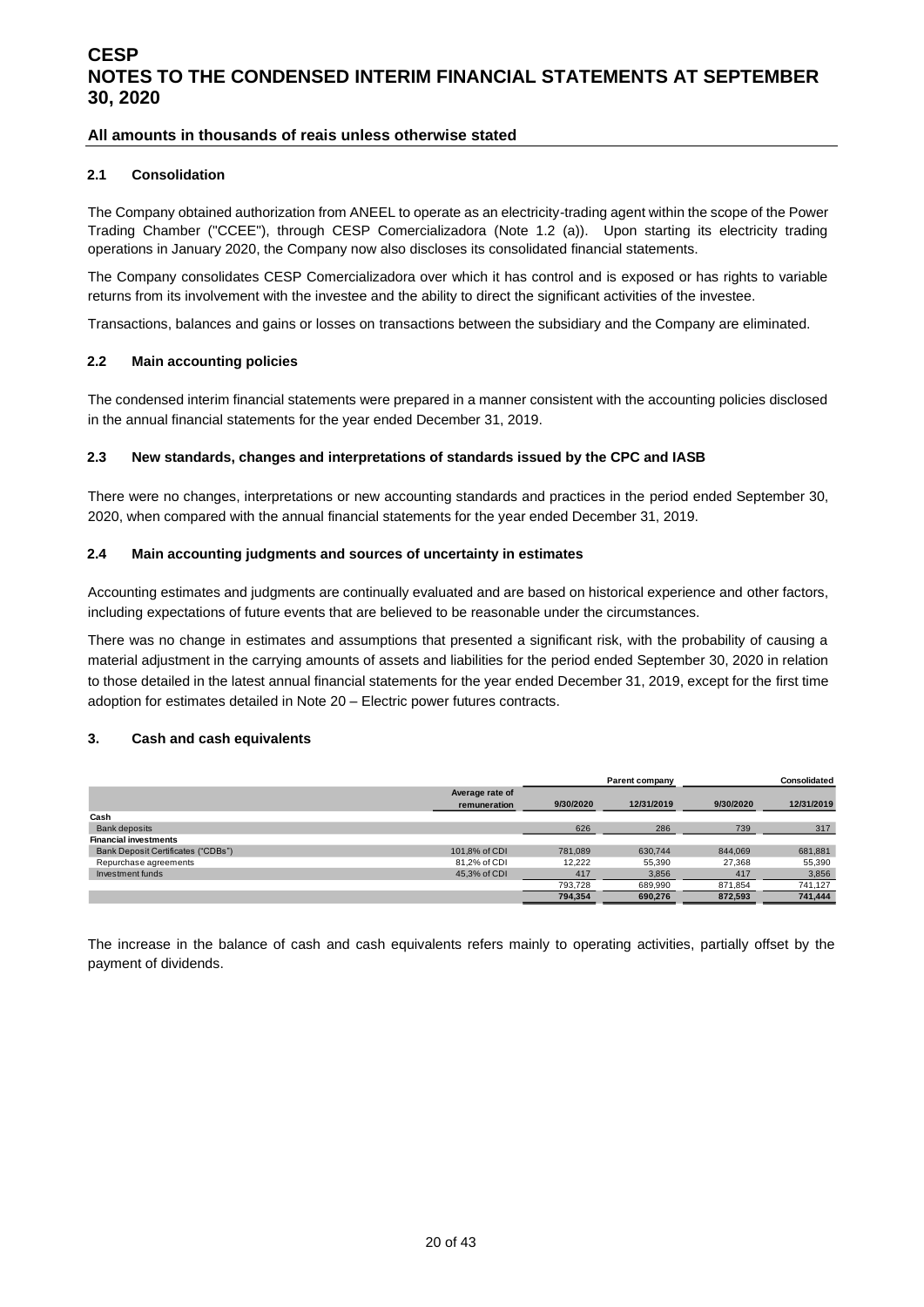#### **All amounts in thousands of reais unless otherwise stated**

#### <span id="page-20-0"></span>**4. Trade receivables**

|                                            |                |                           |                                               |              | Parent company |
|--------------------------------------------|----------------|---------------------------|-----------------------------------------------|--------------|----------------|
|                                            |                |                           |                                               | 9/30/2020    | 12/31/2019     |
|                                            | <b>Current</b> | Over 360 days<br>past due | (-) Estimated<br>loss on doubtful<br>accounts | <b>Total</b> | <b>Total</b>   |
| <b>Consumers</b>                           |                |                           |                                               |              |                |
| Industrial                                 | 36,503         | 4,172                     | (4, 172)                                      | 36,503       | 75,142         |
| <b>Resellers</b>                           |                |                           |                                               |              |                |
| Trading agents                             | 30,208         |                           |                                               | 30,208       | 45,871         |
| Trading agents - related parties (Note 19) | 14,241         |                           |                                               | 14,241       | 3,931          |
| Electricity auctions                       | 54,682         |                           |                                               | 54,682       | 61,380         |
| Supply in quota regime                     | 1,028          | 2,036                     | (2,036)                                       | 1,028        |                |
|                                            | 100,159        | 2,036                     | (2,036)                                       | 100,159      | 111,182        |
|                                            | 136,662        | 6,208                     | (6, 208)                                      | 136,662      | 186,324        |
| Free energy / CCEE                         |                |                           |                                               |              |                |
| Free energy (RTE)                          |                | 13,712                    | (13, 712)                                     |              |                |
| Spot market electricity (CCEE)             | 32,943         |                           |                                               | 32,943       | 12,606         |
|                                            | 32,943         | 13,712                    | (13, 712)                                     | 32,943       | 12,606         |
|                                            | 169,605        | 19,920                    | (19,920)                                      | 169,605      | 198,930        |

### **12/31/2019 Consolidated**

**9/30/2020**

|                                            |         | Over 360 days | (-) Estimated<br>loss on doubtful |         |         |
|--------------------------------------------|---------|---------------|-----------------------------------|---------|---------|
|                                            | Current | past due      | accounts                          | Total   | Total   |
| <b>Consumers</b>                           |         |               |                                   |         |         |
| Industrial                                 | 71,787  | 4,172         | (4, 172)                          | 71,787  | 75,142  |
| <b>Resellers</b>                           |         |               |                                   |         |         |
| Trading agents                             | 57,772  |               |                                   | 57,772  | 45,871  |
| <b>Trading operations</b>                  | 10,249  |               |                                   | 10,249  |         |
| Trading agents - related parties (Note 19) | 8,168   |               |                                   | 8,168   | 3,931   |
| Electricity auctions                       | 55,546  |               |                                   | 55,546  | 61,380  |
| Supply in quota regime                     | 1,028   | 2,036         | (2,036)                           | 1,028   |         |
|                                            | 132,763 | 2,036         | (2,036)                           | 132,763 | 111,182 |
|                                            |         |               |                                   |         |         |
|                                            | 204,550 | 6,208         | (6,208)                           | 204,550 | 186,324 |
| Free energy / CCEE                         |         |               |                                   |         |         |
| Free energy (RTE)                          |         | 13,712        | (13, 712)                         |         |         |
| Spot market electricity (CCEE)             | 32,943  |               |                                   | 32,943  | 12,606  |
|                                            | 32,943  | 13,712        | (13, 712)                         | 32,943  | 12,606  |
|                                            |         |               |                                   |         |         |
|                                            | 237,493 | 19,920        | (19,920)                          | 237,493 | 198,930 |

Change in accounts receivable balances mainly due to the start of CESP Comercializadora's operations (Note 1.2 (a)).

#### <span id="page-20-1"></span>**5. Taxes recoverable**

|                                          |           | Parent company | Consolidated |            |  |
|------------------------------------------|-----------|----------------|--------------|------------|--|
|                                          | 9/30/2020 | 12/31/2019     | 9/30/2020    | 12/31/2019 |  |
|                                          |           |                |              |            |  |
| Income tax - IRPJ                        | 4.978     | 4.953          | 4.978        | 4,953      |  |
| Social Contribution on net income - CSLL | 40        | 50             | 89           | 50         |  |
| Withholding taxes                        | 4.442     | 1,571          | 4.815        | 1,571      |  |
| Social Contribution on revenue - COFINS  | 7.153     | .506           | 11.891       | 1.506      |  |
| Social Integration Program - PIS         | 1.510     | 277            | 2.539        | 277        |  |
| Other recoverable taxes                  | 57        |                | 57           |            |  |
|                                          | 18.180    | 8,357          | 24.369       | 8.357      |  |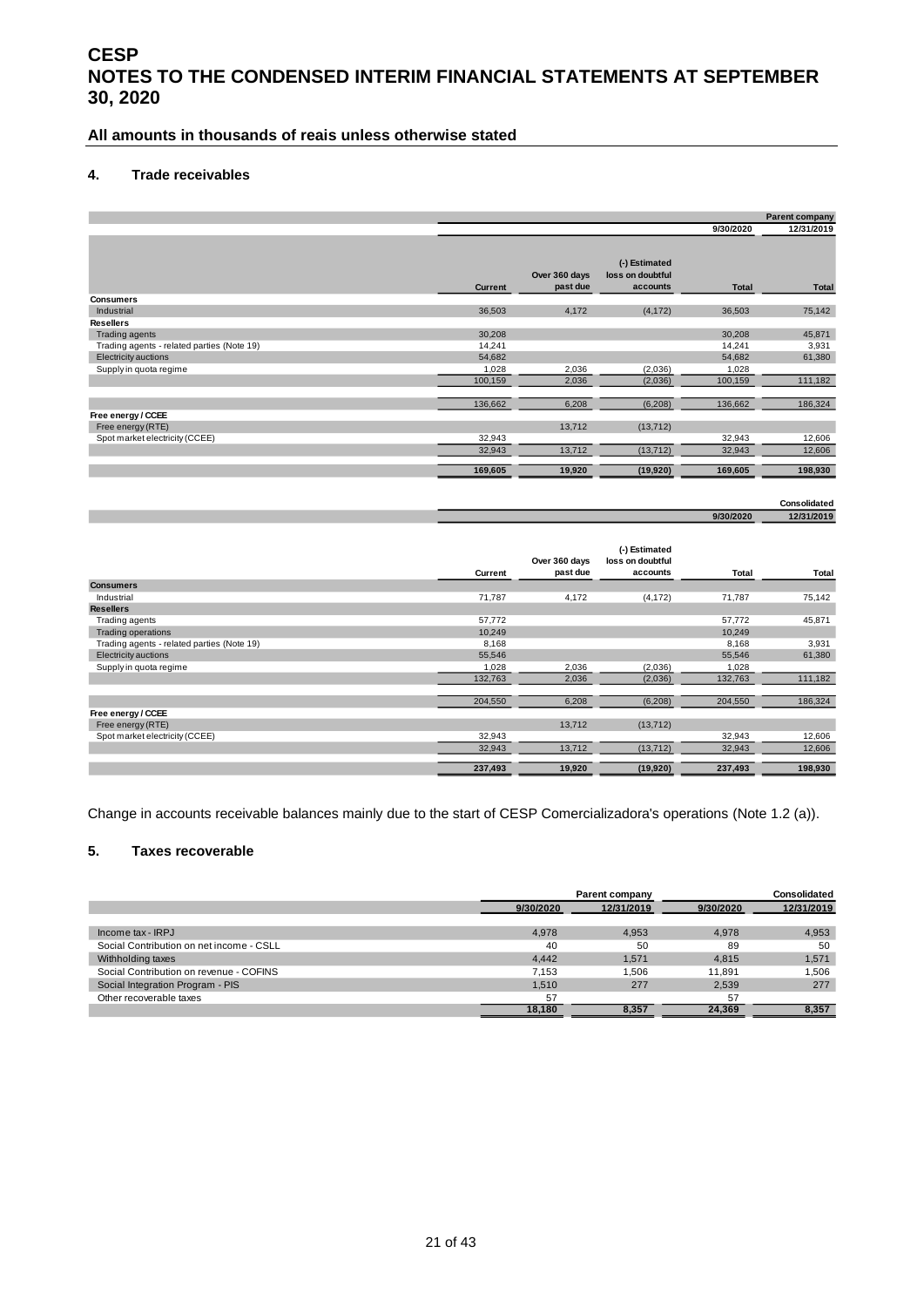#### **All amounts in thousands of reais unless otherwise stated**

#### <span id="page-21-0"></span>**6. Collaterals and judicial deposits**

|                                   |           | <b>Parent company and Consolidated</b> |
|-----------------------------------|-----------|----------------------------------------|
|                                   | 9/30/2020 | 12/31/2019                             |
| <b>Judicial deposits</b>          |           |                                        |
| Civil lawsuits                    | 168,151   | 171,625                                |
| Labor lawsuits                    | 40.584    | 93,729                                 |
| <b>Tax lawsuits</b>               | 12,146    | 29,940                                 |
| Social and environmental lawsuits | 42,890    | 43,963                                 |
| Other judicial deposits           | 3,257     | 3,181                                  |
|                                   | 267.028   | 342,438                                |
| <b>Collaterals</b>                |           |                                        |
| <b>Restricted deposits - CCEE</b> | 1.711     | 1,277                                  |
| Restricted deposits - ANEEL       |           | 264                                    |
|                                   | 1,711     | 1,541                                  |
|                                   |           |                                        |
|                                   | 268.739   | 343.979                                |

The reduction in balances is mainly due to releases of judicial deposits.

#### <span id="page-21-1"></span>**7. Deferred income tax and social contribution**

|                                                          |           |            |           |                        |           | <b>Parent company</b> |
|----------------------------------------------------------|-----------|------------|-----------|------------------------|-----------|-----------------------|
|                                                          |           | Assets (a) |           | <b>Liabilities (b)</b> |           | Net assets (a-b)      |
|                                                          | 9/30/2020 | 12/31/2019 | 9/30/2020 | 12/31/2019             | 9/30/2020 | 12/31/2019            |
| Income tax and social contribution                       |           |            |           |                        |           |                       |
| <b>Recognized amounts</b>                                |           |            |           |                        |           |                       |
| Effect on profit or loss (a)                             |           |            |           |                        |           |                       |
| Deferred income tax and social contribution              | 126,648   | 157.324    |           |                        | 126.648   | 157.324               |
| Indexation of judicial deposits                          |           |            | 53,488    | 53,488                 | (53, 488) | (53, 488)             |
| Provision for legal claims                               | 489,663   | 489,663    |           |                        | 489,663   | 489,663               |
| Provision for impairment - CPC 01                        | 127,870   | 127,870    |           |                        | 127,870   | 127,870               |
| Provision regulatory assets                              | 341.722   | 341.722    |           |                        | 341.722   | 341.722               |
| Other provisions                                         | 64.442    | 52.689     |           |                        | 64.442    | 52,689                |
|                                                          | 1,150,345 | 1,169,268  | 53,488    | 53,488                 | 1,096,857 | 1,115,780             |
| Effect on other comprehensive income (b)                 |           |            |           |                        |           |                       |
| Operating hedge accounting                               | 42.706    |            |           | 13.581                 | 42.706    | (13,581)              |
| Deemed cost of property, plant and equipment (Note 21.4) | 474,582   | 490.451    |           |                        | 474,582   | 490,451               |
| Post-employment benefits                                 | 284,762   | 284,762    |           |                        | 284,762   | 284,762               |
|                                                          | 802,050   | 775,213    |           | 13,581                 | 802,050   | 761,632               |
| Total recognized (a+b)                                   | 1,952,395 | 1,944,481  | 53,488    | 67,069                 | 1,898,907 | 1,877,412             |
| <b>Unrecognized amounts</b>                              |           |            |           |                        |           |                       |
| Effect on profit or loss                                 |           |            |           |                        |           |                       |
| Deferred income tax and social contribution              | 888.506   | 888,506    |           |                        | 888.506   | 888.506               |
| Indexation of judicial deposits                          |           |            | 13.897    | 13,897                 | (13, 897) | (13, 897)             |
| Provision for legal claims                               | 141.127   | 127.224    |           |                        | 141.127   | 127.224               |
| Provision for impairment - CPC 01                        | 386,319   | 386,319    |           |                        | 386,319   | 386,319               |
| Provision for regulatory assets                          | 119,309   | 119,309    |           |                        | 119,309   | 119,309               |
|                                                          | 1.535.261 | 1.521.358  | 13.897    | 13.897                 | 1,521,364 | 1.507.461             |
|                                                          | 3,487,656 | 3,465,839  | 67,385    | 80,966                 | 3,420,271 | 3,384,873             |
|                                                          |           |            |           |                        |           |                       |
|                                                          |           |            |           |                        |           | <b>Consolidated</b>   |
|                                                          |           | Assets (a) |           | Liabilities (b)        |           | Net assets (a-b)      |
|                                                          | 9/30/2020 | 12/31/2019 | 9/30/2020 | 12/31/2019             | 9/30/2020 | 12/31/2019            |
| Income tax and social contribution                       |           |            |           |                        |           |                       |
| <b>Recognized amounts</b>                                |           |            |           |                        |           |                       |
| Effect on profit or loss (a)                             |           |            |           |                        |           |                       |
| Deferred income tax and social contribution              | 126.648   | 157.324    |           |                        | 126.648   | 157.324               |
| Indexation of judicial deposits                          |           |            | 53,488    | 53.488                 | (53.488)  | (53, 488)             |
| Provision for legal claims                               | 489.663   | 489.663    |           |                        | 489,663   | 489.663               |
| Provision for impairment - CPC 01                        | 127,870   | 127,870    |           |                        | 127,870   | 127,870               |
| Provision regulatory assets                              | 341,722   | 341,722    |           |                        | 341.722   | 341,722               |
| Electric power futures contracts                         |           |            | 4.704     |                        | (4,704)   |                       |
| Other provisions                                         | 64,619    | 52.689     |           |                        | 64,619    | 52,689                |
|                                                          | 1.150.522 | 1.169.268  | 58.192    | 53.488                 | 1.092.330 | 1.115.780             |

| Effect on other comprehensive income (b)                 |           |           |        |        |           |           |
|----------------------------------------------------------|-----------|-----------|--------|--------|-----------|-----------|
| Hedge accounting                                         | 68.856    |           |        | 13.581 | 68.856    | (13,581)  |
| Deemed cost of property, plant and equipment (Note 21.4) | 474.582   | 490.451   |        |        | 474.582   | 490,451   |
| Post-employment benefits                                 | 284.762   | 284.762   |        |        | 284.762   | 284.762   |
|                                                          | 828,200   | 775.213   |        | 13.581 | 828,200   | 761,632   |
| Total recognized (a+b)                                   | 1.978.722 | 1.944.481 | 58.192 | 67,069 | 1.920.530 | 1,877,412 |
|                                                          |           |           |        |        |           |           |
| Unrecognized amounts                                     |           |           |        |        |           |           |
| Effect on profit or loss                                 |           |           |        |        |           |           |
| Deferred income tax and social contribution              | 888,506   | 888,506   |        |        | 888,506   | 888,506   |
| Indexation of judicial deposits                          |           |           | 13.897 | 13,897 | (13, 897) | (13, 897) |
| Provision for legal claims                               | 141.127   | 127.224   |        |        | 141.127   | 127.224   |
| Provision for impairment - CPC 01                        | 386,319   | 386.319   |        |        | 386.319   | 386,319   |
| Provision for regulatory assets                          | 119,309   | 119,309   |        |        | 119,309   | 119,309   |
|                                                          | 1,535,261 | 1,521,358 | 13,897 | 13,897 | 1,521,364 | 1,507,461 |
|                                                          | 3.513.983 | 3.465.839 | 72.089 | 80.966 | 3.441.894 | 3.384.873 |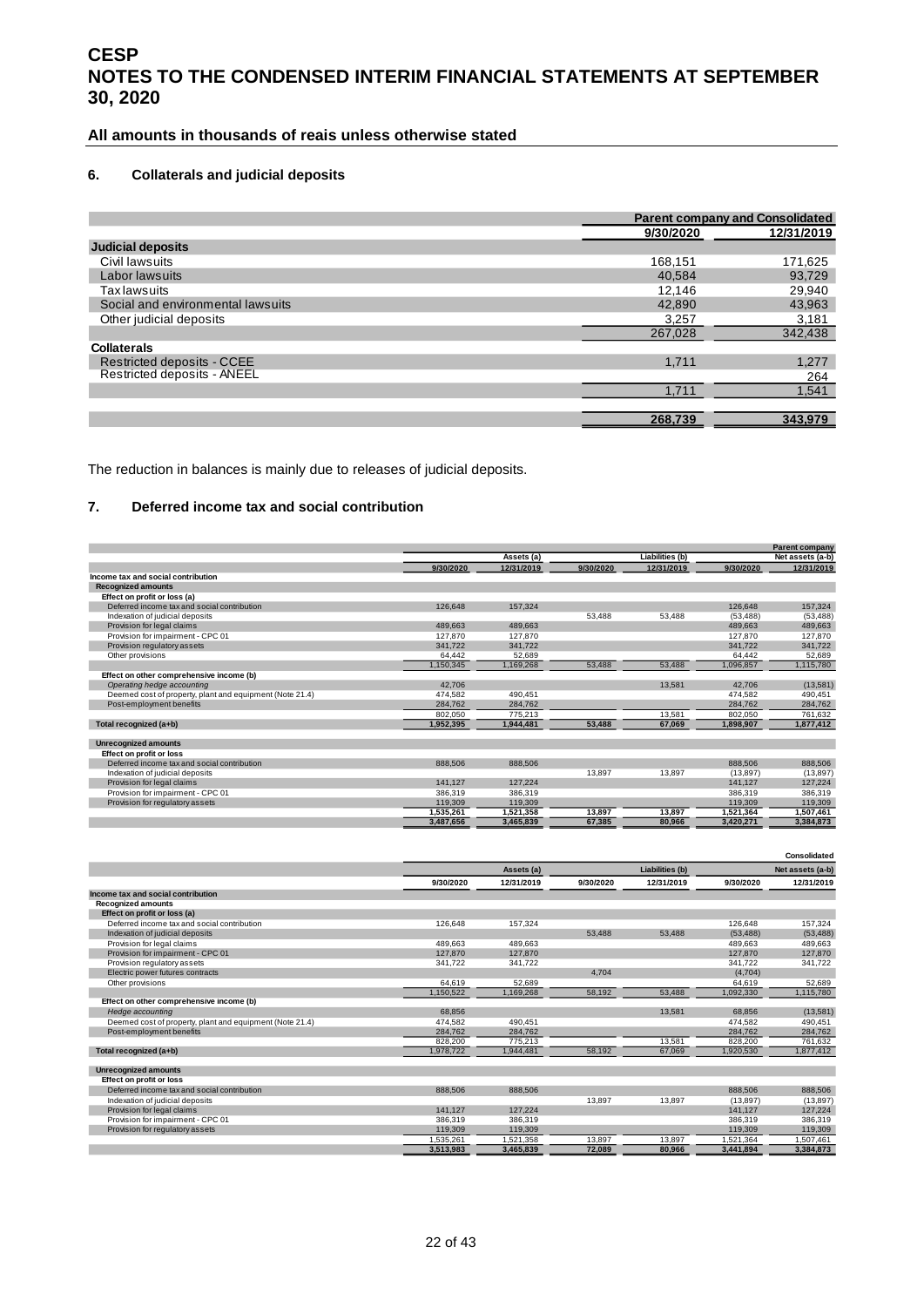**All amounts in thousands of reais unless otherwise stated**

#### <span id="page-22-0"></span>**8. Indemnification assets**

|                                    |                    |                      |            |              | <b>Parent company and Consolidated</b> |
|------------------------------------|--------------------|----------------------|------------|--------------|----------------------------------------|
|                                    |                    |                      |            | 9/30/2020    | 12/31/2019                             |
|                                    | <b>Três Irmãos</b> | <b>Ilha Solteira</b> | Jupiá      | <b>Total</b> | <b>Total</b>                           |
| Breakdown of indemnification asset |                    |                      |            |              |                                        |
| Indemnification asset              | 3.529.080          | 2.165.858            | 642.318    | 6.337.256    | 6.337.256                              |
| Impairment adjustment              |                    | (1,657,484)          | (337, 826) | (1,995,310)  | (1,995,310)                            |
| Contingent asset adjustment        | (1.811.718)        | (506, 346)           | (304, 492) | (2,622,556)  | (2,622,556)                            |
| Total provisions                   | (1,811,718)        | (2,163,830)          | (642, 318) | (4,617,866)  | (4,617,866)                            |
| Indemnification asset (net)        | 1,717,362          | 2,028                |            | 1,719,390    | 1,719,390                              |

Refers to the amount receivable from the Federal Government for the indemnification for concession contracts terminated at the Três Irmãos, Jupiá and Ilha Solteira plants. Note 12 to the financial statements for the year ended December 31, 2019 provides further details. The Company is seeking redress through the courts to determine the amounts of indemnifiable assets and means of receipt. It has recorded the asset balance for the portion management considers not to be controversial. No significant progress made in the period ended September 30, 2020.

#### <span id="page-22-1"></span>**9. Property, plant and equipment**

#### **9.1 Breakdown**

|                                  |                      |                   |                    |            | <b>Parent company and Consolidated</b> |
|----------------------------------|----------------------|-------------------|--------------------|------------|----------------------------------------|
|                                  |                      |                   |                    | 9/30/2020  | 12/31/2019                             |
|                                  | Annual average rates |                   | <b>Accumulated</b> |            |                                        |
|                                  | %                    | <b>Total cost</b> | depreciation       | <b>Net</b> | <b>Net</b>                             |
| In operation                     |                      |                   |                    |            |                                        |
| Land                             | 3.3%                 | 273.351           | (13,514)           | 259.837    | 267,453                                |
| Reservoirs, dams and water mains | 2.0%                 | 8.054.347         | (3,816,552)        | 4.237.795  | 4,376,995                              |
| Buildings and improvements       | 2.3%                 | 2,086,009         | (1,491,510)        | 594,499    | 632,413                                |
| Machinery and equipment          | 2.9%                 | 2,281,171         | (1,457,328)        | 823,843    | 879,058                                |
| <b>Vehicles</b>                  | 5.4%                 | 6,123             | (4,586)            | 1,537      | 1,778                                  |
| Furniture and fittings           | 3.9%                 | 2,888             | (971)              | 1,917      | 468                                    |
| Social and environmental costs   | 10.0%                | 157,936           | (27, 639)          | 130,297    | 142,142                                |
|                                  |                      | 12,861,825        | (6,812,100)        | 6,049,725  | 6,300,307                              |
| In progress                      |                      |                   |                    |            |                                        |
| Buildings and improvements       |                      | 1.541             |                    | 1.541      | 1,541                                  |
| Machinery and equipment          |                      | 7,804             |                    | 7,804      | 2,831                                  |
| Other                            |                      | 514               |                    | 514        | .264                                   |
|                                  |                      | 9,859             |                    | 9,859      | 5,636                                  |
|                                  |                      | 12,871,684        | (6,812,100)        | 6.059.584  | 6,305,943                              |

#### **9.2 Changes**

|                                  |           |                  |                  |                    |                     | <b>Parent company and Consolidated</b> |
|----------------------------------|-----------|------------------|------------------|--------------------|---------------------|----------------------------------------|
|                                  | 1/1/2020  | <b>Additions</b> | <b>Disposals</b> | <b>Activations</b> | <b>Depreciation</b> | 9/30/2020                              |
| In operation                     |           |                  |                  |                    |                     |                                        |
| Land                             | 267,453   |                  | (441)            |                    | (7, 175)            | 259,837                                |
| Reservoirs, dams and water mains | 4,376,995 |                  |                  |                    | (139,200)           | 4,237,795                              |
| Buildings and improvements       | 632,413   |                  | (40)             | 1,294              | (39, 168)           | 594,499                                |
| Machinery and equipment          | 879,058   |                  | (53)             | 524                | (55,686)            | 823,843                                |
| Vehicles                         | 1.778     |                  |                  |                    | (241)               | 1,537                                  |
| Furniture and fittings           | 468       |                  | (7)              | 1,541              | (85)                | 1,917                                  |
| Social and environmental costs   | 142,142   |                  |                  |                    | (11, 845)           | 130,297                                |
|                                  | 6,300,307 |                  | (541)            | 3,359              | (253, 400)          | 6,049,725                              |
| In progress                      |           |                  |                  |                    |                     |                                        |
| Buildings and improvements       | 1,541     |                  |                  |                    |                     | 1,541                                  |
| Machinery and equipment          | 2.831     | 7.313            |                  | (2,340)            |                     | 7,804                                  |
| Other                            | 1,264     | 269              |                  | (1,019)            |                     | 514                                    |
|                                  | 5,636     | 7,582            |                  | (3,359)            |                     | 9,859                                  |
|                                  | 6,305,943 | 7,582            | (541)            |                    | (253, 400)          | 6,059,584                              |

|                                  |           |                  |                  |                    |                     | <b>Parent company and Consolidated</b> |
|----------------------------------|-----------|------------------|------------------|--------------------|---------------------|----------------------------------------|
|                                  | 1/1/2019  | <b>Additions</b> | <b>Disposals</b> | <b>Activations</b> | <b>Depreciation</b> | 9/30/2019                              |
| In operation                     |           |                  |                  |                    |                     |                                        |
| Land                             | 309,281   |                  | (19)             |                    | (3,989)             | 305,273                                |
| Reservoirs, dams and water mains | 3,842,287 |                  |                  | 111                | (141, 119)          | 3,701,279                              |
| Buildings and improvements       | 955,412   |                  |                  |                    | (35,051)            | 920,361                                |
| Machinery and equipment          | 1,244,302 |                  | (588)            | 3,110              | (57,078)            | 1,189,746                              |
| Vehicles                         | 2,104     |                  |                  |                    | (245)               | 1,859                                  |
| Furniture and fittings           | 1,008     |                  | (452)            |                    | (58)                | 498                                    |
|                                  | 6,354,394 |                  | (1,059)          | 3,221              | (237,540)           | 6,119,016                              |
| In progress                      |           |                  |                  |                    |                     |                                        |
| Reservoirs, dams and water mains | 69        |                  |                  | (69)               |                     |                                        |
| Buildings and improvements       |           | 1,542            |                  |                    |                     | 1,542                                  |
| Machinery and equipment          | 2,152     | 1,480            |                  | (3,097)            |                     | 535                                    |
| Other                            |           | 1,346            |                  | (55)               |                     | 1,293                                  |
|                                  | 2,223     | 4,368            |                  | (3, 221)           |                     | 3,370                                  |
|                                  | 6,356,617 | 4,368            | (1,059)          |                    | (237,540)           | 6,122,386                              |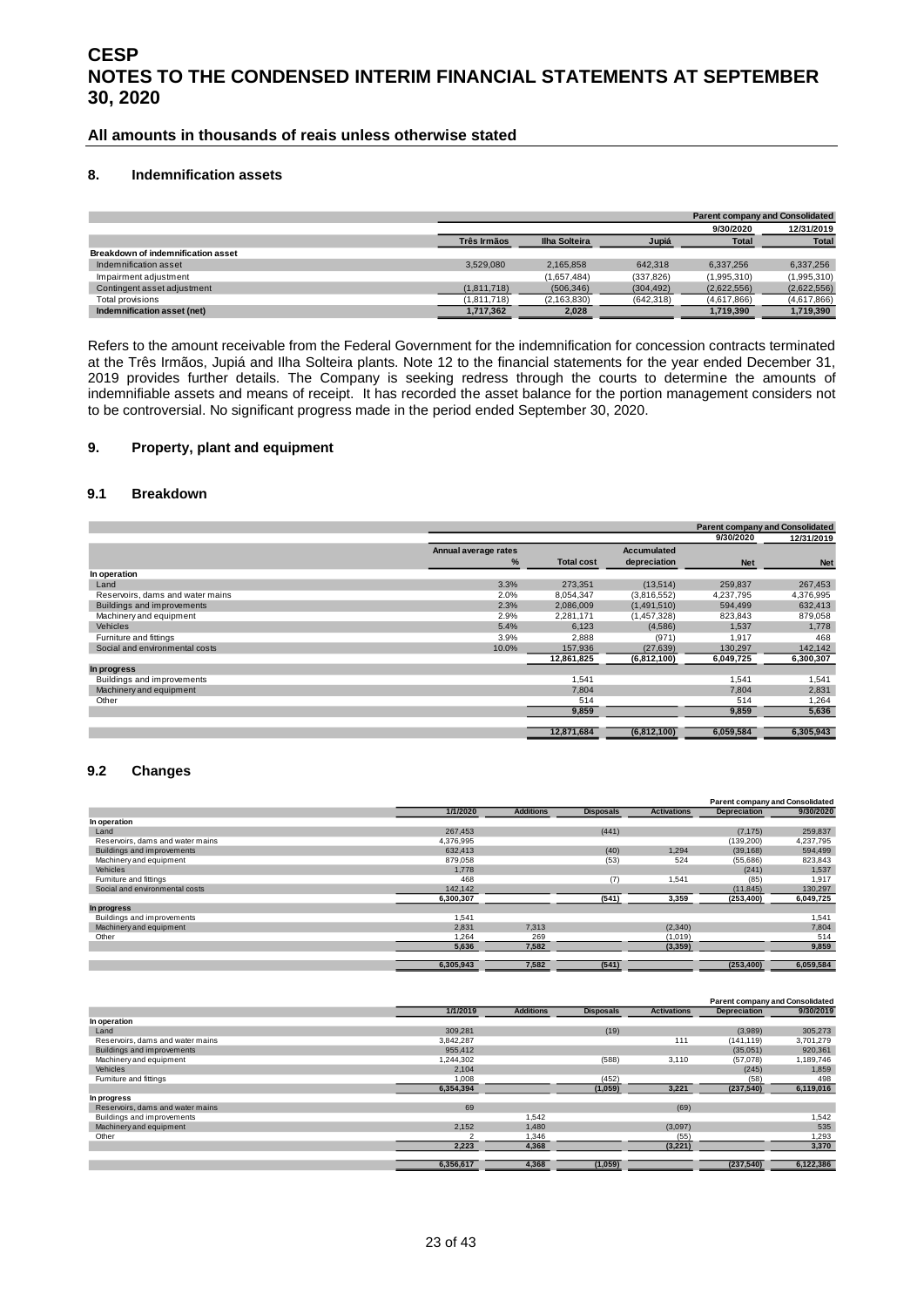#### **All amounts in thousands of reais unless otherwise stated**

#### **9.3 Deemed cost**

#### **9.3.1 Breakdown**

|                                 |                     | <b>Parent company and Consolidated</b> |               |  |  |  |
|---------------------------------|---------------------|----------------------------------------|---------------|--|--|--|
|                                 |                     |                                        | 9/30/2020     |  |  |  |
| <b>Plant</b>                    | Property, plant and |                                        |               |  |  |  |
|                                 | equipment           | Deferred taxes                         | <b>Equity</b> |  |  |  |
| HPP Porto Primavera (step down) | (1,418,807)         | 484.579                                | (934, 228)    |  |  |  |
| <b>HPP Paraibuna</b>            | 20,000              | (7, 545)                               | 12,455        |  |  |  |
| HPP Jaquari                     | 6.406               | (2, 452)                               | 3,954         |  |  |  |
|                                 | (1,392,401)         | 474,582                                | (917, 819)    |  |  |  |

#### **9.3.2 Changes**

|                                          |                                  |                | <b>Parent company and Consolidated</b> |
|------------------------------------------|----------------------------------|----------------|----------------------------------------|
|                                          | Property, plant and<br>equipment | Deferred taxes | Equity                                 |
| Opening balance at 01/01/2009            | 3.553.278                        | (1,208,115)    | 2,345,163                              |
| Realization                              | (4,992,352)                      | 1.698.566      | (3,293,786)                            |
| Closing balance at 12/31/2019            | (1,439,074)                      | 490.451        | (948, 623)                             |
| Realization in the period (depreciation) | 46.673                           | (15.869)       | 30.804                                 |
| Closing balance at 9/30/2020             | (1,392,401)                      | 474,582        | (917, 819)                             |

#### <span id="page-23-0"></span>**10. Intangible assets**

#### **10.1 Breakdown**

|                                    |                |                   |              | <b>Parent company and Consolidated</b> |            |
|------------------------------------|----------------|-------------------|--------------|----------------------------------------|------------|
|                                    |                |                   |              | 9/30/2020                              | 12/31/2019 |
|                                    | Annual average |                   | Accumulated  |                                        |            |
|                                    | rates %        | <b>Total cost</b> | amortization | <b>Net</b>                             | <b>Net</b> |
| In operation                       |                |                   |              |                                        |            |
| Software and use license           | 4.9%           | 26,048            | (18,059)     | 7,989                                  | 11,724     |
| Renegotiation of hydrological risk | 8.1%           | 26,533            | (9,998)      | 16,535                                 | 18,101     |
| Use of public assets               | 3.3%           | 184,066           | (8,827)      | 175.239                                | 177,468    |
| Grant                              | 3.3%           | 1.398.304         | (67, 650)    | 1.330.654                              | 1,365,678  |
|                                    |                | 1,634,951         | (104, 534)   | 1,530,417                              | 1,572,971  |
| In progress                        |                |                   |              |                                        |            |
| Software and use license           |                | 4,840             |              | 4,840                                  | 2,329      |
|                                    |                | 4,840             |              | 4,840                                  | 2,329      |
|                                    |                |                   |              |                                        |            |
|                                    |                | 1,639,791         | (104, 534)   | 1,535,257                              | 1,575,300  |

#### **10.2 Changes**

|                                    |           |                  |                  |                    | <b>Parent company and Consolidated</b> |           |
|------------------------------------|-----------|------------------|------------------|--------------------|----------------------------------------|-----------|
|                                    | 1/1/2020  | <b>Additions</b> | <b>Disposals</b> | <b>Activations</b> | Amortization                           | 9/30/2020 |
| In operation                       |           |                  |                  |                    |                                        |           |
| Software and use license           | 11.724    |                  |                  |                    | (3,735)                                | 7.989     |
| Renegotiation of hydrological risk | 18,101    |                  |                  |                    | (1,566)                                | 16,535    |
| Use of public assets               | 177,468   | 2,307            |                  |                    | (4,536)                                | 175,239   |
| Grant                              | 1,365,678 |                  |                  |                    | (35,024)                               | 1,330,654 |
|                                    | 1,572,971 | 2,307            |                  |                    | (44, 861)                              | 1,530,417 |
| In progress                        |           |                  |                  |                    |                                        |           |
| Software and use license           | 2,329     | 2,511            |                  |                    |                                        | 4,840     |
|                                    | 2,329     | 2,511            |                  |                    |                                        | 4,840     |
|                                    |           |                  |                  |                    |                                        |           |
|                                    | 1,575,300 | 4,818            |                  |                    | (44, 861)                              | 1,535,257 |
|                                    |           |                  |                  |                    |                                        |           |
|                                    |           |                  |                  |                    | <b>Parent company and Consolidated</b> |           |
|                                    | 1/1/2019  | <b>Additions</b> | <b>Disposals</b> | <b>Activations</b> | Amortization                           | 9/30/2019 |
| In operation                       |           |                  |                  |                    |                                        |           |
| Software and use license           | 15,880    |                  | (3)              | 731                | (3,639)                                | 12,969    |
| Renegotiation of hydrological risk | 20,166    |                  |                  | 23                 | (1, 565)                               | 18,624    |
| Use of public assets               |           | 181.760          |                  |                    | (2,777)                                | 178,983   |
| Grant                              |           | 1,398,703        |                  |                    | (21, 369)                              | 1,377,334 |
|                                    | 36,046    | 1,580,463        | (3)              | 754                | (29, 350)                              | 1,587,910 |
| In progress                        |           |                  |                  |                    |                                        |           |
| Software and use license           | 754       | 177              |                  | (754)              |                                        | 177       |
|                                    | 754       | 177              |                  | (754)              |                                        | 177       |
|                                    | 36,800    | 1,580,640        | (3)              |                    | (29, 350)                              | 1,588,087 |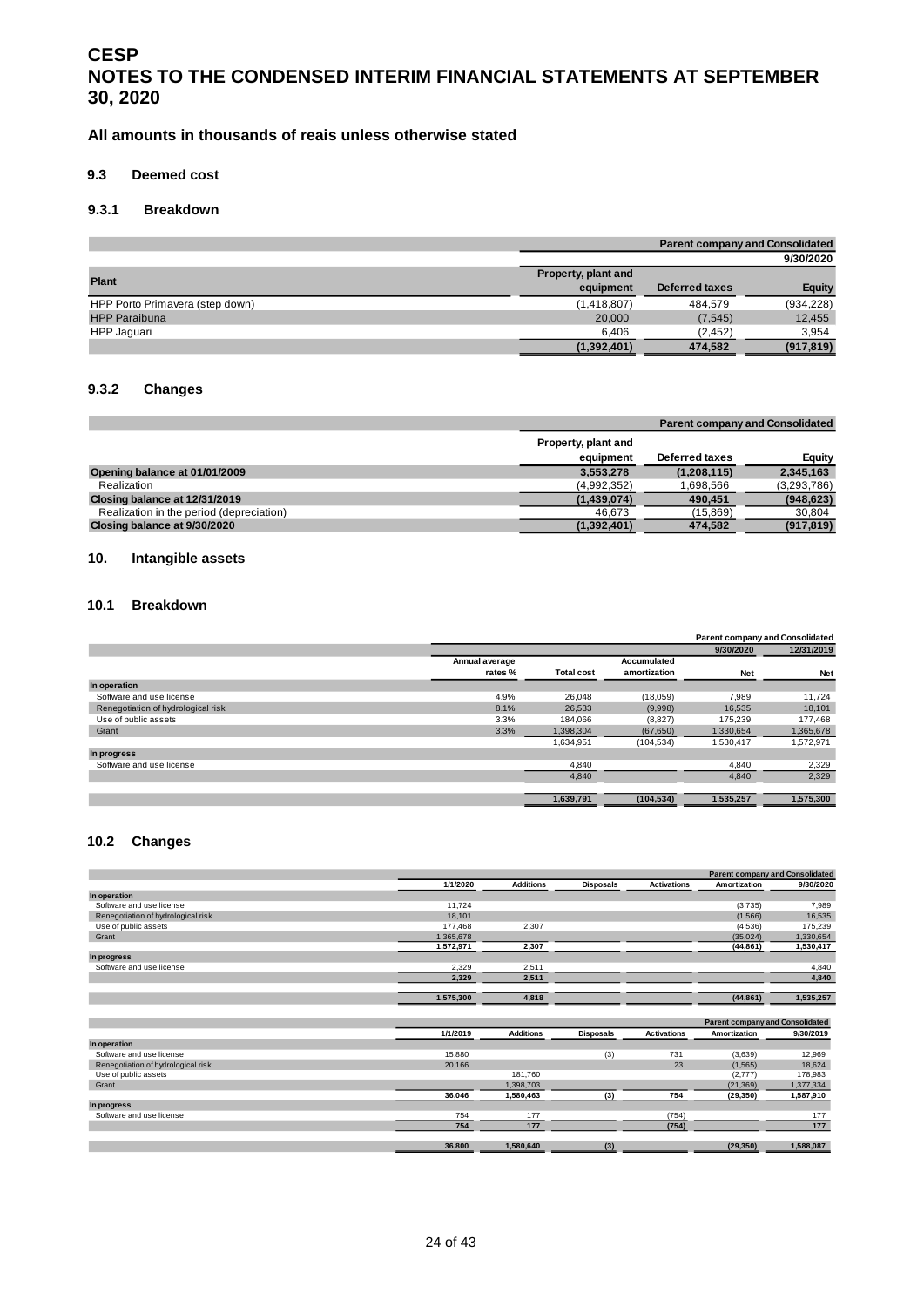#### **All amounts in thousands of reais unless otherwise stated**

#### <span id="page-24-0"></span>**11. Electricity purchased for resale**

|                                                              |           | <b>Parent company</b> |           |            |
|--------------------------------------------------------------|-----------|-----------------------|-----------|------------|
|                                                              | 9/30/2020 | 12/31/2019            | 9/30/2020 | 12/31/2019 |
|                                                              |           |                       |           |            |
| Electricity purchased for resale                             | 9.105     | 33.634                | 52.470    | 33.634     |
| Electricity purchased for resale - Related parties (Note 19) |           | 2.121                 | 2.141     | 2,121      |
| Trading operations                                           |           |                       | 8.222     |            |
|                                                              | 9.105     | 35.755                | 62.833    | 35.755     |

#### <span id="page-24-1"></span>**12. Borrowings and debentures**

#### **12.1 Breakdown**

|                                                              |         |           |                   |           |         |                |             | <b>Parent company and Consolidated</b> |
|--------------------------------------------------------------|---------|-----------|-------------------|-----------|---------|----------------|-------------|----------------------------------------|
|                                                              |         |           |                   | 9/30/2020 |         |                |             | 12/31/2019                             |
| <b>Annual financial charges</b>                              |         | Current   | <b>Noncurrent</b> | Total     |         | <b>Current</b> | Non-current | <b>Total</b>                           |
|                                                              | Charges | Principal | Principal         |           | Charges | Principal      | Principal   |                                        |
| <b>Local currency</b>                                        |         |           |                   |           |         |                |             |                                        |
| Debentures - 11" issuance (a) CDI + 1.64% p.y.               | 3,123   | (483)     | 297.946           | 300.586   | 2.969   |                | 1.781.123   | 1,784,092                              |
| Debentures - $12^{\text{th}}$ issuance (a) IPCA + 4.30% p.y. | 6.803   | (4,984)   | 1.460.331         | 1.462.150 |         |                |             |                                        |
| Fixed rate of 5% and 8% p.y.<br>Eletrobras (RGR and IRD)     |         |           |                   |           |         | 33             |             | 33                                     |
|                                                              | 9,926   | (5, 467)  | 1,758,277         | 1,762,736 | 2.969   | 33             | 1,781,123   | 1,784,125                              |

(a) On August 21, 2020, the Company raised R\$ 1,500,000 through the 12<sup>th</sup> issue of infrastructure debentures, not convertible into shares (Note 1.2 (f)). The debentures have a 10-year term from the issue date, that is, August 15, 2030, other than for cases of early maturity in the deed of issue, amortization will occur in three consecutive annual installments in 2028, 2029 and 2030. The nominal unit value is inflation indexed to the National Wide Consumer Price Index ("IPCA"), plus interest on the nominal unit value corresponding to 4.30% per year, based on 252 working days, to be paid in the months of February and August each year

The borrowing costs of the debentures to be appropriated to results over the 10-year contract term was R\$ 49,833.

Proceeds from this issuance were used to prepay part of the 11<sup>th</sup> issue of debentures; this settlement generated an additional payment of R\$ 11,326 as loan prepayment premium, as well as an appropriation of borrowing cost of R\$ 14,465, both recognized in finance result.

At September 30, 2020, the Company assessed its debt covenants and concluded that it was in compliance with the required ratios. The calculation of the financial ratio linked to the debentures is presented in Note 26.1. The contract determines that the net debt-to-EBITDA ratio must be less than or equal to 3.5.

#### **12.2 Repayment schedule of borrowing and debentures in non-current liabilities**

|                 | Local currency               |
|-----------------|------------------------------|
| 2022            | 75,000                       |
| 2023            | 75,000                       |
| 2024            | 75,000                       |
| 2025            | 75,000                       |
| 2026            |                              |
| 2027            |                              |
| 2028            | 501,590                      |
| 2029            | 501,590                      |
| 2030            | 501,590                      |
| Borrowing costs | $\frac{(46,493)}{1,758,277}$ |
|                 |                              |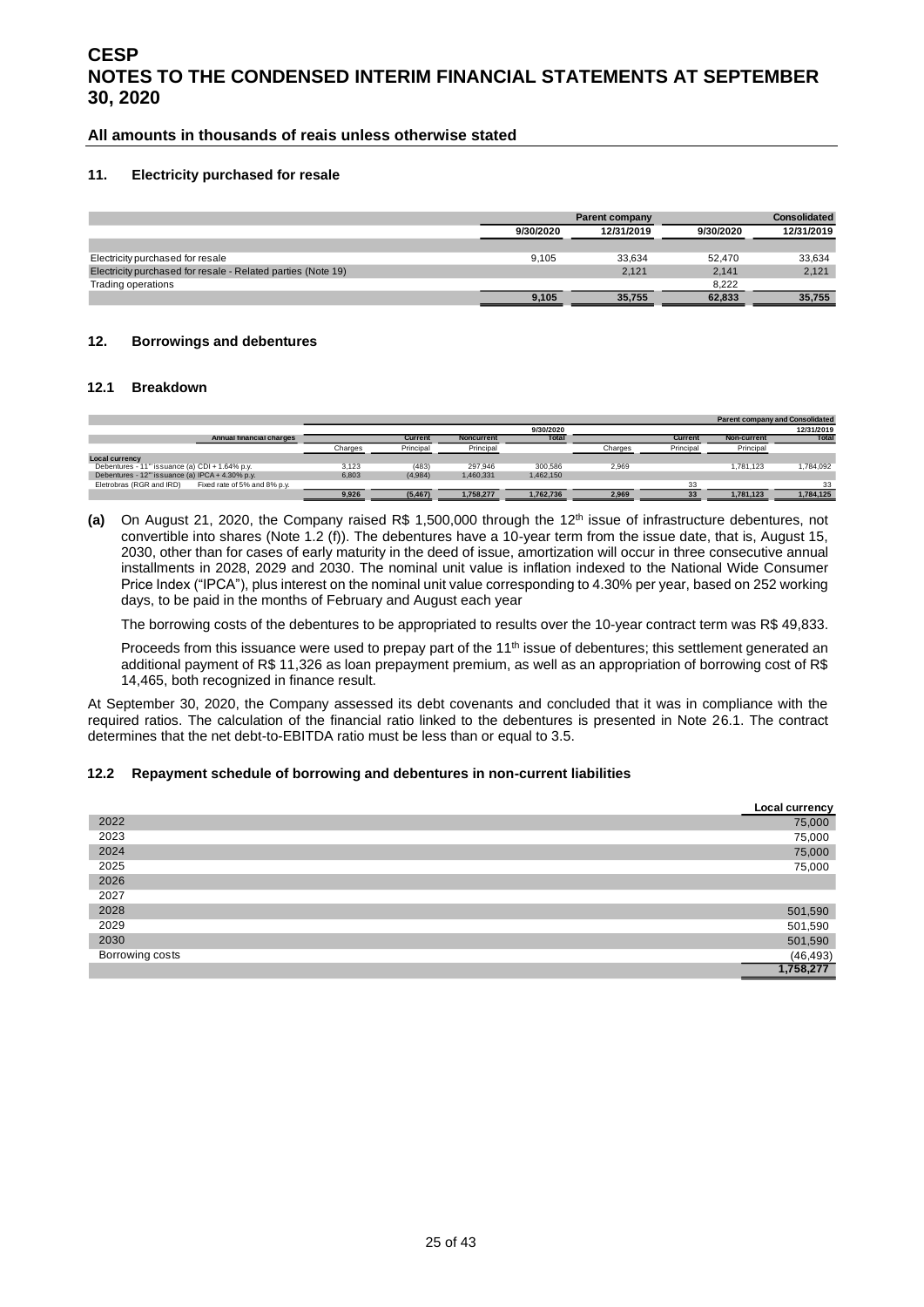#### **All amounts in thousands of reais unless otherwise stated**

#### **12.3 Changes in borrowing and debentures**

|                                                                     | <b>Parent company</b><br>and<br><b>Consolidated</b> |
|---------------------------------------------------------------------|-----------------------------------------------------|
|                                                                     | Local currency                                      |
| Opening balance at 1/1/2020                                         | 1,784,125                                           |
| New loans                                                           | 1,500,000                                           |
| Borrowing costs on new loans                                        | (49, 833)                                           |
| Interest and commissions                                            | 69,321                                              |
| Borrowing costs                                                     | 2,286                                               |
| Borrowing costs - Prepayment of 11 <sup>m</sup> issue of debentures | 14,465                                              |
| Payments - principal                                                | (1,500,033)                                         |
| Payments - interest                                                 | (57, 595)                                           |
| Closing balance at 9/30/2020                                        | 1,762,736                                           |

|                              | <b>Parent company and Consolidated</b> |                         |           |  |  |
|------------------------------|----------------------------------------|-------------------------|-----------|--|--|
|                              | <b>Local currency</b>                  | <b>Foreign currency</b> | Total     |  |  |
| Opening balance at 1/1/2019  | 4.754                                  | 210.882                 | 215,636   |  |  |
| New borrowings               | 1.800.000                              |                         | 1,800,000 |  |  |
| New borrowing costs          | (22,018)                               |                         | (22,018)  |  |  |
| Interest and commissions     | 102,365                                | 7,368                   | 109,733   |  |  |
| Borrowing costs              | 2,355                                  |                         | 2,355     |  |  |
| Foreign exchange variation   |                                        | 3.128                   | 3.128     |  |  |
| Payments - principal         | (3,864)                                | (167, 141)              | (171,005) |  |  |
| Payments - interest          | (63, 329)                              | (7, 541)                | (70, 870) |  |  |
| Closing balance at 9/30/2019 | 1,820,263                              | 46,696                  | 1,866,959 |  |  |

#### <span id="page-25-0"></span>**13. Post-employment benefits**

|                                                            |             | <b>Parent company and Consolidated</b> |
|------------------------------------------------------------|-------------|----------------------------------------|
|                                                            | 9/30/2020   | 12/31/2019                             |
| Net actuarial obligation                                   | 6.709.815   | 6.665.813                              |
| Fair value of plan assets                                  | (5,866,462) | (5,866,462)                            |
| Effect of ceiling for recognition of defined benefit asset | 37.644      | 37.644                                 |
| <b>Total net liability</b>                                 | 880.997     | 836.995                                |

#### **13.1 Changes in actuarial liabilities**

|                                 |           | <b>Parent company and Consolidated</b> |
|---------------------------------|-----------|----------------------------------------|
|                                 | 9/30/2020 | 12/31/2019                             |
|                                 |           |                                        |
| <b>Opening balance</b>          | 836,995   |                                        |
| Current service cost            | (366)     | 10,116                                 |
| Interest cost on the obligation | 44,717    |                                        |
| Contributions paid              | (349)     | (3,231)                                |
| Actuarial (gains) / losses      |           | (6,885)                                |
| <b>Closing balance</b>          | 880.997   |                                        |

#### **13.2 Actuarial income (expenses)**

The estimated actuarial expenses for 2020 are shown below, based on the 2019 actuarial appraisal:

|                                         |             |           |         | <b>Parent company and Consolidated</b> |
|-----------------------------------------|-------------|-----------|---------|----------------------------------------|
|                                         |             |           |         | 2020                                   |
|                                         | <b>BSPS</b> | DB        | VC      | <b>Total</b>                           |
|                                         |             |           |         |                                        |
| Current service cost                    |             | (667)     | 178     | (489)                                  |
| Interest cost on the obligation         | 388.022     | 63.703    | 9.082   | 460.807                                |
| Expected return on plan assets          | (330, 368)  | (66, 705) | (6,807) | (403, 880)                             |
| Expense/(Income) on the "asset ceiling" |             | 2,695     |         | 2,695                                  |
| Estimated (income)/expense for the year | 57,654      | (974)     | 2,453   | 59,133                                 |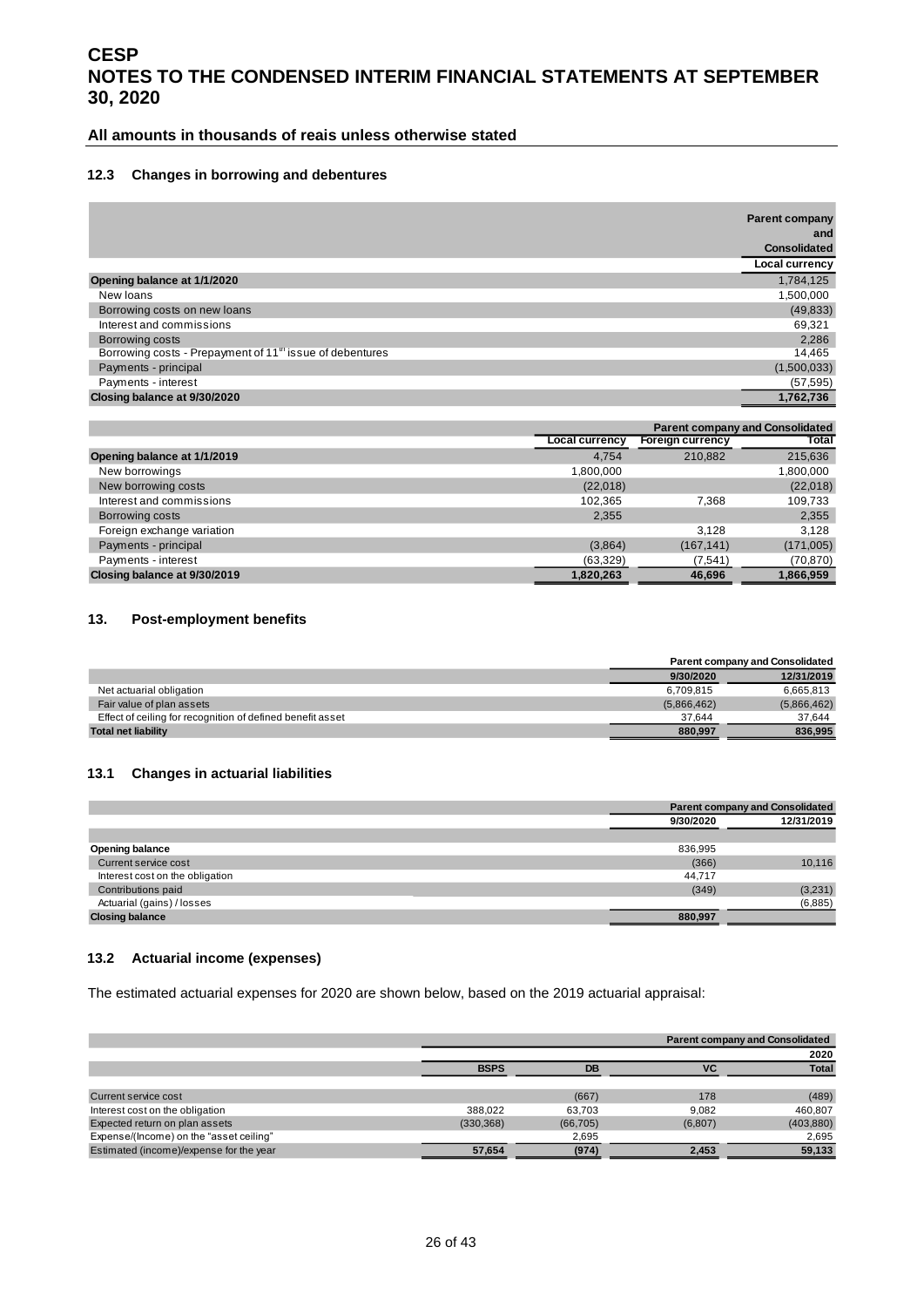#### **All amounts in thousands of reais unless otherwise stated**

#### <span id="page-26-0"></span>**14. Taxes payable**

|                                          |           | Parent company | <b>Consolidated</b> |            |
|------------------------------------------|-----------|----------------|---------------------|------------|
|                                          | 9/30/2020 | 12/31/2019     | 9/30/2020           | 12/31/2019 |
|                                          |           |                |                     |            |
| Income tax - IRPJ                        | 26,184    |                | 29.105              | 20         |
| Social Contribution on net income - CSLL | 3.974     |                | 3.588               | 12         |
| Withholding taxes                        | 2.182     | 4.178          | 2.209               | 4,178      |
| Social Contribution on revenue - COFINS  | 14,932    | 5,464          | 17.825              | 5,472      |
| Social Integration Program - PIS         | 6,462     | 4,408          | 7.089               | 4,409      |
| State tax - ICMS                         | 1,201     | 9,433          | 8.740               | 9,433      |
| Other payable taxes                      | 9         | 11             | 9                   |            |
|                                          | 54.944    | 23.494         | 68.565              | 23.535     |

The increase in the balances of income tax and social contribution payable reflect the taxable profit in the period ended on September 30, 2020, net of prepayments made on an estimated basis by the Company and its subsidiary.

The increase in the PIS and COFINS balances is due to the postponement of due dates for taxes due to the Federal Revenue, according to ordinances of the Ministry of Economy no. 139 of April 3, 2020 and no. 245 of June 15, 2020, to take account of the effects of the COVID-19 pandemic.

#### <span id="page-26-1"></span>**15. Sector charges**

|                                                           |           | <b>Parent company and Consolidated</b> |
|-----------------------------------------------------------|-----------|----------------------------------------|
|                                                           | 9/30/2020 | 12/31/2019                             |
| <b>Current</b>                                            |           |                                        |
| Global Reserve for Reversion - RGR                        | 149       | 137                                    |
| Financial Compensation for Use of Water Resources - CFURH | 8,613     | 8,459                                  |
| Electric energy service inspection charge - TFSEE         | 1.233     | 2,377                                  |
| Quotas for R&D - FNDCT                                    | 872       | 1,316                                  |
| Quotas for R&D - MME                                      | 441       | 282                                    |
| R&D - Projects                                            | 83,896    | 87,036                                 |
| Electricity network usage charges                         | 19,308    | 16,066                                 |
|                                                           | 114,512   | 115,673                                |
| <b>Noncurrent</b>                                         |           |                                        |
| R&D - Projects                                            | 12.014    | 12,014                                 |
|                                                           | 12,014    | 12,014                                 |
|                                                           | 126,526   | 127,687                                |

#### <span id="page-26-2"></span>**16. Use of public assets**

#### **16.1 Breakdown**

|                 |                  |         |            |                    |                  |         |            | <b>Parent company and Consolidated</b> |
|-----------------|------------------|---------|------------|--------------------|------------------|---------|------------|----------------------------------------|
|                 |                  |         |            | 9/30/2020          |                  |         |            | 12/31/2019                             |
|                 | Intangible       |         |            |                    | Intangible       |         |            |                                        |
|                 | assets (Note 10) |         |            | <b>Liabilities</b> | assets (Note 10) |         |            | <b>Liabilities</b>                     |
|                 |                  | Current | Noncurrent | Total              |                  | Current | Noncurrent | Total                                  |
| Plant           |                  |         |            |                    |                  |         |            |                                        |
| Porto Primavera | 175.239          | 46,003  | 131.783    | 177.786            | 177.468          | 29.275  | 158,355    | 187,630                                |
|                 | 175,239          | 46,003  | 131,783    | 177,786            | 177,468          | 29,275  | 158,355    | 187,630                                |

The change in the classification between current and noncurrent liabilities between December 31, 2019 and September 30, 2020 reflects the payments to ANEEL from May 2020.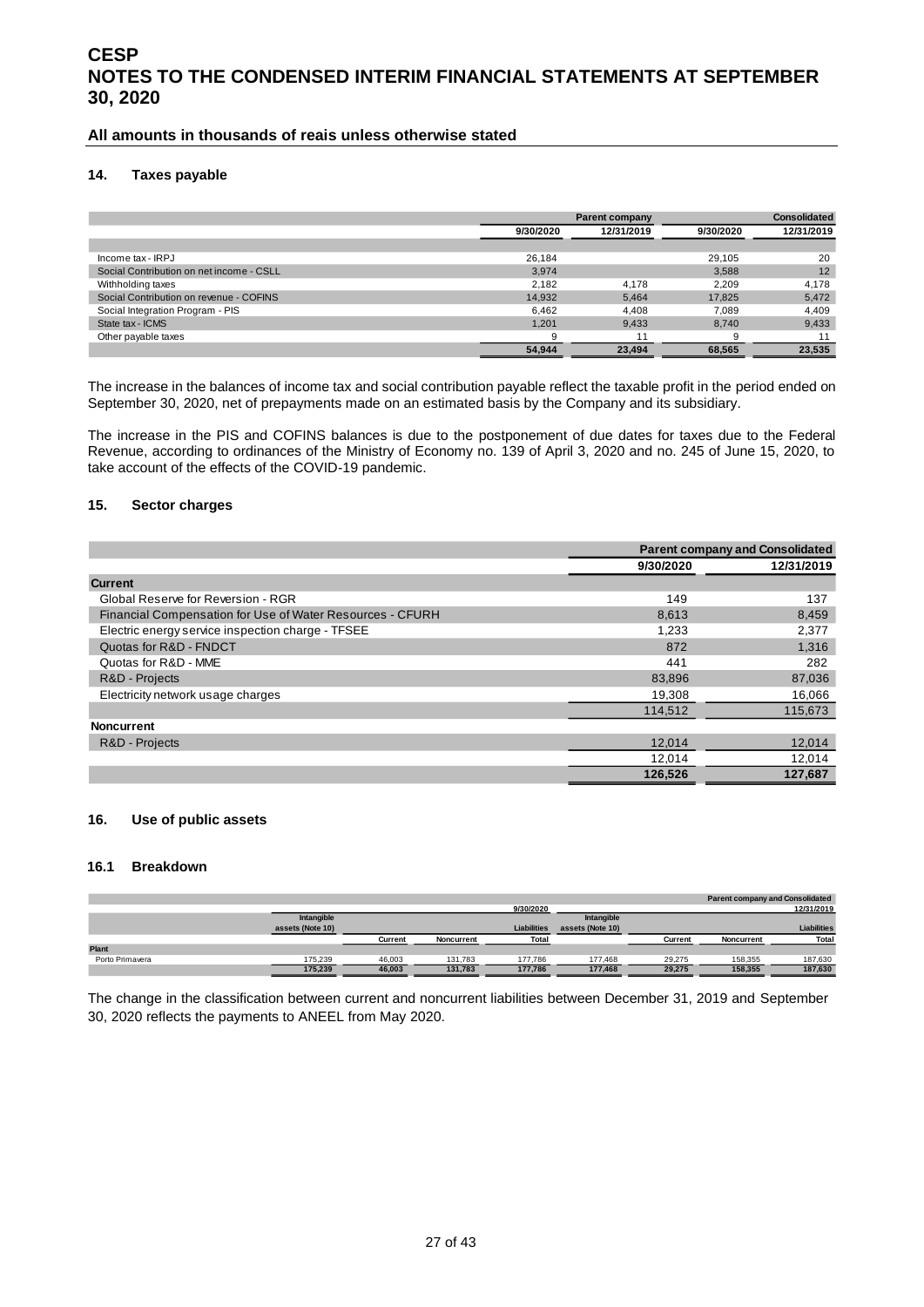#### **All amounts in thousands of reais unless otherwise stated**

#### **16.2 Changes**

|                                         |                   |               |                   | <b>Parent company and Consolidated</b> |
|-----------------------------------------|-------------------|---------------|-------------------|----------------------------------------|
|                                         | <b>Assets</b>     |               |                   | <b>Liabilities</b>                     |
|                                         | Intangible assets | Use of public | (-) Present value |                                        |
|                                         | (Note 10)         | assets        | adjustment        | Total                                  |
|                                         |                   |               |                   |                                        |
| Opening balance at 1/1/2020             | 177.468           | 212.308       | (24.678)          | 187.630                                |
| Amortization                            | (4.536)           |               |                   |                                        |
| Realization of present value adjustment |                   |               | 6.138             | 6.138                                  |
| Remeasurement                           | 2.307             | 1.770         | 537               | 2.307                                  |
| Payments                                |                   | (18.289)      |                   | (18.289)                               |
| Closing balance at 9/30/2020            | 175.239           | 195.789       | (18.003)          | 177.786                                |

|                                         |                   |               |                    | <b>Parent company and Consolidated</b> |  |
|-----------------------------------------|-------------------|---------------|--------------------|----------------------------------------|--|
|                                         | <b>Assets</b>     |               | <b>Liabilities</b> |                                        |  |
|                                         | Intangible assets | Use of public | (-) Present value  |                                        |  |
|                                         | (Note 10)         | assets        | adjustment         | Total                                  |  |
|                                         |                   |               |                    |                                        |  |
| Opening balance at 4/15/2019            | 181.760           | 212.308       | (30,548)           | 181,760                                |  |
| Amortization                            | (2,777)           |               |                    |                                        |  |
| Realization of present value adjustment |                   |               | 3.777              | 3.777                                  |  |
| Closing balance at 9/30/2019            | 178,983           | 212,308       | (26, 771)          | 185,537                                |  |

#### <span id="page-27-0"></span>**17. Other liabilities**

|                                                                       |           | Parent company |           | <b>Consolidated</b> |
|-----------------------------------------------------------------------|-----------|----------------|-----------|---------------------|
|                                                                       | 9/30/2020 | 12/31/2019     | 9/30/2020 | 12/31/2019          |
| Current                                                               |           |                |           |                     |
| Vivest (Note 19)                                                      |           | 564            |           | 564                 |
| Extrajudicial settlement with the State of MS                         | 5,924     | 5,440          | 5,924     | 5,440               |
| Court settlements - Expropriation payables                            | 10,000    | 57,346         | 10,000    | 57,346              |
| Provision for services                                                | 3,325     | 8,940          | 3.325     | 8,940               |
| Down payments                                                         | 3,103     | 5,157          | 3.103     | 5,157               |
| Provision for education fund expenses                                 | 5,579     | 6,001          | 5,581     | 6,001               |
| Other liabilities                                                     | 2,000     | 4,590          | 2,001     | 4,590               |
|                                                                       | 29,931    | 88,038         | 29,934    | 88,038              |
| <b>Noncurrent</b>                                                     |           |                |           |                     |
| Extrajudicial settlement with the State of MS                         | 35,874    | 38,078         | 35,874    | 38,078              |
| Global Reserve for Reversion - RGR (amortization/reversal)            | 5,266     | 13.709         | 5,266     | 13,709              |
| Provision for PIS/COFINS on monetary restatement of judicial deposits | 2,718     | 3,182          | 2.718     | 3,182               |
| Other liabilities                                                     | 542       |                | 542       |                     |
|                                                                       | 44.400    | 54.969         | 44.400    | 54,969              |
|                                                                       | 74,331    | 143.007        | 74,334    | 143,007             |

#### <span id="page-27-1"></span>**18. Provision for legal claims**

#### **18.1 Breakdown and changes**

At September 30, 2020, legal claims, of varying nature, were assessed and classified according to the economic and financial risk and the consequent likelihood of estimated loss for the Company, as shown below.

|               |                |              |            |                | <b>Parent company and Consolidated</b> |
|---------------|----------------|--------------|------------|----------------|----------------------------------------|
|               | 1/1/2020       |              |            | <b>Changes</b> | 9/30/2020                              |
|               |                | Interest and |            |                |                                        |
|               |                | indexation   | Provision/ |                |                                        |
|               | <b>Balance</b> | accruals     | (Reversal) | (-) Payments   | <b>Balance</b>                         |
| Labor         | 138,597        | 11,398       | 4,182      | (33, 757)      | 120,420                                |
| Tax           | 5.435          | 391          | (1, 261)   | (143)          | 4,422                                  |
| Environmental | 443,627        | 33,997       | (310, 158) | (2, 157)       | 165,309                                |
| Civil         | 1.226.716      | 180.657      | 177.997    | (16, 438)      | 1,568,932                              |
|               | 1,814,375      | 226,443      | (129, 240) | (52, 495)      | 1,859,083                              |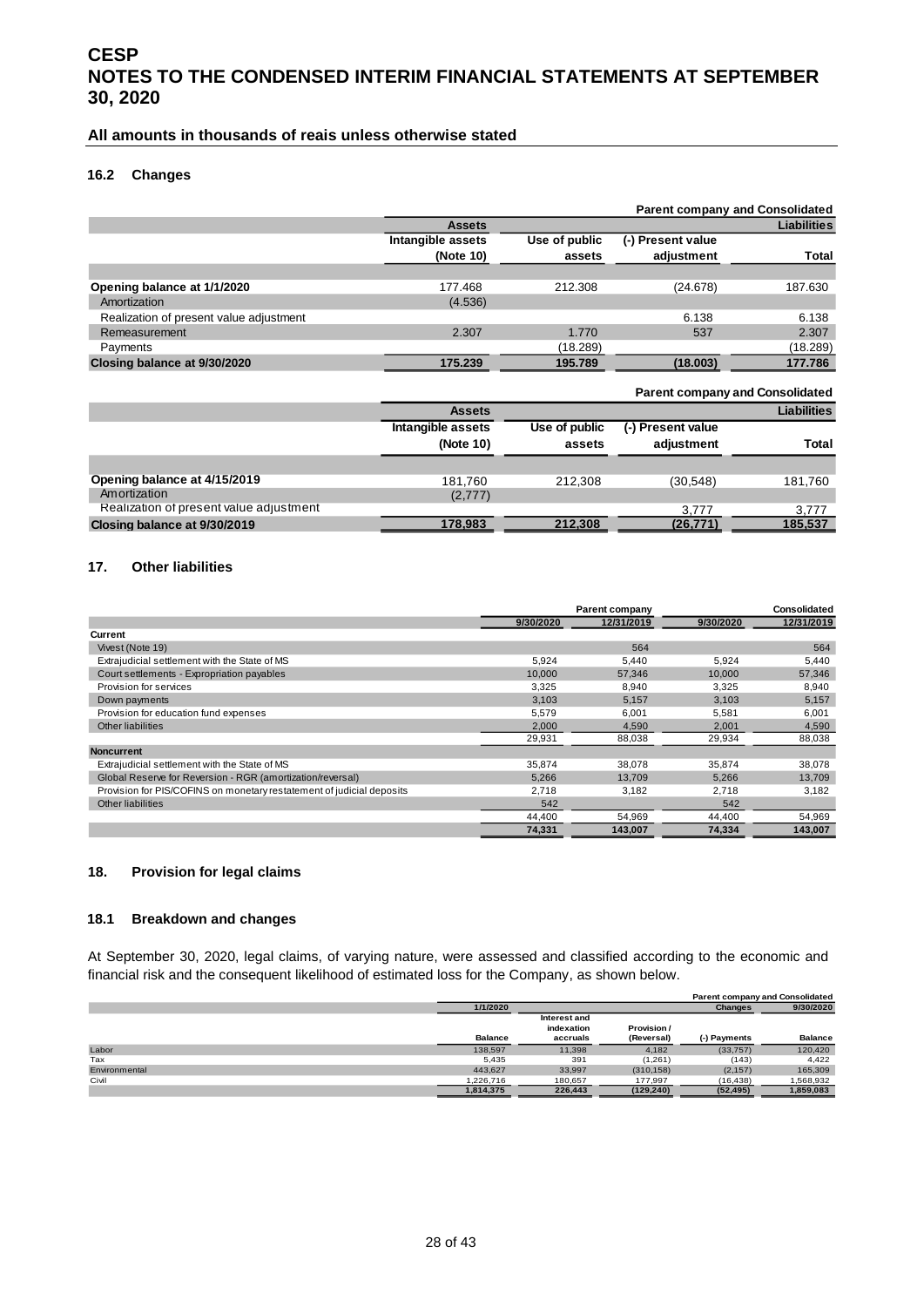#### **All amounts in thousands of reais unless otherwise stated**

|               |                |              |             |                | <b>Parent company and Consolidated</b> |
|---------------|----------------|--------------|-------------|----------------|----------------------------------------|
|               | 1/1/2019       |              |             | <b>Changes</b> | 9/30/2019                              |
|               |                | Interest and |             |                |                                        |
|               |                | indexation   | Provision / |                |                                        |
|               | <b>Balance</b> | accruals     | (Reversal)  | (-) Payments   | <b>Balance</b>                         |
| Labor         | 247,663        | 17.569       | (40, 115)   | (38, 512)      | 186,605                                |
| Tax           | 5,828          | 392          | 505         | (301)          | 6,424                                  |
| Environmental | 189,136        | 22.096       | 10.202      |                | 221,434                                |
| Civil         | 1,713,535      | 185,653      | 21,920      | (138, 313)     | 1,782,795                              |
|               | 2,156,162      | 225,710      | (7, 488)    | (177, 126)     | 2,197,258                              |

The Company, under advice of its legal counsel, reclassified the nature of some lawsuits previously classified as environmental to civil. This reclassification of R\$ 334.172 reflects the reparations which are of a financial nature, without claims for environmental restoration. Management believes this is consistent with the classifications in its financial statements.

The reversal in the period follows the strategy of constant review of projected risks of cash outgoings and of amounts under discussion, in addition to the efforts to reduce contingent liabilities. The change in the provision reflects: (i) revision of the amount attributed to strategic cases resulting from changes linked to the actual progress of the lawsuits that occurred in the period; and (iii) new processes received by the Company.

In relation to contingencies arising from lawsuits assessed as involving a remote unfavorable outcome, the Company has elected to maintain the practice historically adopted in the preparation of its financial statements, disclosing the total amount of the lawsuits corresponding to this type of contingency. However, despite disclosures being consistent, among the various lawsuits being of a remote risk of loss, some claims are clearly unrealistic not necessarily representing the amount that would be due if the Company's defense does not prevail.

Currently, contingencies arising from legal claims, at judicial or administrative level, are classified as follows:

|                             | <b>Likelihood of loss</b> |           |           |            |  |  |  |
|-----------------------------|---------------------------|-----------|-----------|------------|--|--|--|
| <b>Nature</b>               | Probable                  | Possible  | Remote    | Total      |  |  |  |
| Labor                       | 120,420                   | 52.565    | 9.384     | 182,369    |  |  |  |
| Tax                         | 4.422                     | 450.541   | 152.325   | 607.288    |  |  |  |
| Environmental               | 165.309                   | 275.914   | 574.477   | 1,015,700  |  |  |  |
| Civil                       | 1,568,932                 | 1,846,749 | 6,105,177 | 9,520,858  |  |  |  |
| Total at September 30, 2020 | 1,859,083                 | 2,625,769 | 6,841,363 | 11,326,215 |  |  |  |
|                             |                           |           |           |            |  |  |  |
| Total at December 31, 2019  | 1.814.375                 | 2.528.446 | 7.062.373 | 11.405.194 |  |  |  |

#### <span id="page-28-0"></span>**19. Related-party transactions**

#### **19.1 Breakdown**

|                                                        |             |                                                            |         |               |         |            |                    | <b>Parent company</b> |
|--------------------------------------------------------|-------------|------------------------------------------------------------|---------|---------------|---------|------------|--------------------|-----------------------|
|                                                        |             |                                                            |         |               |         |            | 9/30/2020          | 9/30/2019             |
|                                                        |             |                                                            |         | <b>Assets</b> |         |            | <b>Liabilities</b> | <b>Profit or loss</b> |
|                                                        |             |                                                            |         |               |         |            |                    | Income/               |
| Companies                                              | <b>Note</b> | <b>Nature of transaction</b>                               | Current | Noncurrent    | Current | Noncurrent | Equity             | (expense)             |
| Votener - Votorantim Comercializadora de Energia Ltda. |             | Purchase and sale of electricity                           | 8.168   |               |         |            |                    | 55,881                |
| CESP Comercializadora de Energia S.A.                  |             | Purchase and sale of electricity                           | 6,073   |               |         |            |                    | 254.070               |
| VTRM Energia Participações S.A.                        |             | Dividends payable                                          |         |               | 78,577  |            |                    |                       |
| Votorantim S.A.                                        |             | Shared services                                            |         |               |         |            |                    | (2, 547)              |
| Vivest                                                 |             | Post-employment benefits                                   | 12.034  |               |         |            |                    | 366                   |
| Banco Votorantim                                       |             | Financial investments and derivative financial instruments | 112,360 |               | 16.761  |            | (8, 253)           | (3,279)               |
|                                                        |             |                                                            | 138,635 |               | 95,338  |            | (8, 253)           | 304,491               |

|                                                        |             |                                                            |                |                   |         |                   |                    | Consolidated          |
|--------------------------------------------------------|-------------|------------------------------------------------------------|----------------|-------------------|---------|-------------------|--------------------|-----------------------|
|                                                        |             |                                                            |                |                   |         |                   | 9/30/2020          | 9/30/2019             |
|                                                        |             |                                                            |                | <b>Assets</b>     |         |                   | <b>Liabilities</b> | <b>Profit or loss</b> |
|                                                        |             |                                                            |                |                   |         |                   |                    | Income/               |
| <b>Companies</b>                                       | <b>Note</b> | <b>Nature of transaction</b>                               | <b>Current</b> | <b>Noncurrent</b> | Current | <b>Noncurrent</b> | Equity             | (expense)             |
| Votener - Votorantim Comercializadora de Energia Ltda. |             | Purchase and sale of electricity                           | 8.168          |                   | 2.141   |                   |                    | 53,939                |
| VTRM Energia Participações S.A.                        |             | Dividends payable                                          |                |                   | 78,577  |                   |                    |                       |
| Votorantim S.A.                                        |             | Shared services                                            |                |                   |         |                   |                    | (2,647)               |
| Vivest                                                 |             | Post-employment benefits                                   | 12.034         |                   |         |                   |                    | 366                   |
| Banco Votorantim                                       |             | Financial investments and derivative financial instruments | 112,360        |                   | 50,486  | 7.446             | (33, 641)          | (5,982)               |
|                                                        |             |                                                            | 132.562        |                   | 131.204 | 7,446             | (33, 641)          | 45,676                |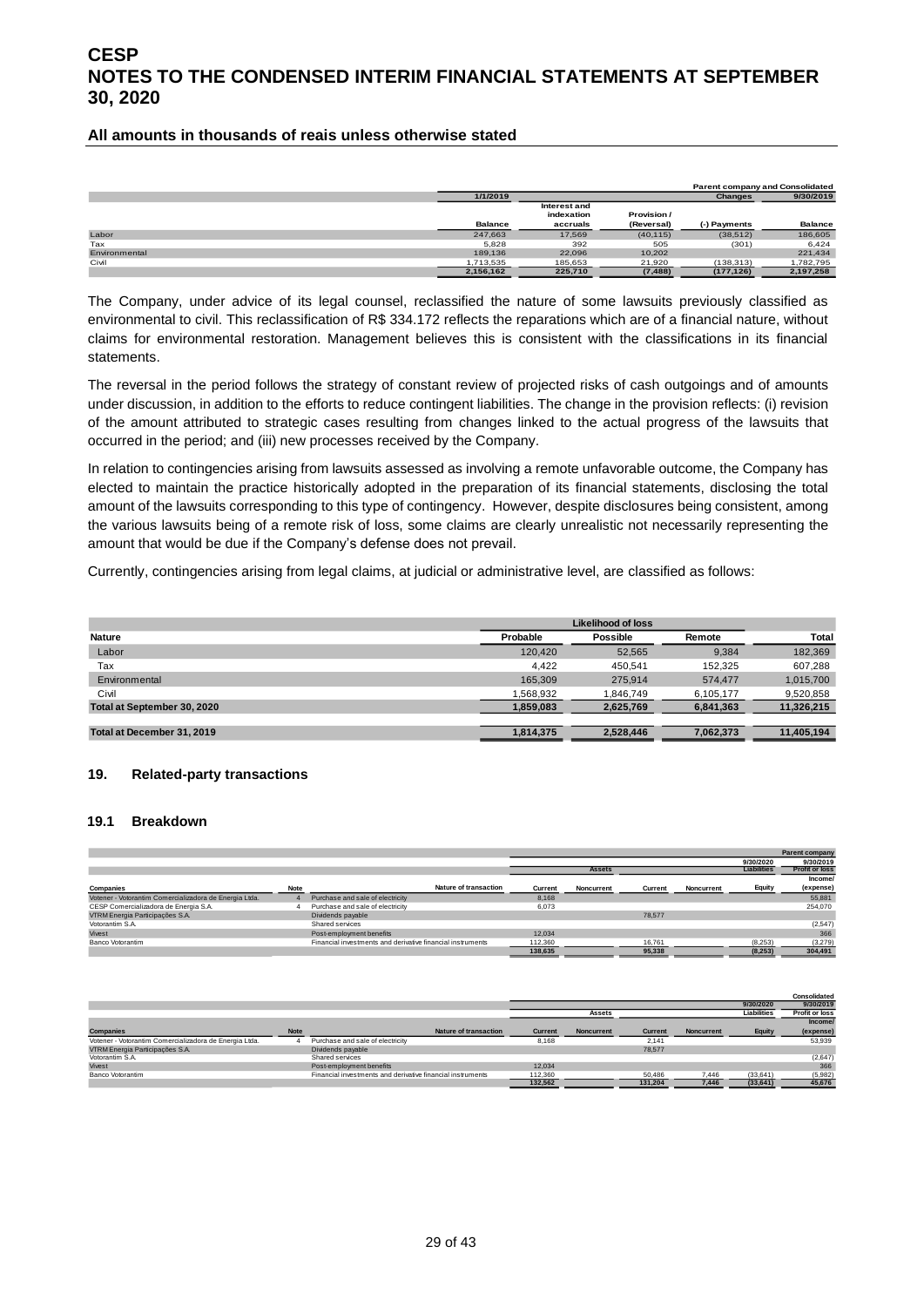#### **All amounts in thousands of reais unless otherwise stated**

|                                                        |             |                                                            |         |            |         |                   |             | <b>Parent company and Consolidated</b> |
|--------------------------------------------------------|-------------|------------------------------------------------------------|---------|------------|---------|-------------------|-------------|----------------------------------------|
|                                                        |             |                                                            |         |            |         |                   | 12/31/2019  | 9/30/2019                              |
|                                                        |             |                                                            |         | Assets     |         |                   | Liabilities | <b>Profit or loss</b>                  |
|                                                        |             |                                                            |         |            |         |                   |             | Income/                                |
| <b>Companies</b>                                       | <b>Note</b> | <b>Nature of transaction</b>                               | Current | Noncurrent | Current | <b>Noncurrent</b> | Equity      | (expense)                              |
| Votener - Votorantim Comercializadora de Energia Ltda. |             | Purchase and sale of electricity                           | 3,931   |            | 2.121   |                   |             | 22,887                                 |
| VTRM Energia Participações S.A.                        |             | Dividends payable                                          |         |            | 121.176 |                   |             |                                        |
| SF Ninety Two Participações Societárias S.A.           |             | Dividends payable                                          |         |            | 121.176 |                   |             |                                        |
| Votorantim S.A.                                        |             | Shared services                                            |         |            | 35.755  |                   |             |                                        |
| Eletrobras - Centrais Elétricas Brasileiras S.A.       | 12          | Loans                                                      |         |            | 33      |                   |             | (158)                                  |
| Vivest                                                 |             | Post-employment benefits                                   | 8.824   |            | 564     |                   |             | (10, 133)                              |
| Banco Votorantim                                       |             | Financial investments and derivative financial instruments | 8,408   | 5,743      |         |                   | 8,890       | 78                                     |
|                                                        |             |                                                            | 21,163  | 5,743      | 280,825 |                   | 8,890       | 12,674                                 |

In 2019, the Company hired consultancy services from Compart Serviços e Assessorias Ltda., a subsidiary of Votorantim S.A., for implementation of SAP ERP. The amount paid in December 2019 was R\$ 1,375 and was booked as an intangible asset in the balance sheet, being amortized together with software.

Banco Votorantim ("BV") was hired by the Company as one of the coordinators of the 12<sup>th</sup> issue of debentures, under the terms of the deed signed on August 14, 2020. BV was responsible for intermediating R\$ 150,000 of the total debenture placement, having received an amount of R\$ 4,971 of borrowing costs, which will be appropriated to the finance result in proportion to the term of the contract.

In the third quarter of 2020, the entity responsible for administering the post-employment benefit plans sponsored by CESP changed its corporate name from Fundação CESP to Vivest.

#### **19.2 Compensation of key management personnel**

Compensation of key management personnel of the Company and its subsidiary, which includes the Board of Directors, Statutory Executive Board, Statutory Audit Committee and Supervisory Board, was R\$ 3,721 in the period ended September 30, 2020 (R\$ 1,168 in the period ended September 30, 2019), of which R\$ 3,023 is related to fixed and variable compensation (R\$ 991 in the period ended September 30, 2019) and R\$ 698 related to social charges (R\$ 177 in the period ended September 30, 2019).

#### <span id="page-29-0"></span>**20. Electric power futures contracts**

CESP Comercializadora carries out power trading operations in an active market that meet the definition of financial instruments, as they are settled in electric energy and readily convertible into a known cash amount. Such contracts are recorded in the balance sheet at fair value, on the date they are entered, and remeasured at fair value at the balance sheet date, matched against operating income (expenses).

The fair value of such financial instruments is estimated partly based on price quotations in an active market, to the extent that observable market inputs exist, and partly by using valuation techniques considering: (i) prices set in purchase and sale transactions, (ii) risk margin in the power supply and (iii) market price projected in the availability period. Whenever the fair value at the initial recognition of these contracts differs from the transaction price, a fair value gain or loss is recorded in other operating income (expenses), net.

Until September 30, 2020, the Company booked a gain from the mark-to-market of future energy contracts of R\$ 13,836, with a corresponding entry in the balance sheet of R\$ 11,085 in current assets and R\$ 2,751 in non-current assets.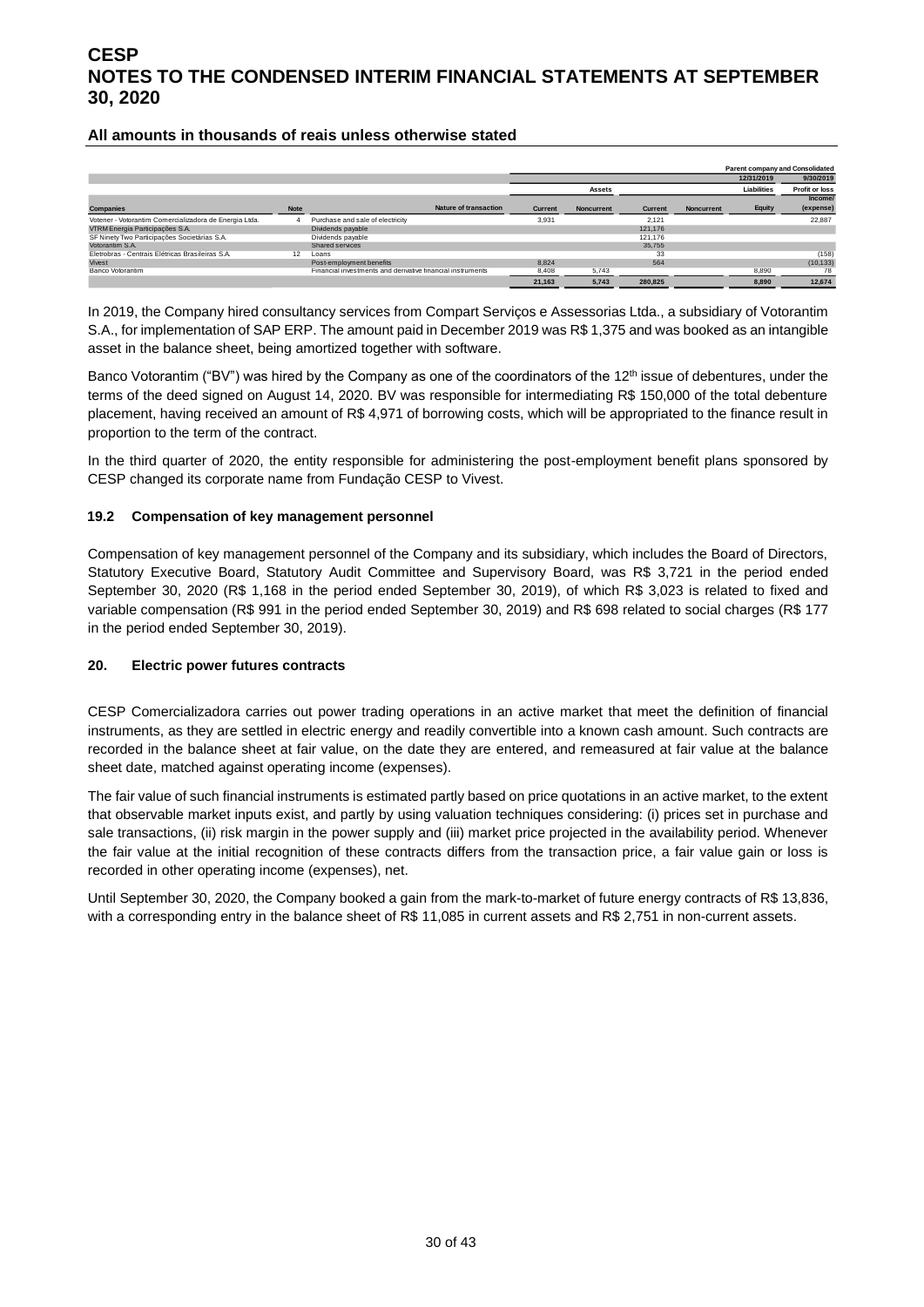#### **All amounts in thousands of reais unless otherwise stated**

#### <span id="page-30-0"></span>**21. Equity**

#### **21.1 Share capital**

The paid-up capital of R\$ 5,975,433 is divided into 109,167,801 common shares (CESP3), 7,386,323 class A preferred shares (CESP5) and 210,948,549 class B preferred shares (CESP6).

The Company's major shareholders at September 30, 2020 were the following:

|                                           |                      |        |                         |        |                         |               |              | Number of shares - In units |
|-------------------------------------------|----------------------|--------|-------------------------|--------|-------------------------|---------------|--------------|-----------------------------|
|                                           |                      |        | <b>Preferred shares</b> |        | <b>Preferred shares</b> |               |              |                             |
|                                           | <b>Common shares</b> | %      | <b>Class A</b>          | %      | <b>Class B</b>          | $\frac{1}{2}$ | <b>Total</b> |                             |
|                                           |                      |        |                         |        |                         |               |              |                             |
| <b>Stockholders</b>                       |                      |        |                         |        |                         |               |              |                             |
| VTRM Energia e Participações S/A          | 102.091.755          | 93.52  |                         |        | 28,928,300              | 13.71         | 131,020,055  | 40.01                       |
|                                           | 102,091,755          | 93.52  |                         |        | 28,928,300              | 13.71         | 131,020,055  | 40.01                       |
| Other                                     |                      |        |                         |        |                         |               |              |                             |
| Treasury shares                           |                      |        |                         |        | 2.560                   |               | 2.564        |                             |
| Shares outstanding                        | 7.076.043            | 6.48   | 7.386.322               | 100.00 | 182.017.689             | 86.29         | 196,480,054  | 59.99                       |
|                                           | 7.076.046            | 6.48   | 7.386.323               | 100.00 | 182,020,249             | 86.29         | 196,482,618  | 59.99                       |
|                                           | 109.167.801          | 100.00 | 7.386.323               | 100.00 | 210.948.549             | 100.00        | 327,502,673  | 100.00                      |
| Paid-up capital per share in R\$ thousand | 1,991,815            |        | 134.767                 |        | 3.848.851               |               | 5,975,433    |                             |

#### **21.2 Capital reserves**

|                                                                         |           | <b>Parent company and Consolidated</b> |
|-------------------------------------------------------------------------|-----------|----------------------------------------|
|                                                                         | 9/30/2020 | 12/31/2019                             |
|                                                                         |           |                                        |
| Remuneration of property, plant and equipment in progress - Own capital | 1.929.098 | 1.929.098                              |
|                                                                         |           |                                        |

#### **21.3 Revenue reserve**

|                          |           | Controladora e Consolidado |
|--------------------------|-----------|----------------------------|
|                          | 6/30/2020 | 12/31/2019                 |
|                          |           |                            |
| Legal reserve            | 171.751   | 171.751                    |
| <b>Statutory reserve</b> | 506,805   | 506,805                    |
| Profit retention         | 406.327   | 406.327                    |
|                          | 1.084.883 | 1.084.883                  |

#### **21.4 Carrying value adjustments (deemed cost)**

|                                          |                                  |                | Controladora e Consolidado |
|------------------------------------------|----------------------------------|----------------|----------------------------|
|                                          | Property, plant and<br>equipment | Deferred taxes | Equity                     |
|                                          |                                  |                |                            |
| Opening balance at 1/1/2020              | (1,439,074)                      | 490.451        | (948, 623)                 |
| Realization in the period (depreciation) | 46.673                           | (15,869)       | 30.804                     |
| Closing balance at 9/30/2020             | (1,392,401)                      | 474,582        | (917, 819)                 |

#### **21.5 Other comprehensive income**

|                                                 | <b>Parent company and Consolidated</b> |            |  |
|-------------------------------------------------|----------------------------------------|------------|--|
|                                                 | 9/30/2020                              | 9/30/2019  |  |
|                                                 |                                        |            |  |
| <b>Opening balance</b>                          | (895, 886)                             | (380, 301) |  |
| Operating hedge accounting                      |                                        |            |  |
| Provision for operating hedge accounting        | (226, 012)                             | 2,798      |  |
| (-) Deferred income tax and social contribution | 76,844                                 | (951)      |  |
|                                                 | (149,168)                              | 1,847      |  |
| Adjustment CPC 33 (R1) in the period            |                                        | 6,885      |  |
|                                                 |                                        |            |  |
| <b>Closing balance</b>                          | (1,045,054)                            | (371, 569) |  |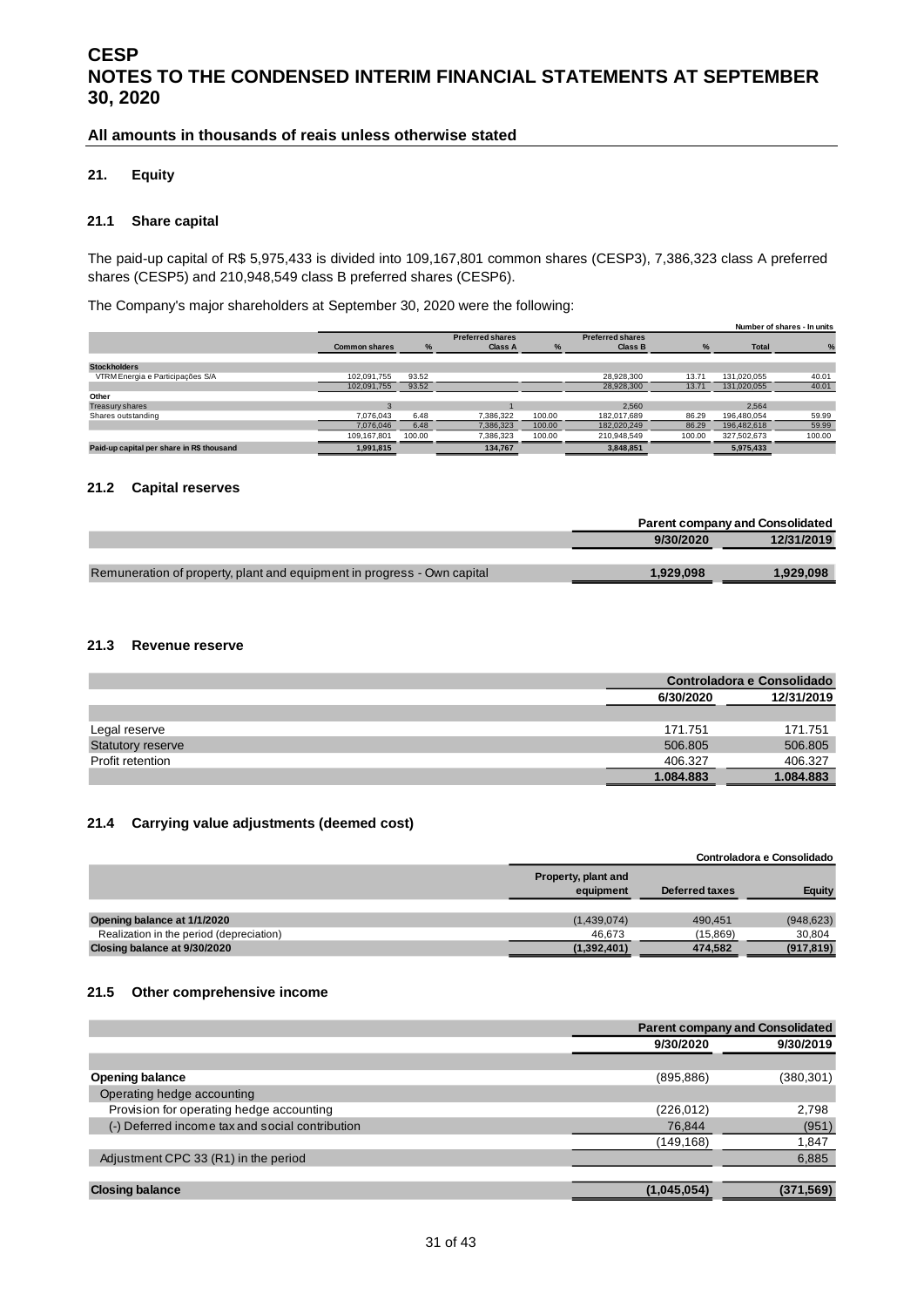#### **All amounts in thousands of reais unless otherwise stated**

#### <span id="page-31-0"></span>**22. Revenue**

#### **22.1 Electricity Trading Agreements in the Regulated Market – CCEAR's and price updates (not reviewed by independent auditor)**

The Company has contracts with 33 energy distributors for the supply of energy awarded in auctions. These contracts are inflation indexed to the IPCA, applied on the energy distributors' adjustment dates by ANEEL, as follows:

|                                                                                      |                               |              |                                    | <b>Adjustment in</b> |
|--------------------------------------------------------------------------------------|-------------------------------|--------------|------------------------------------|----------------------|
| Tariff adjustments in 2020                                                           |                               |              | <b>Products and prices R\$/MWh</b> | the year $(\%)$      |
| Concessionaires                                                                      | Month of<br>adjustment        | 2009 to 2038 | 2010 to 2039                       |                      |
| Energisa Borborema                                                                   | February                      | 258.81       | 243.92                             | 4.19                 |
| Ampla e CPFL Jaguari                                                                 | March                         | 259.45       | 259.45                             | 4.00                 |
| Light                                                                                | March                         | 259.45       | 259.45                             | 4.00                 |
| Celpe, Coelba, Coelce, Cosern, CPFL Paulista, Energisa MS, Energisa MT e Energisa SE | April                         | 259.63       | 244.70                             | 3.30                 |
| Cemig                                                                                | May                           | 258.83       | 243.95                             | 2.40                 |
| Copel e RGE                                                                          | June                          | 257.85       | 243.02                             | 1.88                 |
| Eletropaulo, Energisa Sul-Sudeste e Energisa TO                                      | July                          | 258.52       | 243.65                             | 2.13                 |
| Celesc, Celpa, Cemar, EDP ES, Elektro Redes e Energisa PB                            | August                        | 259.45       | 244.53                             | 2.31                 |
| Ceal                                                                                 | September                     | 260.07       | 245.12                             | 2.44                 |
|                                                                                      |                               |              |                                    | Adjustment in        |
| Tariff adjustments in 2019                                                           |                               |              | Products and prices R\$/MWh        | the year $(\%)$      |
| <b>Concessionaires</b>                                                               | <b>Month of</b><br>adjustment | 2009 to 2038 | 2010 to 2039                       |                      |
| Energisa Borborema                                                                   | February                      | 248.39       | 234.11                             | 3.78                 |
| Ampla e CPFL Jaguari                                                                 | March                         | 249.46       | 235.12                             | 3.89                 |
| Light                                                                                | March                         | 249.46       | 235.12                             | 3.89                 |
| Celpe, Coelba, Coelce, Cosern, CPFL Paulista, Energisa MS, Energisa MT e Energisa SE | April                         | 251.33       | 236.88                             | 4.58                 |
| Cemig                                                                                | May                           | 252.77       | 238.23                             | 4.94                 |
| Copel e RGE                                                                          | June                          | 253.09       | 238.54                             | 4.66                 |
| Energisa Sul-Sudeste                                                                 | July                          | 234.58       | 221.09                             | 4.17                 |
| Celtins e Eletropaulo                                                                | July                          | 234.58       | 221.09                             | 3.00                 |
| Celesc, Celpa, Cemar, EDP ES, Elektro Redes e Energisa PB                            | August                        | 253.60       | 239.02                             | 3.22                 |
| Ceal                                                                                 | September                     | 253.88       | 239.28                             | 3.43                 |

#### **22.2 Electricity sold**

Electricity sold in the period, as well as distributed power in MWh and corresponding amounts by class of consumption and by trading environment, was as follows:

| Electricity sold in the 3 <sup>rd</sup> Quarter |           |             |           |                     |           | Parent company        |
|-------------------------------------------------|-----------|-------------|-----------|---------------------|-----------|-----------------------|
|                                                 |           | $MWh$ (*)   |           | R\$ thousand        |           | R\$/MWh (Average) (*) |
|                                                 | 9/30/2020 | 9/30/2019   | 9/30/2020 | 9/30/2019           | 9/30/2020 | 9/30/2019             |
| Free market                                     |           |             |           |                     |           |                       |
| Free consumers - Industrial                     | 465,488   | 1,124,255   | 99.684    | 216,021             | 214.15    | 192.15                |
| <b>Trading agents</b>                           | 771,758   | 718,231     | 147,152   | 129,988             | 190.67    | 180.98                |
|                                                 | 1,237,246 | 1,842,486   | 246,836   | 346,009             | 199.50    | 187.79                |
| <b>Regulated market</b>                         |           |             |           |                     |           |                       |
| Electricity auctions - Electricity distributors | 490,249   | 493,735     | 121,596   | 119,047             | 248.03    | 241.12                |
| Spot market electricity                         | 704,331   | 615.659     | 16.134    | 10.438              | 22.91     | 16.95                 |
|                                                 | 1,194,580 | 1,109,394   | 137,730   | 129,485             | 115.30    | 116.72                |
|                                                 | 2,431,826 | 2,951,880   | 384,566   | 475,494             | 158.14    | 161.08                |
|                                                 |           |             |           |                     |           |                       |
| Electricity sold in the 3rd Quarter             |           |             |           |                     |           | Consolidated          |
|                                                 |           | $MWh$ (*)   |           | R\$ thousand        |           | R\$/MWh (Average) (*) |
|                                                 | 9/30/2020 | 9/30/2019   | 9/30/2020 | 9/30/2019           | 9/30/2020 | 9/30/2019             |
| <b>Free market</b>                              |           |             |           |                     |           |                       |
| Free consumers - Industrial                     | 875.072   | 1.124.255   | 197.185   | 216.021             | 225.34    | 192,15                |
| <b>Trading agents</b>                           | 1.016.993 | 718.231     | 210.665   | 129,988             | 207,14    | 180,98                |
| <b>Trading operations</b>                       | 193.488   |             | 28.191    |                     | 145,70    |                       |
|                                                 | 2.085.553 | 1.842.486   | 436.041   | 346.009             | 209,08    | 187,79                |
| <b>Regulated market</b>                         |           |             |           |                     |           |                       |
| Electricity auctions - Electricity distributors | 490.249   | 493.735     | 121.596   | 119,047             | 248.03    | 241,12                |
| Spot market electricity                         | 704.331   | 615.659     | 16.134    | 10.438              | 22.91     | 16,95                 |
|                                                 | 1.194.580 | 1.109.394   | 137.730   | 129.485             | 115,30    | 116,72                |
|                                                 | 3.280.133 | 2.951.880   | 573.771   | 475.494             | 174,92    | 161,08                |
|                                                 |           |             |           |                     |           |                       |
| Electricity sold until September, 30            |           |             |           |                     |           | <b>Parent company</b> |
|                                                 |           | $MWh$ $(*)$ |           | <b>R\$ thousand</b> |           | R\$/MWh (Average) (*) |
|                                                 | 9/30/2020 | 9/30/2019   | 9/30/2020 | 9/30/2019           | 9/30/2020 | 9/30/2019             |
| Free market                                     |           |             |           |                     |           |                       |
| Free consumers - Industrial                     | 1,429,172 | 2,901,808   | 293,314   | 571,875             | 205.23    | 197.08                |
| <b>Trading agents</b>                           | 3,060,838 | 1.898.325   | 584.661   | 344.752             | 191.01    | 181.61                |
|                                                 | 4,490,010 | 4,800,133   | 877,975   | 916,627             | 195.54    | 190.96                |
| <b>Regulated market</b>                         |           |             |           |                     |           |                       |
| Electricity auctions - Electricity distributors | 1,501,512 | 1,495,690   | 368,935   | 355,385             | 245.71    | 237.61                |
| Spot market electricity                         | 1,337,341 | 2,046,827   | 38,145    | 59,468              | 28.52     | 29.05                 |
|                                                 | 2,838,853 | 3,542,517   | 407,080   | 414,853             | 143.40    | 117.11                |
|                                                 | 7.328.863 | 8.342.650   | 1.285.055 | 1.331.480           | 175.34    | 159.60                |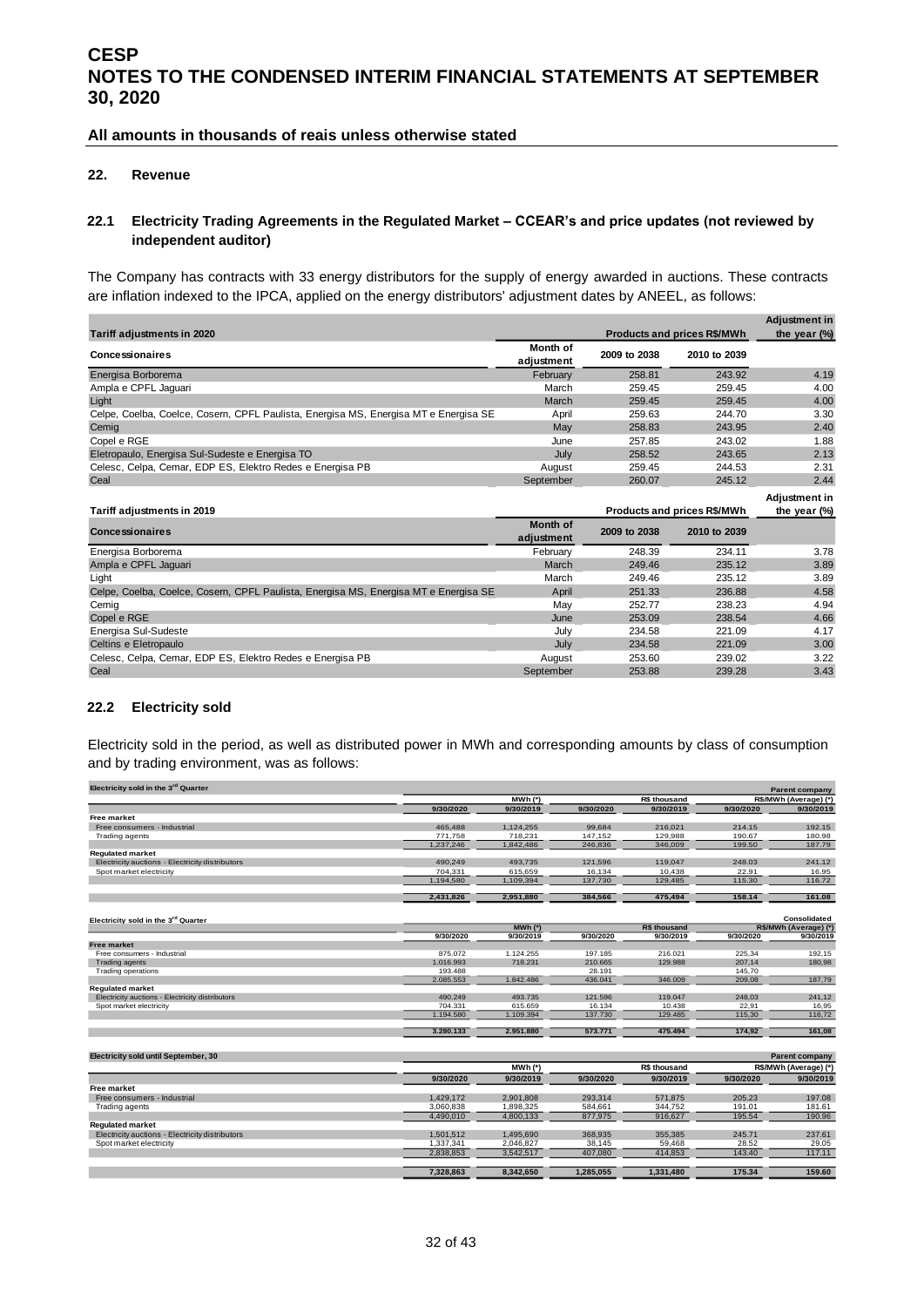#### **All amounts in thousands of reais unless otherwise stated**

| Electricity sold until September, 30            |           |             |           |                     |           | <b>Consolidated</b>   |
|-------------------------------------------------|-----------|-------------|-----------|---------------------|-----------|-----------------------|
|                                                 |           | $MWh$ $(*)$ |           | <b>R\$</b> thousand |           | R\$/MWh (Average) (*) |
|                                                 | 9/30/2020 | 9/30/2019   | 9/30/2020 | 9/30/2019           | 9/30/2020 | 9/30/2019             |
| <b>Free market</b>                              |           |             |           |                     |           |                       |
| Free consumers - Industrial                     | 2.760.404 | 2.901.808   | 610.213   | 571.875             | 221.06    | 197.08                |
| <b>Trading agents</b>                           | 2.995.057 | 1.898.325   | 609,115   | 344,752             | 203.37    | 181.61                |
| Trasding operations                             | 421.248   |             | 68.801    |                     | 163.33    |                       |
|                                                 | 6,176,709 | 4,800,133   | 1,288,129 | 916,627             | 208.55    | 190.96                |
| <b>Regulated market</b>                         |           |             |           |                     |           |                       |
| Electricity auctions - Electricity distributors | 1.501.512 | 1.495.690   | 368,935   | 355.385             | 245.71    | 237.61                |
| Spot market electricity                         | 1,337,341 | 2.046.827   | 38.145    | 59,468              | 28.52     | 29.05                 |
|                                                 | 2,838,853 | 3,542,517   | 407.080   | 414,853             | 143.40    | 117.11                |
|                                                 |           |             |           |                     |           |                       |
|                                                 | 9,015,562 | 8,342,650   | 1,695,209 | 1,331,480           | 188.03    | 159.60                |

(\*) Information not reviewed by independent auditors.

#### **22.3 Net revenue**

Reconciliation between gross revenue for tax purposes and net revenue presented in the statement of operations:

|                                                           |           | <b>Parent company</b> |           | Consolidated          |
|-----------------------------------------------------------|-----------|-----------------------|-----------|-----------------------|
|                                                           |           |                       |           | <b>Quarters ended</b> |
|                                                           | 9/30/2020 | 9/30/2019             | 9/30/2020 | 9/30/2019             |
| Gross revenue                                             |           |                       |           |                       |
| Revenue from electricity                                  |           |                       |           |                       |
| Free consumers - Industrial                               | 99.684    | 216.021               | 197.185   | 216.021               |
| <b>Trading agents</b>                                     | 147.152   | 129.988               | 210,665   | 129.988               |
| <b>Trading operations</b>                                 |           |                       | 28.191    |                       |
| Electricity auctions - Electricity distributors           | 121,596   | 119.047               | 121.596   | 119,047               |
| Spot market electricity                                   | 16.134    | 10.438                | 16,134    | 10,438                |
|                                                           | 384.566   | 475.494               | 573,771   | 475,494               |
|                                                           |           |                       |           |                       |
| Derivative financial instruments                          | (27, 343) | (94)                  | (41, 310) | (94)                  |
| Supply in quota regime - HPP Jaquari                      | 3,090     |                       | 3,090     |                       |
| Other income                                              | 705       | 748                   | 705       | 748                   |
|                                                           | (23, 548) | 654                   | (37, 515) | 654                   |
|                                                           | 361,018   | 476.148               | 536,256   | 476.148               |
| <b>Deductions from revenue</b>                            |           |                       |           |                       |
| Quota for Global Reserve for Reversion - RGR              | (223)     | (843)                 | (223)     | (843)                 |
| Research and Development - R&D                            | (2,349)   | (4, 164)              | (2,349)   | (4, 164)              |
| Service tax (ISS)                                         | (21)      | (32)                  | (21)      | (32)                  |
| PIS on operating revenues                                 | (6, 407)  | (7, 726)              | (9, 443)  | (7, 726)              |
| COFINS on operating revenues                              | (29, 512) | (35,583)              | (43, 495) | (35, 583)             |
| Financial Compensation for Use of Water Resources - CFURH | (9, 294)  | (12, 119)             | (9, 294)  | (12, 119)             |
| Electric energy service inspection charge - TFSEE         | (904)     | (1, 215)              | (904)     | (1, 215)              |
|                                                           | (48, 710) | (61, 682)             | (65, 729) | (61, 682)             |
| Net revenue                                               | 312,308   | 414,466               | 470,527   | 414,466               |

|                                                           |            | <b>Parent company</b> | <b>Consolidated</b> |                          |  |
|-----------------------------------------------------------|------------|-----------------------|---------------------|--------------------------|--|
|                                                           |            |                       |                     | Nine month periods ended |  |
|                                                           | 9/30/2020  | 9/30/2019             | 9/30/2020           | 9/30/2019                |  |
| Gross revenue                                             |            |                       |                     |                          |  |
| Revenue from electricity                                  |            |                       |                     |                          |  |
| Free consumers - Industrial                               | 293.314    | 571.875               | 610.213             | 571,875                  |  |
| Trading agents                                            | 584.661    | 344.752               | 609,115             | 344.752                  |  |
| <b>Trading operations</b>                                 |            |                       | 68.801              |                          |  |
| Electricity auctions - Electricity distributors           | 368,935    | 355,385               | 368,935             | 355,385                  |  |
| Spot market electricity                                   | 38.145     | 59.468                | 38,145              | 59,468                   |  |
|                                                           | 1,285,055  | 1,331,480             | 1,695,209           | 1,331,480                |  |
| Derivative financial instruments (Note 26.5)              | (48, 233)  | (94)                  | (79, 558)           | (94)                     |  |
| Supply in quota regime - HPP Jaguari                      | 4.324      |                       | 4.324               |                          |  |
| Other income                                              | 2,048      | 2,027                 | 2,048               | 2,027                    |  |
|                                                           | (41, 861)  | 1.933                 | (73.186)            | 1.933                    |  |
|                                                           | 1,243,194  | 1,333,413             | 1,622,023           | 1,333,413                |  |
| Deductions from revenue                                   |            |                       |                     |                          |  |
| Quota for Global Reserve for Reversion - RGR              | (1,910)    | (25, 460)             | (1,910)             | (25, 460)                |  |
| Research and Development - R&D                            | (10, 293)  | (11, 393)             | (10, 293)           | (11, 393)                |  |
| Service tax (ISS)                                         | (65)       | (101)                 | (65)                | (101)                    |  |
| PIS on operating revenues                                 | (21,048)   | (21, 273)             | (27, 702)           | (21, 273)                |  |
| COFINS on operating revenues                              | (96, 951)  | (97, 986)             | (127,596)           | (97, 986)                |  |
| Financial Compensation for Use of Water Resources - CFURH | (34, 515)  | (35,956)              | (34, 515)           | (35,956)                 |  |
| Electric energy service inspection charge - TFSEE         | (3,343)    | (2,783)               | (3,343)             | (2,783)                  |  |
|                                                           | (168, 125) | (194, 952)            | (205, 424)          | (194, 952)               |  |
| Net revenue                                               | 1,075,069  | 1.138.461             | 1.416.599           | 1.138.461                |  |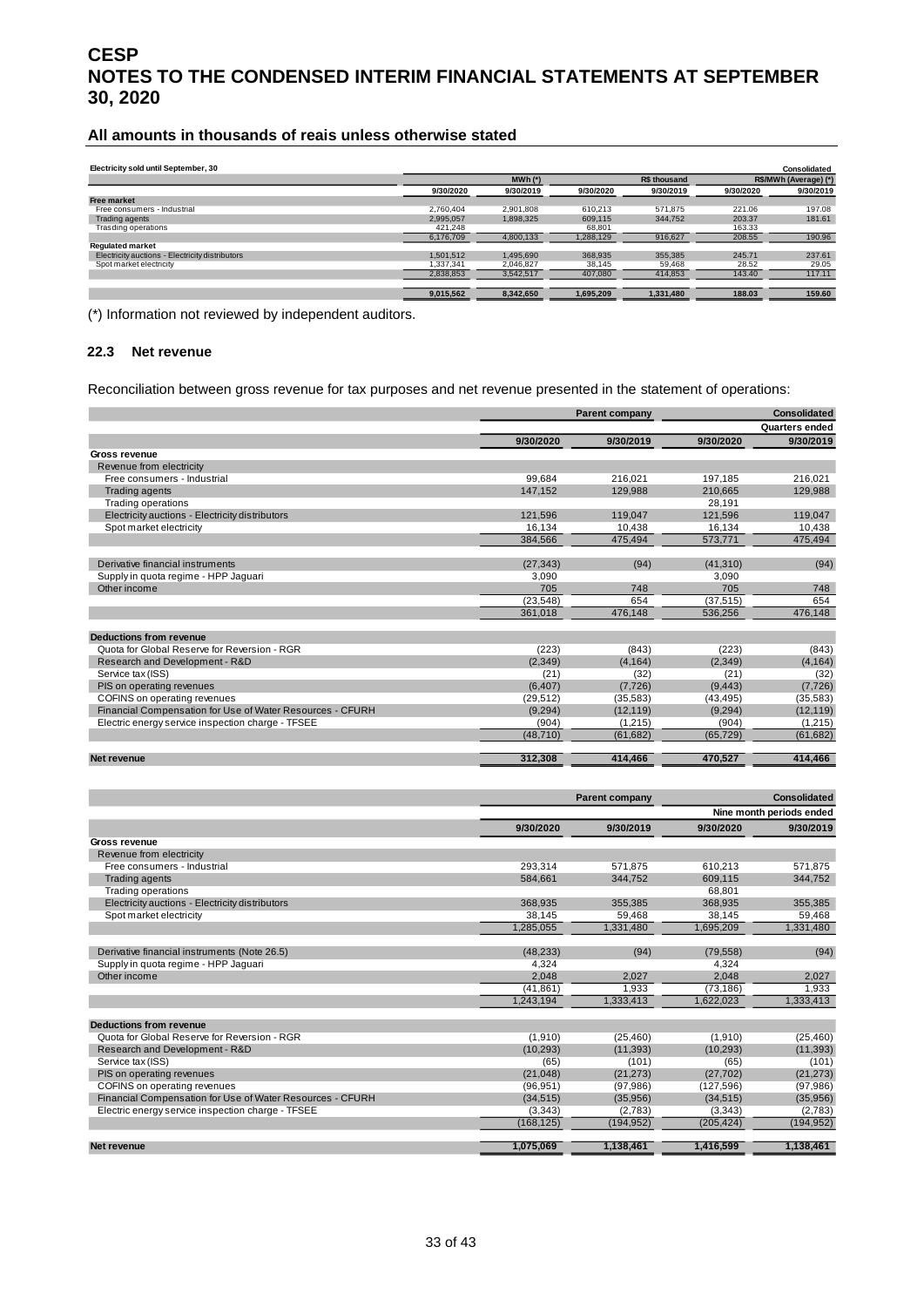#### **All amounts in thousands of reais unless otherwise stated**

Changes in revenue from trading agents is substantially due to startup of CESP Comercializadora's operations (Note 1.2 (a)).

The result of derivative financial instruments is from cash flow hedges used to protect foreign exchange exposure arising from energy sales contracts denominated in US dollars (Note 26.2).

The reduction of RGR is due to the change of UHE Porto Primavera from a public utility concessionaire for electricity generation to an independent electricity utility, as of April 23, 2019.

#### <span id="page-33-0"></span>**23. Costs and expenses**

|                                                                                   |                        |                      |                                           |                                              | Parent company                 |
|-----------------------------------------------------------------------------------|------------------------|----------------------|-------------------------------------------|----------------------------------------------|--------------------------------|
|                                                                                   |                        |                      |                                           |                                              | In the quarter ended 9/30/2020 |
|                                                                                   | Cost of<br>electricity | Cost of<br>operation | General and<br>administrative<br>expenses | Other operating<br>income<br>(expenses), net | <b>Total</b>                   |
| Nature of costs and expenses                                                      |                        |                      |                                           |                                              |                                |
| Depreciation and amortization                                                     |                        | (93, 383)            | (1, 914)                                  | (19)                                         | (95,316)                       |
| Sector charges                                                                    | (39, 461)              |                      |                                           |                                              | (39, 461)                      |
| Electricity purchased                                                             | (24, 053)              |                      |                                           |                                              | (24, 053)                      |
| Reversal of provision for legal claims                                            |                        |                      |                                           | 22,052                                       | 22,052                         |
| Judicial deposits write-off                                                       |                        |                      |                                           | (23, 163)                                    | (23, 163)                      |
| Personnel                                                                         |                        | (5,947)              | (10, 311)                                 |                                              | (16, 258)                      |
| <b>Voluntary Termination Program</b>                                              |                        | (715)                | (5,246)                                   |                                              | (5,961)                        |
| Outsourced services                                                               |                        | (1, 449)             | (4,585)                                   |                                              | (6,034)                        |
| Taxes recovery                                                                    |                        |                      |                                           | 12,268                                       | 12,268                         |
| Insurance                                                                         |                        |                      | (723)                                     |                                              | (723)                          |
| Post-employment benefits                                                          |                        |                      | 122                                       |                                              | 122                            |
| Rentals                                                                           |                        | (108)                | (148)                                     |                                              | (256)                          |
| <b>Materials</b>                                                                  |                        | (111)                | (112)                                     |                                              | (223)                          |
| Management                                                                        |                        |                      | (1,251)                                   |                                              | (1,251)                        |
| Reversal of provision for PIS/COFINS on monetary restatement of judicial deposits |                        |                      |                                           | 164                                          | 164                            |
| Other operating income (expenses), net                                            |                        | (3, 375)             | (507)                                     | 472                                          | (3, 410)                       |
| <b>Total</b>                                                                      | (63, 514)              | (105, 088)           | (24, 675)                                 | 11,774                                       | (181, 503)                     |
|                                                                                   |                        |                      |                                           |                                              |                                |

**In the quarter ended 9/30/2020**

**Consolidated**

|                                                                                   | Cost of<br>electricity | Cost of<br>operation | General and<br>administrative<br>expenses | Other operating<br>income<br>(expenses), net | <b>Total</b> |
|-----------------------------------------------------------------------------------|------------------------|----------------------|-------------------------------------------|----------------------------------------------|--------------|
| Nature of costs and expenses                                                      |                        |                      |                                           |                                              |              |
| Depreciation and amortization                                                     |                        | (93, 383)            | (1, 974)                                  | (19)                                         | (95, 376)    |
| Sector charges                                                                    | (39, 461)              |                      |                                           |                                              | (39, 461)    |
| Electricity purchased                                                             | (168, 418)             |                      |                                           |                                              | (168, 418)   |
| Reversal of provision for legal claims                                            |                        |                      |                                           | 22,052                                       | 22,052       |
| Judicial deposits write-off                                                       |                        |                      |                                           | (23, 163)                                    | (23, 163)    |
| Electric power futures contracts                                                  |                        |                      |                                           | (8, 405)                                     | (8,405)      |
| Personnel                                                                         |                        | (5,947)              | (12, 555)                                 |                                              | (18, 502)    |
| <b>Voluntary Termination Program</b>                                              |                        | (715)                | (5,246)                                   |                                              | (5,961)      |
| Outsourced services                                                               |                        | (1, 449)             | (4,865)                                   |                                              | (6, 314)     |
| Taxes recovery                                                                    |                        |                      |                                           | 12.268                                       | 12,268       |
| Insurance                                                                         |                        |                      | (723)                                     |                                              | (723)        |
| Post-employment benefits                                                          |                        |                      | 122                                       |                                              | 122          |
| <b>Rentals</b>                                                                    |                        | (108)                | (175)                                     |                                              | (283)        |
| Materials                                                                         |                        | (111)                | (116)                                     |                                              | (227)        |
| Management                                                                        |                        |                      | (1,251)                                   |                                              | (1,251)      |
| Reversal of provision for impairment of storeroom supplies                        |                        |                      |                                           | 12                                           | 12           |
| Reversal of provision for PIS/COFINS on monetary restatement of judicial deposits |                        |                      |                                           | 164                                          | 164          |
| Other operating income (expenses), net                                            |                        | (3,375)              | (637)                                     | 455                                          | (3,557)      |
| <b>Total</b>                                                                      | (207, 879)             | (105, 088)           | (27, 420)                                 | 3,364                                        | (337, 023)   |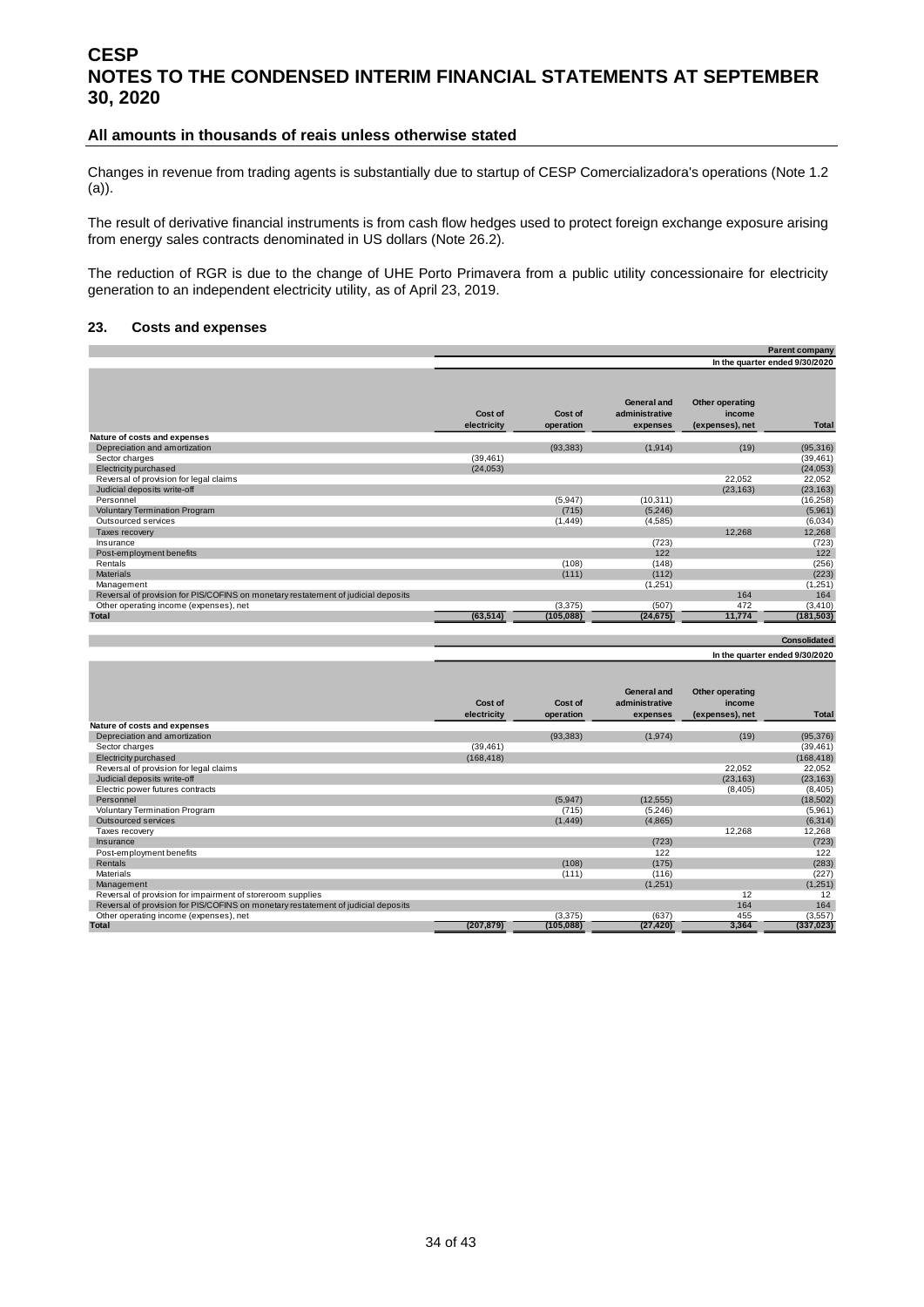#### **All amounts in thousands of reais unless otherwise stated**

|                                                                                   |                        |                      |                                           | <b>Parent company and Consolidated</b>       |                                |
|-----------------------------------------------------------------------------------|------------------------|----------------------|-------------------------------------------|----------------------------------------------|--------------------------------|
|                                                                                   |                        |                      |                                           |                                              | In the quarter ended 9/30/2019 |
|                                                                                   | Cost of<br>electricity | Cost of<br>operation | General and<br>administrative<br>expenses | Other operating<br>income<br>(expenses), net | Total                          |
| Nature of costs and expenses                                                      |                        |                      |                                           |                                              |                                |
| Depreciation and amortization                                                     |                        | (94, 458)            | (1, 819)                                  | (12)                                         | (96, 289)                      |
| Sector charges                                                                    | (34, 345)              |                      |                                           |                                              | (34, 345)                      |
| Electricity purchased                                                             | (119, 914)             |                      |                                           |                                              | (119, 914)                     |
| Provision for legal claims                                                        |                        |                      |                                           | (5,259)                                      | (5,259)                        |
| Personnel                                                                         |                        | (4,696)              | (20, 401)                                 |                                              | (25,097)                       |
| <b>Voluntary Termination Program</b>                                              |                        | (1,067)              | (4,888)                                   |                                              | (5,955)                        |
| Outsourced services                                                               |                        | (3,390)              | (5,826)                                   |                                              | (9,216)                        |
| Insurance                                                                         |                        |                      |                                           | (894)                                        | (894)                          |
| Post-employment benefits                                                          |                        |                      | (3, 364)                                  |                                              | (3, 364)                       |
| <b>Rentals</b>                                                                    |                        | (18)                 | (80)                                      |                                              | (98)                           |
| Materials                                                                         |                        | (583)                | (948)                                     |                                              | (1,531)                        |
| Management                                                                        |                        |                      | (364)                                     |                                              | (364)                          |
| Other charges - ONS / CCEE                                                        |                        |                      | (868)                                     | (448)                                        | (1,316)                        |
| Reversal of the quota difference of RGR 2018 and 2017                             |                        |                      |                                           | 23,152                                       | 23,152                         |
| Reversal of provision for impairment of storeroom supplies                        |                        |                      |                                           | 339                                          | 339                            |
| Reversal of provision for PIS/COFINS on monetary restatement of judicial deposits |                        |                      |                                           | 91                                           | 91                             |
| Other operating income (expenses), net                                            |                        | 149                  | (4,539)                                   | (2,900)                                      | (7, 290)                       |
| <b>Total</b>                                                                      | (154, 259)             | (104, 063)           | (43, 097)                                 | 14,069                                       | (287, 350)                     |

| Parent company                |
|-------------------------------|
| In the period ended 9/30/2020 |

|                                                                                   | Cost of<br>electricity | Cost of<br>operation | General and<br>administrative<br>expenses | Other operating<br>income<br>(expenses), net | Total      |
|-----------------------------------------------------------------------------------|------------------------|----------------------|-------------------------------------------|----------------------------------------------|------------|
| Nature of costs and expenses                                                      |                        |                      |                                           |                                              |            |
| Depreciation and amortization                                                     |                        | (289, 598)           | (5,823)                                   | (58)                                         | (295, 479) |
| Sector charges                                                                    | (108, 819)             |                      |                                           |                                              | (108, 819) |
| Electricity purchased                                                             | (97,046)               |                      |                                           |                                              | (97,046)   |
| Reversal of provision for legal claims (Note 18)                                  |                        |                      |                                           | 129.240                                      | 129,240    |
| Judicial deposits write-off                                                       |                        |                      |                                           | (46, 806)                                    | (46, 806)  |
| Personnel                                                                         |                        | (18,949)             | (29, 166)                                 |                                              | (48, 115)  |
| <b>Voluntary Termination Program</b>                                              |                        | (715)                | (5,246)                                   |                                              | (5,961)    |
| Outsourced services                                                               |                        | (4,972)              | (14, 123)                                 |                                              | (19,095)   |
| Taxes recovery                                                                    |                        |                      |                                           | 12,268                                       | 12,268     |
| Insurance                                                                         |                        |                      | (4,892)                                   |                                              | (4,892)    |
| Post-employment benefits                                                          |                        |                      | 366                                       |                                              | 366        |
| Rentals                                                                           |                        | (400)                | (937)                                     |                                              | (1, 337)   |
| Materials                                                                         |                        | (613)                | (244)                                     |                                              | (857)      |
| Management                                                                        |                        |                      | (3,721)                                   |                                              | (3,721)    |
| Reversal of provision for impairment of storeroom supplies                        |                        |                      |                                           | 66                                           | 66         |
| Reversal of provision for PIS/COFINS on monetary restatement of judicial deposits |                        |                      |                                           | 464                                          | 464        |
| Other operating income (expenses), net                                            |                        | (8, 405)             | (2,876)                                   | 9.272                                        | (2,009)    |
| <b>Total</b>                                                                      | (205, 865)             | (323, 652)           | (66, 662)                                 | 104,446                                      | (491, 733) |

### **Consolidated**

#### **In the period ended 9/30/2020**

|                                                                                   | Cost of<br>electricity | Cost of<br>operation | General and<br>administrative<br>expenses | Other operating<br>income<br>(expenses), net | <b>Total</b> |
|-----------------------------------------------------------------------------------|------------------------|----------------------|-------------------------------------------|----------------------------------------------|--------------|
| Nature of costs and expenses                                                      |                        |                      |                                           |                                              |              |
| Depreciation and amortization                                                     |                        | (289, 598)           | (5,991)                                   | (58)                                         | (295, 647)   |
| Sector charges                                                                    | (108, 819)             |                      |                                           |                                              | (108, 819)   |
| Electricity purchased                                                             | (387, 887)             |                      |                                           |                                              | (387, 887)   |
| Reversal of provision for legal claims (Note 18)                                  |                        |                      |                                           | 129,240                                      | 129,240      |
| Judicial deposits write-off                                                       |                        |                      |                                           | (46, 806)                                    | (46, 806)    |
| Electric power futures contracts                                                  |                        |                      |                                           | 13,836                                       | 13,836       |
| Personnel                                                                         |                        | (18,949)             | (34, 871)                                 |                                              | (53, 820)    |
| Voluntary Termination Program                                                     |                        | (715)                | (5,246)                                   |                                              | (5,961)      |
| Outsourced services                                                               |                        | (4,972)              | (14, 929)                                 |                                              | (19,901)     |
| Taxes recovery                                                                    |                        |                      |                                           | 12,268                                       | 12,268       |
| Insurance                                                                         |                        |                      | (4,892)                                   |                                              | (4,892)      |
| Post-employment benefits                                                          |                        |                      | 366                                       |                                              | 366          |
| <b>Rentals</b>                                                                    |                        | (400)                | (964)                                     |                                              | (1, 364)     |
| Materials                                                                         |                        | (613)                | (626)                                     |                                              | (1,239)      |
| Management                                                                        |                        |                      | (3,721)                                   |                                              | (3,721)      |
| Reversal of provision for impairment of storeroom supplies                        |                        |                      |                                           | 66                                           | 66           |
| Reversal of provision for PIS/COFINS on monetary restatement of judicial deposits |                        |                      |                                           | 464                                          | 464          |
| Other operating income (expenses), net                                            |                        | (8,405)              | (3, 410)                                  | 9,258                                        | (2, 557)     |
| <b>Total</b>                                                                      | (496, 706)             | (323, 652)           | (74, 284)                                 | 118,268                                      | (776, 374)   |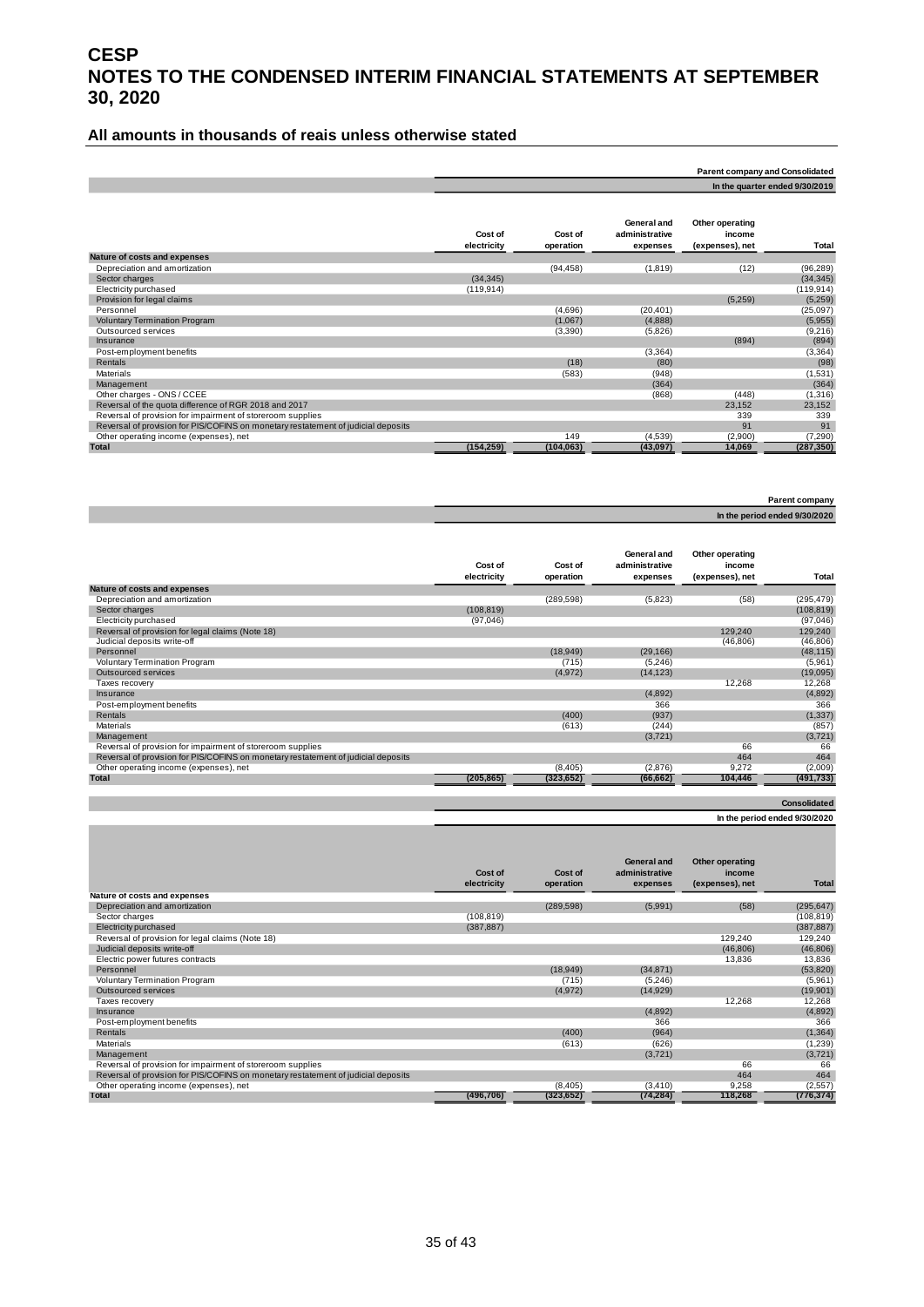#### **All amounts in thousands of reais unless otherwise stated**

|                                                                       |                        |                      |                                                  | <b>Parent company and Consolidated</b>       | In the period ended 9/30/2019 |
|-----------------------------------------------------------------------|------------------------|----------------------|--------------------------------------------------|----------------------------------------------|-------------------------------|
|                                                                       | Cost of<br>electricity | Cost of<br>operation | <b>General and</b><br>administrative<br>expenses | Other operating<br>income<br>(expenses), net | <b>Total</b>                  |
| Nature of costs and expenses                                          |                        |                      |                                                  |                                              |                               |
| Depreciation and amortization                                         |                        | (261, 829)           | (5,247)                                          | (344)                                        | (267, 420)                    |
| Sector charges                                                        | (91, 702)              |                      |                                                  |                                              | (91, 702)                     |
| Electricity purchased                                                 | (419, 012)             |                      |                                                  |                                              | (419, 012)                    |
| Provision for legal claims                                            |                        |                      |                                                  | 7,488                                        | 7,488                         |
| Personnel                                                             |                        | (15,756)             | (70, 492)                                        |                                              | (86, 248)                     |
| Voluntary Termination Program                                         |                        | (9,883)              | (100, 863)                                       |                                              | (110, 746)                    |
| Outsourced services                                                   |                        | (11, 807)            | (22, 926)                                        |                                              | (34, 733)                     |
| Insurance                                                             |                        |                      |                                                  | (1,584)                                      | (1,584)                       |
| Post-employment benefits                                              |                        |                      | (10, 116)                                        |                                              | (10, 116)                     |
| Rentals                                                               |                        | (18)                 | (1,541)                                          |                                              | (1,559)                       |
| <b>Materials</b>                                                      |                        | (2, 321)             | (1,380)                                          |                                              | (3,701)                       |
| Management                                                            |                        |                      | (1, 168)                                         |                                              | (1, 168)                      |
| Other charges - ONS / CCEE                                            |                        |                      | (1,336)                                          | (448)                                        | (1,784)                       |
| Reversal of the quota difference of RGR 2018 and 2017                 |                        |                      |                                                  | 23,152                                       | 23,152                        |
| Reversal of provision for impairment of storeroom supplies            |                        |                      |                                                  | 7,789                                        | 7,789                         |
| Provision for PIS/COFINS on monetary restatement of judicial deposits |                        |                      |                                                  | (122)                                        | (122)                         |
| Estimated loss on doubtful accounts                                   |                        |                      |                                                  | (364)                                        | (364)                         |
| Other operating income (expenses), net                                |                        | (7,623)              | (6,274)                                          | (8,604)                                      | (22, 501)                     |
| <b>Total</b>                                                          | (510, 714)             | (309, 237)           | (221, 343)                                       | 26,963                                       | (1,014,331)                   |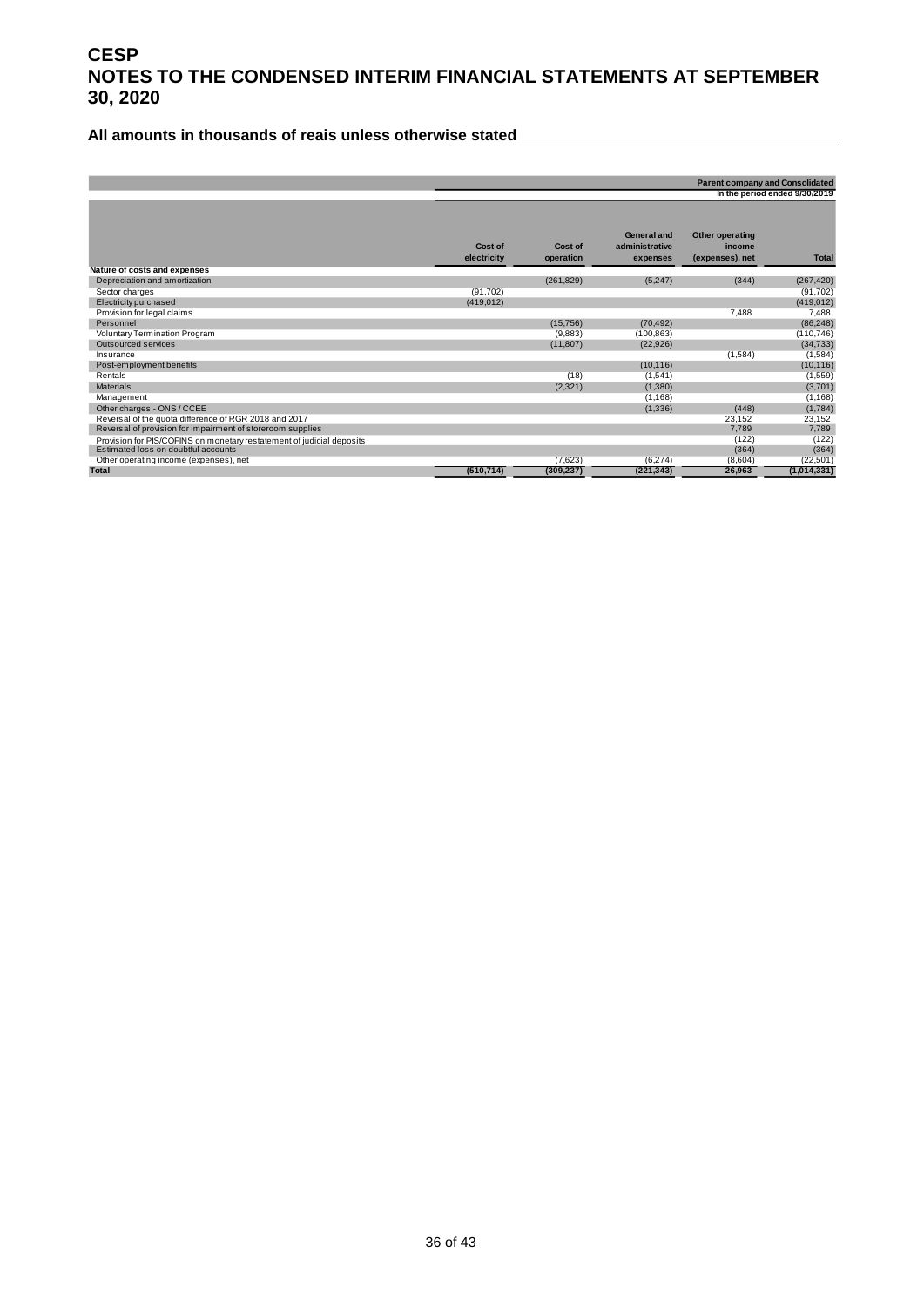#### **All amounts in thousands of reais unless otherwise stated**

#### **23.1 Electricity purchased and sector charges**

|                                               |           | <b>Parent company</b> | Consolidated |                |  |
|-----------------------------------------------|-----------|-----------------------|--------------|----------------|--|
|                                               |           |                       |              | Quarters ended |  |
|                                               | 9/30/2020 | 9/30/2019             | 9/30/2020    | 9/30/2019      |  |
| <b>Electricity purchased</b>                  |           |                       |              |                |  |
| Spot market electricity                       | 5.710     | (10,088)              | 5.710        | (10,088)       |  |
| Premium on renegotiation of hydrological risk | (5,043)   | (3,754)               | (5,043)      | (3,754)        |  |
| Electricity purchased for resale              | (24, 720) | (106, 072)            | (151, 374)   | (106, 072)     |  |
| Trading operations                            |           |                       | (17, 711)    |                |  |
|                                               | (24, 053) | (119, 914)            | (168, 418)   | (119, 914)     |  |
| Electricity network usage                     |           |                       |              |                |  |
| Electricity network usage charges             | (39, 461) | (34, 345)             | (39, 461)    | (34, 345)      |  |
|                                               | (39, 461) | (34,345)              | (39, 461)    | (34, 345)      |  |
|                                               | (63, 514) | (154, 259)            | (207, 879)   | (154, 259)     |  |

|                                               |            | <b>Parent company</b> | <b>Consolidated</b> |                          |  |  |
|-----------------------------------------------|------------|-----------------------|---------------------|--------------------------|--|--|
|                                               |            |                       |                     | Nine month periods ended |  |  |
|                                               | 9/30/2020  | 9/30/2019             | 9/30/2020           | 9/30/2019                |  |  |
| <b>Electricity purchased</b>                  |            |                       |                     |                          |  |  |
| Spot market electricity                       | (14,066)   | (87, 679)             | (14,066)            | (87, 679)                |  |  |
| Premium on renegotiation of hydrological risk | (12, 554)  | (11, 266)             | (12, 554)           | (11,266)                 |  |  |
| Electricity purchased for resale              | (70, 426)  | (320, 067)            | (318, 047)          | (320,067)                |  |  |
| Trading operations                            |            |                       | (43,220)            |                          |  |  |
|                                               | (97,046)   | (419, 012)            | (387, 887)          | (419, 012)               |  |  |
| <b>Electricity network usage</b>              |            |                       |                     |                          |  |  |
| Electricity network usage charges             | (108, 819) | (91, 702)             | (108, 819)          | (91, 702)                |  |  |
|                                               | (108, 819) | (91, 702)             | (108, 819)          | (91, 702)                |  |  |
|                                               | (205, 865) | (510, 714)            | (496, 706)          | (510, 714)               |  |  |

The reduction of purchased energy reflects the Company's new seasonality and commercial strategy, in addition to the reduction in prices between periods.

#### <span id="page-36-0"></span>**24. Finance result, net**

|                                                                  |            | Parent company | Consolidated |                       |  |
|------------------------------------------------------------------|------------|----------------|--------------|-----------------------|--|
|                                                                  |            |                |              | <b>Quarters ended</b> |  |
|                                                                  | 9/30/2020  | 9/30/2019      | 9/30/2020    | 9/30/2019             |  |
| <b>Finance income</b>                                            |            |                |              |                       |  |
| Income from financial investments                                | 4.018      | 7.541          | 4.372        | 7,541                 |  |
| Indexation of judicial deposits                                  | 2.284      | 1,762          | 2.284        | 1.762                 |  |
| Other finance income                                             | 142        | 5              | 142          | 5                     |  |
| (-) PIS and COFINS on finance result                             | (232)      | (223)          | (248)        | (223)                 |  |
|                                                                  | 6.212      | 9,085          | 6.550        | 9,085                 |  |
| <b>Finance costs</b>                                             |            |                |              |                       |  |
| Debt charges                                                     |            |                |              |                       |  |
| Local currency                                                   | (22.954)   | (36, 312)      | (22, 954)    | (36, 312)             |  |
| Foreign currency                                                 |            | (1, 210)       |              | (1,210)               |  |
|                                                                  | (22.954)   | (37.522)       | (22.954)     | (37, 522)             |  |
| Indexation of provision for legal claims                         | (110, 651) | (96, 237)      | (110, 651)   | (96, 237)             |  |
| Indexation of post-employment benefits                           | (14,906)   |                | (14,906)     |                       |  |
| Judicial deposits write-off                                      | (5,874)    |                | (5,874)      |                       |  |
| Borrowing costs - Settlement of 11th issue of debentures         | (14, 465)  |                | (14, 465)    |                       |  |
| Loan prepayment premium                                          | (11, 326)  |                | (11, 326)    |                       |  |
| Present value adjustment of social and environmental obligations | (2, 168)   |                | (2, 168)     |                       |  |
| Present value adjustment - Use of public assets                  | (2,013)    | (2,070)        | (2,013)      | (2,070)               |  |
| Indexation of judicial agreements                                | (2,017)    | (482)          | (2,017)      | (482)                 |  |
| Indexation of R&D - projects                                     | (115)      | (276)          | (115)        | (276)                 |  |
| Other charges                                                    | (1,723)    | (2, 353)       | (1,734)      | (2, 353)              |  |
|                                                                  | (165, 258) | (101, 418)     | (165, 269)   | (101, 418)            |  |
|                                                                  | (188, 212) | (138, 940)     | (188, 223)   | (138,940)             |  |
| Foreign exchange variation, net                                  |            | (6,068)        |              | (6,068)               |  |
| Finance results, net                                             | (182,000)  | (135, 923)     | (181, 673)   | (135, 923)            |  |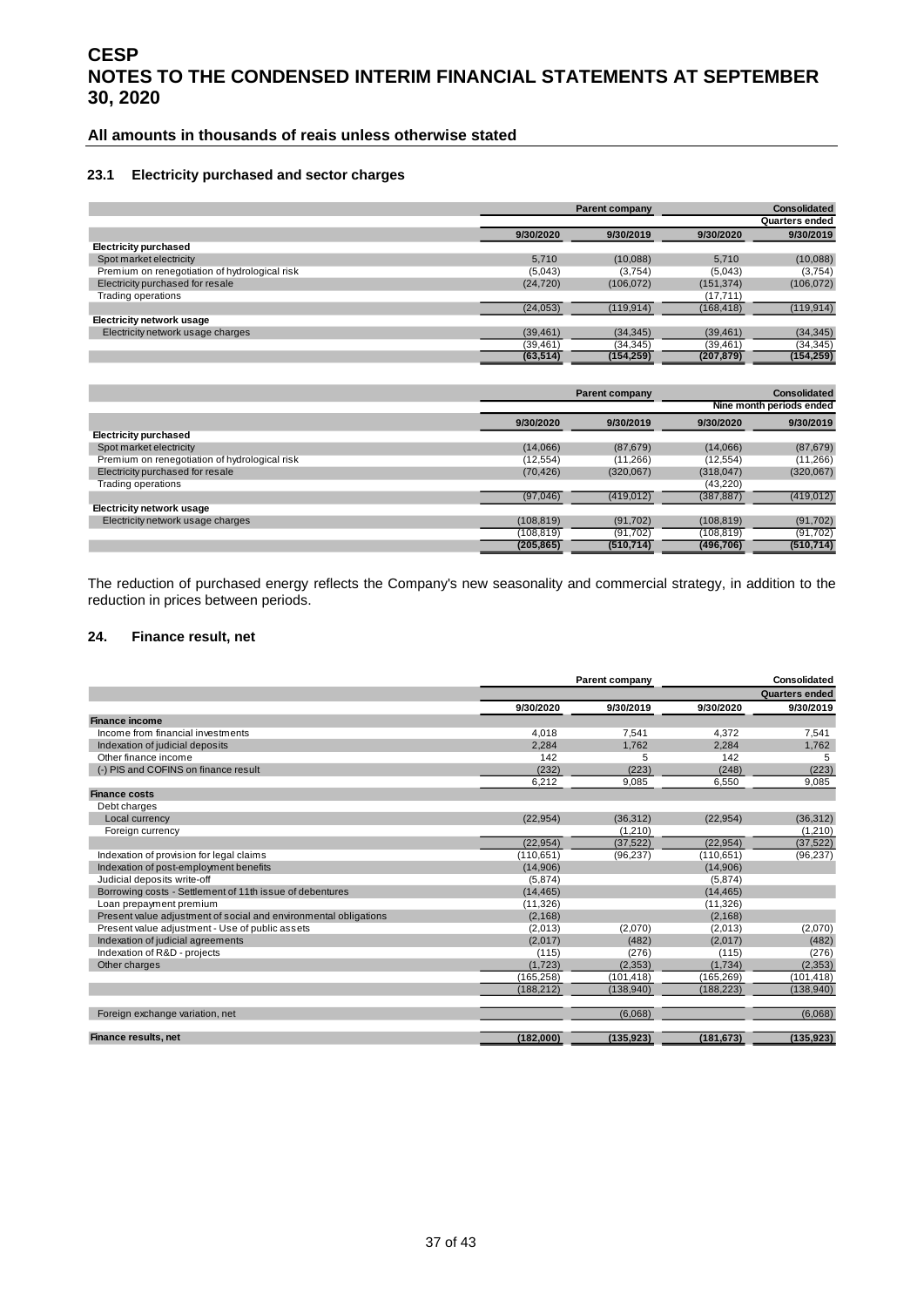#### **All amounts in thousands of reais unless otherwise stated**

|                                                                  |            | Parent company |            | Consolidated             |
|------------------------------------------------------------------|------------|----------------|------------|--------------------------|
|                                                                  |            |                |            | Nine month periods ended |
|                                                                  | 9/30/2020  | 9/30/2019      | 9/30/2020  | 9/30/2019                |
| <b>Finance income</b>                                            |            |                |            |                          |
| Income from financial investments                                | 17.171     | 56.103         | 18.451     | 56,103                   |
| Indexation of judicial deposits                                  | 6.709      | 9.502          | 6.709      | 9.502                    |
| Other finance income                                             | 794        | 183            | 794        | 183                      |
| (-) PIS and COFINS on finance result                             | (891)      | (2,615)        | (950)      | (2,615)                  |
|                                                                  | 23.783     | 63,173         | 25.004     | 63.173                   |
| <b>Finance costs</b>                                             |            |                |            |                          |
| Debt charges                                                     |            |                |            |                          |
| Local currency                                                   | (69, 321)  | (104, 720)     | (69, 321)  | (104, 720)               |
| Foreign currency                                                 |            | (7.368)        |            | (7, 368)                 |
|                                                                  | (69, 321)  | (112,088)      | (69, 321)  | (112,088)                |
| Indexation of provision for legal claims                         | (226, 443) | (225, 710)     | (226, 443) | (225, 710)               |
| Indexation of post-employment benefits                           | (44.717)   |                | (44.717)   |                          |
| Judicial deposits write-off                                      | (21, 907)  |                | (21, 907)  |                          |
| Borrowing costs - Prepayment of 11th issue of debentures         | (14.465)   |                | (14.465)   |                          |
| Loan prepayment premium                                          | (11, 326)  |                | (11, 326)  |                          |
| Present value adjustment of social and environmental obligations | (6.512)    |                | (6.512)    |                          |
| Present value adjustment - Use of public assets                  | (6.138)    | (3.777)        | (6.138)    | (3.777)                  |
| Indexation of judicial agreements                                | (4, 255)   | (1, 844)       | (4,255)    | (1, 844)                 |
| Indexation of R&D - projects                                     | (486)      | (909)          | (486)      | (909)                    |
| Other charges                                                    | (4.574)    | (3.276)        | (4.643)    | (3,276)                  |
|                                                                  | (340, 823) | (235, 516)     | (340, 892) | (235, 516)               |
|                                                                  | (410, 144) | (347, 604)     | (410, 213) | (347, 604)               |
| Foreign exchange variation, net                                  |            | (3.128)        |            | (3.128)                  |
| <b>Finance results, net</b>                                      | (386, 361) | (287, 559)     | (385, 209) | (287, 559)               |

#### <span id="page-37-0"></span>**25. Income tax and social contribution expenses**

#### **25.1 Reconciliation of tax expenses at statutory rates**

The income tax and social contribution amounts presented in the statement of operations for the periods ended September 30 are reconciled at the statutory nominal rates as follows:

|                                                                                             | Parent company |           | <b>Consolidated</b> |                       |
|---------------------------------------------------------------------------------------------|----------------|-----------|---------------------|-----------------------|
|                                                                                             |                |           |                     | <b>Quarters ended</b> |
|                                                                                             | 9/30/2020      | 9/30/2019 | 9/30/2020           | 9/30/2019             |
| Loss before income tax and social contribution                                              | (49, 190)      | (8,807)   | (48, 169)           | (8,807)               |
| Standard rates                                                                              | 34%            | 34%       | 34%                 | 34%                   |
| Income tax and social contribution at standard rates                                        | 16,725         | 2,994     | 16,377              | 2,994                 |
| Adjustments for the calculation of income tax and social contribution at effective rates    |                |           |                     |                       |
| Effect of income tax and social contribution on permanent differences                       |                |           |                     |                       |
| Equity in the results of investees                                                          | 682            |           |                     |                       |
| Other permanent additions (exclusions), net                                                 | 396            | (342)     | 405                 | (342)                 |
|                                                                                             | 1,078          | (342)     | 405                 | (342)                 |
| Effect of income tax and social contribution on items without recognition of deferred taxes |                |           |                     |                       |
| Deferred income tax and social contribution                                                 |                | (1,329)   |                     | (1, 329)              |
| Other temporary exclusions, net                                                             | (27, 138)      | (372)     | (27, 138)           | (372)                 |
|                                                                                             | (27, 138)      | (1,701)   | (27, 138)           | (1,701)               |
|                                                                                             |                |           |                     |                       |
| Income tax and social contribution calculated                                               | (9, 335)       | 951       | (10, 356)           | 951                   |
|                                                                                             |                |           |                     |                       |
| Income tax and social contribution in the statement of income                               |                |           |                     |                       |
| Current                                                                                     | (17, 182)      |           | (21, 273)           |                       |
| Deferred                                                                                    | 7,847          | 951       | 10,917              | 951                   |
|                                                                                             | (9, 335)       | 951       | (10, 356)           | 951                   |
|                                                                                             |                |           |                     |                       |
| Effective rate - %                                                                          | (18.98)        | 10.80     | (21.50)             | 10.80                 |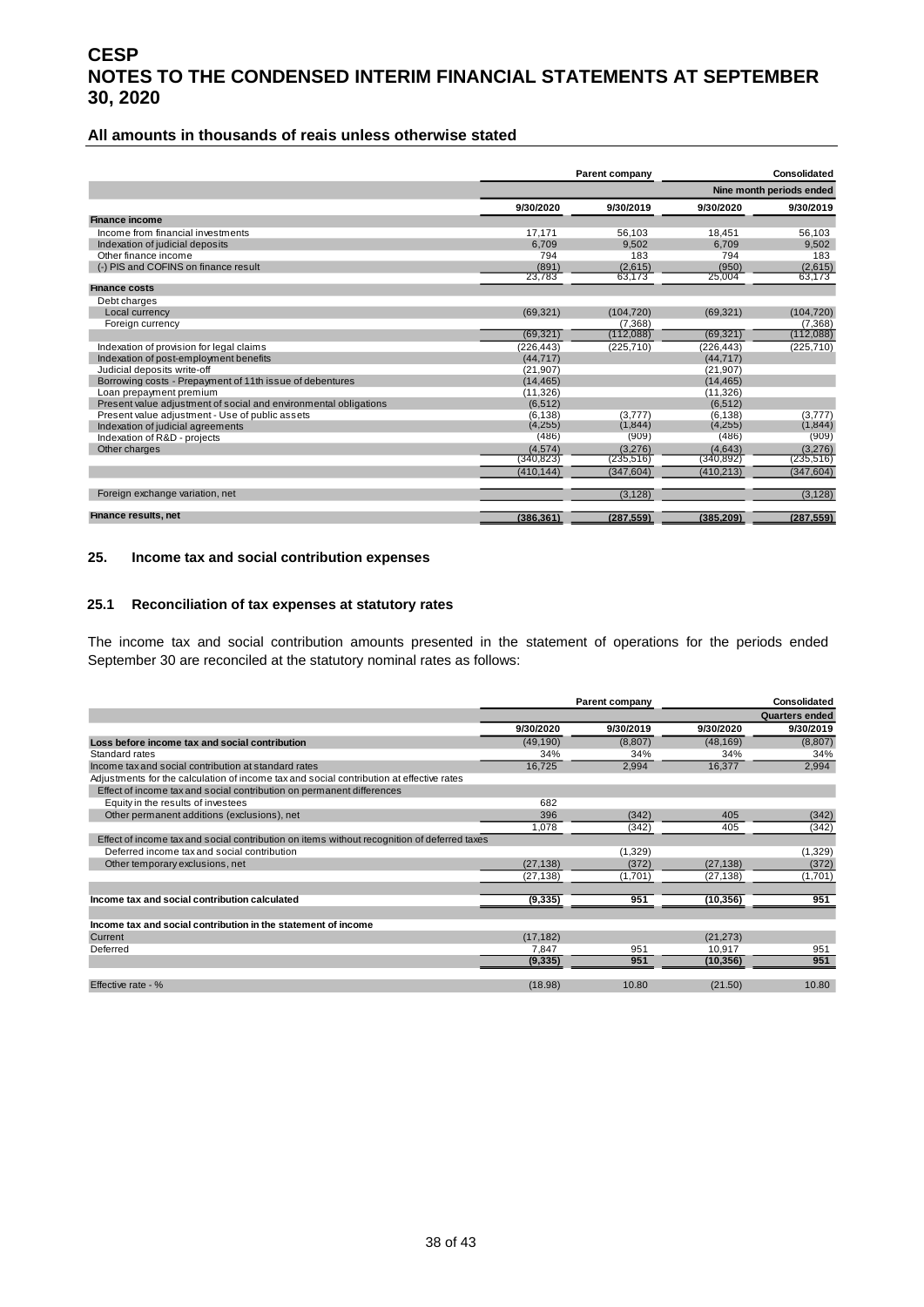#### **All amounts in thousands of reais unless otherwise stated**

|                                                                                             | Parent company |            | <b>Consolidated</b> |                          |
|---------------------------------------------------------------------------------------------|----------------|------------|---------------------|--------------------------|
|                                                                                             |                |            |                     | Nine month periods ended |
|                                                                                             | 9/30/2020      | 9/30/2019  | 9/30/2020           | 9/30/2019                |
| Profit (loss) before income tax and social contribution                                     | 235,308        | (163, 429) | 255,016             | (163, 429)               |
| Standard rates                                                                              | 34%            | 34%        | 34%                 | 34%                      |
| Income tax and social contribution at standard rates                                        | (80,005)       | 55,566     | (86, 705)           | 55,566                   |
| Adjustments for the calculation of income tax and social contribution at effective rates    |                |            |                     |                          |
| Effect of income tax and social contribution on permanent differences                       |                |            |                     |                          |
| Equity in the results of investees                                                          | 13,033         |            |                     |                          |
| Other permanent exclusions, net                                                             | (585)          | (1,325)    | (560)               | (1, 325)                 |
|                                                                                             | 12,448         | (1, 325)   | (560)               | (1, 325)                 |
| Effect of income tax and social contribution on items without recognition of deferred taxes |                |            |                     |                          |
| Deferred income tax and social contribution                                                 |                | (79, 201)  |                     | (79, 201)                |
| Other temporary additions (exclusions), net                                                 | (34, 665)      | 18.288     | (34,665)            | 18,288                   |
|                                                                                             | (34,665)       | (60, 913)  | (34, 665)           | (60, 913)                |
| Income tax and social contribution calculated                                               | (102,222)      | (6, 672)   | (121, 930)          | (6, 672)                 |
|                                                                                             |                |            |                     |                          |
| Income tax and social contribution in the statement of income                               |                |            |                     |                          |
| Current                                                                                     | (71, 182)      |            | (88, 205)           |                          |
| Deferred                                                                                    | (31,040)       | (6, 672)   | (33, 725)           | (6,672)                  |
|                                                                                             | (102,222)      | (6, 672)   | (121, 930)          | (6, 672)                 |
| Effective rate - %                                                                          | 43.44          | (4.08)     | 47.81               | (4.08)                   |

#### <span id="page-38-0"></span>**26. Financial instruments and risk management**

At September 30, 2020, the fair values of the main financial instruments approximated the carrying amounts, as below:

|                                                           |           | <b>Parent company</b> | <b>Consolidated</b> |            |
|-----------------------------------------------------------|-----------|-----------------------|---------------------|------------|
|                                                           | 9/30/2020 | 12/31/2019            | 9/30/2020           | 12/31/2019 |
| <b>Financial assets</b>                                   |           |                       |                     |            |
| Measured at amortized cost                                |           |                       |                     |            |
| Cash and cash equivalents (Note 3)                        | 794.354   | 690,276               | 872.593             | 741,444    |
| Trade receivables (Note 4)                                | 169.605   | 198.930               | 237.493             | 198,930    |
| Indemnification asset (Note 8)                            | 1,719,390 | 1,719,390             | 1,719,390           | 1,719,390  |
|                                                           | 2,683,349 | 2,608,596             | 2,829,476           | 2,659,764  |
| Measured at fair value through other comprehensive income |           |                       |                     |            |
| Derivative financial instruments (Note 26.5) - Level 2    |           | 39,943                |                     | 39,943     |
|                                                           |           | 39,943                |                     | 39,943     |
| Measured at fair value through profit or loss             |           |                       |                     |            |
| Electric power futures contracts (Note 20) - Level 2      |           |                       | 13,836              |            |
|                                                           |           |                       | 13,836              |            |
|                                                           | 2,683,349 | 2,648,539             | 2,843,312           | 2,699,707  |
| <b>Financial liabilities</b>                              |           |                       |                     |            |
| Measured at amortized cost                                |           |                       |                     |            |
| Borrowings and debentures (Note 12)                       | 1.762.736 | 1,784,125             | 1.762.736           | 1,784,125  |
|                                                           | 1,762,736 | 1,784,125             | 1,762,736           | 1,784,125  |
| Measured at fair value through other comprehensive income |           |                       |                     |            |
| Derivative financial instruments (Note 26.5) - Level 2    | 125,604   |                       | 202,515             |            |
|                                                           | 125.604   |                       | 202,515             |            |
|                                                           | 1.888.340 | 1.784.125             | 1.965.251           | 1.784.125  |

The disclosure of fair value measurements of the assets measured at fair value follows the measurement hierarchy below:

Level 1 - quoted prices (unadjusted) in active markets for identical assets or liabilities;

**Level 2 -** inputs other than quoted prices included within level 1 that are observable for the asset or liability, either directly (that is, as prices) or indirectly (that is, derived from prices);

**Level 3 -** inputs for the asset or liability that are not based on observable market data (that is, unobservable inputs).

#### **26.1 Net debt-to-EBITDA ratio and maturity of liabilities**

|                                              | <b>Consolidated</b> |
|----------------------------------------------|---------------------|
|                                              | 9/30/2020           |
| Borrowings and debentures (Note 12)          | 1,762,736           |
| Lease liabilities                            | 6,805               |
| Cash and cash equivalents (Note 3)           | (872, 593)          |
| Derivative financial instruments (Note 26.5) | 202,515             |
| Net debt (a)                                 | 1,099,463           |
| Last twelve months adjusted EBITDA           | 1,116,430           |
| Net debt-to-EBITDA ratio (a) / (b)           | 0.98                |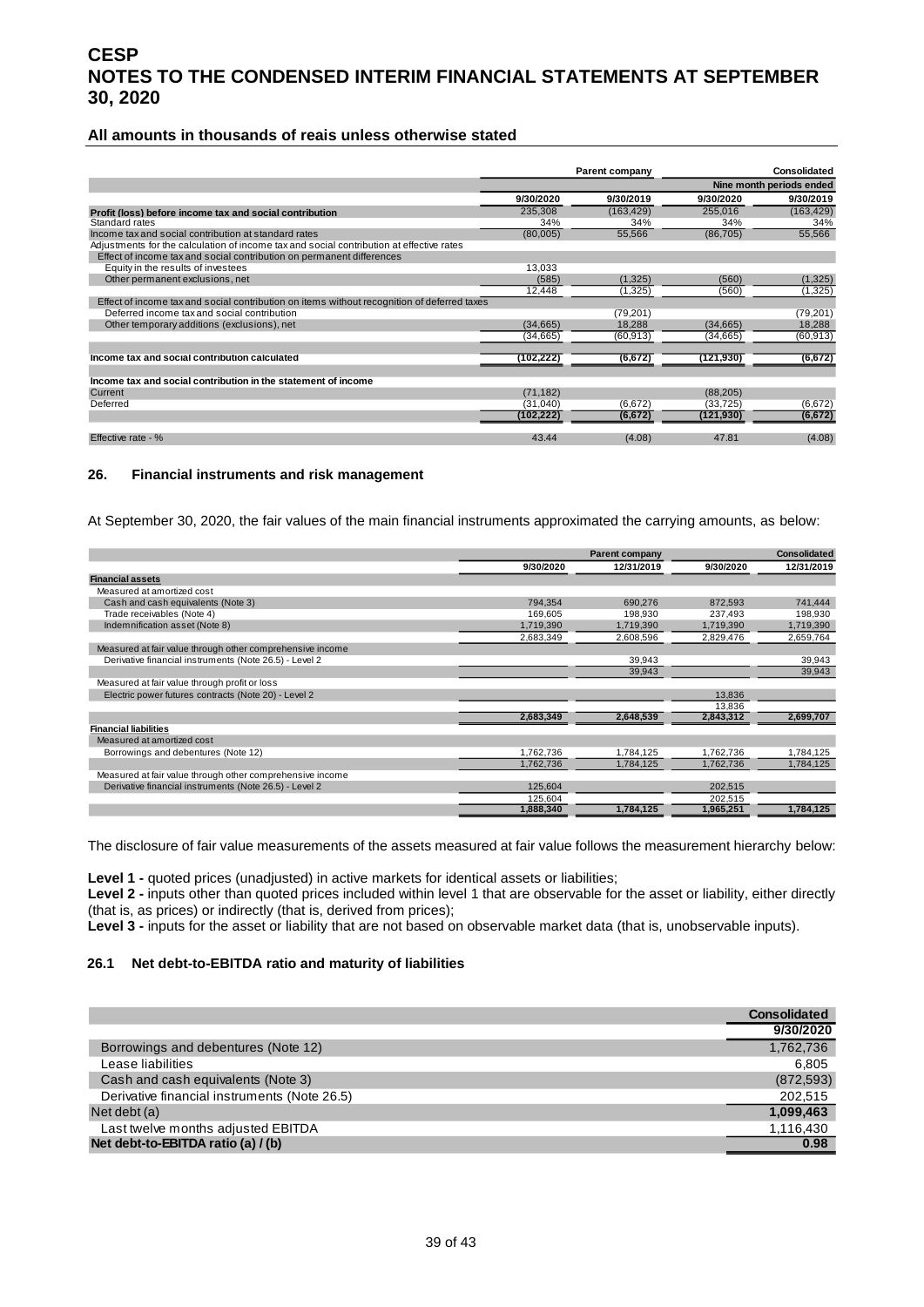#### **All amounts in thousands of reais unless otherwise stated**

The tables below presents the classification by aging of financial liabilities through to contractual maturity.

|                                              |        |               |               |               |              | <b>Parent company</b> |
|----------------------------------------------|--------|---------------|---------------|---------------|--------------|-----------------------|
|                                              |        |               |               |               |              | <b>Maturity</b>       |
|                                              | 2020   | 2021 and 2022 | 2023 and 2024 | 2025 and 2026 | 2027 to 2030 | <b>Total</b>          |
| At September 30, 2020                        |        |               |               |               |              |                       |
| Borrowings and debentures (Note 12)          | 1.756  | 70.869        | 139,066       | 64.549        | 1.486.496    | 1,762,736             |
| Derivative financial instruments (Note 26.5) | 27,430 | 98,174        |               |               |              | 125.604               |
|                                              | 29,186 | 169.043       | 139.066       | 64,549        | 1,486,496    | 1,888,340             |
|                                              |        |               |               |               |              |                       |
| At December 31, 2019                         |        |               |               |               |              |                       |
| Borrowings and debentures (Note 12)          | 3,002  | 446.854       | 884.269       | 450,000       |              | 1,784,125             |
|                                              | 3.002  | 446.854       | 884.269       | 450.000       |              | 1.784.125             |

|                                              |        |               |               |               |              | <b>Consolidated</b> |
|----------------------------------------------|--------|---------------|---------------|---------------|--------------|---------------------|
|                                              |        |               |               |               |              | <b>Maturity</b>     |
|                                              | 2020   | 2021 and 2022 | 2023 and 2024 | 2025 and 2026 | 2027 to 2030 | <b>Total</b>        |
| At September 30, 2020                        |        |               |               |               |              |                     |
| Borrowings and debentures (Note 12)          | 1.756  | 70.869        | 139,066       | 64.549        | 1.486.496    | 1,762,736           |
| Derivative financial instruments (Note 26.5) | 43.447 | 159,068       |               |               |              | 202.515             |
|                                              | 45.203 | 229.937       | 139.066       | 64.549        | 1.486.496    | 1,965,251           |
| At December 31, 2019                         |        |               |               |               |              |                     |
| Borrowings and debentures (Note 12)          | 3.002  | 446.854       | 884.269       | 450,000       |              | 1.784.125           |
|                                              | 3.002  | 446.854       | 884.269       | 450.000       |              | 1.784.125           |

#### **26.2 Exchange rate risk**

The Company and its subsidiary are exposed to energy sales contracts denominated in US dollars. This exposure is mitigated through hedge transactions (Note 26.5).

#### **26.3 Interest rate / inflation risk**

This risk arises from the possibility of the Company and its subsidiary incurring losses due to fluctuations in interest and inflation rates, which would increase the finance costs related to borrowing and debentures. The Company and its subsidiary have not entered derivative contracts to hedge against this risk, but they continuously monitor market interest rates in order to assess the need to replace debt instruments.

|                             |           | <b>Parent company and Consolidated</b> |  |  |  |
|-----------------------------|-----------|----------------------------------------|--|--|--|
| Liabilities linked to rates | 9/30/2020 | 12/31/2019                             |  |  |  |
| Fixed rate                  |           | 33                                     |  |  |  |
| CDI                         | 300.586   | 1,784,092                              |  |  |  |
| <b>IPCA</b>                 | 1.462.150 |                                        |  |  |  |
|                             | 1,762,736 | 1,784,125                              |  |  |  |

The Company and its subsidiary consider that the risk of liabilities in contracts that, in addition to fixed interest rate and spread, are further exposed to floating interest rates, is represented by the increase in these rates and the consequent increase in finance costs related to such contractual liabilities (Note 12).

#### **26.4 Credit risk**

At September 30, 2020, the Management of the Company and its subsidiary believe that there are no situations of exposure to credit risk that could significantly affect their future operations and results.

#### **26.4.1 Credit quality of financial assets**

The table below sets out credit quality of issuers and counterparties in transactions involving cash and cash equivalents and derivative financial instruments.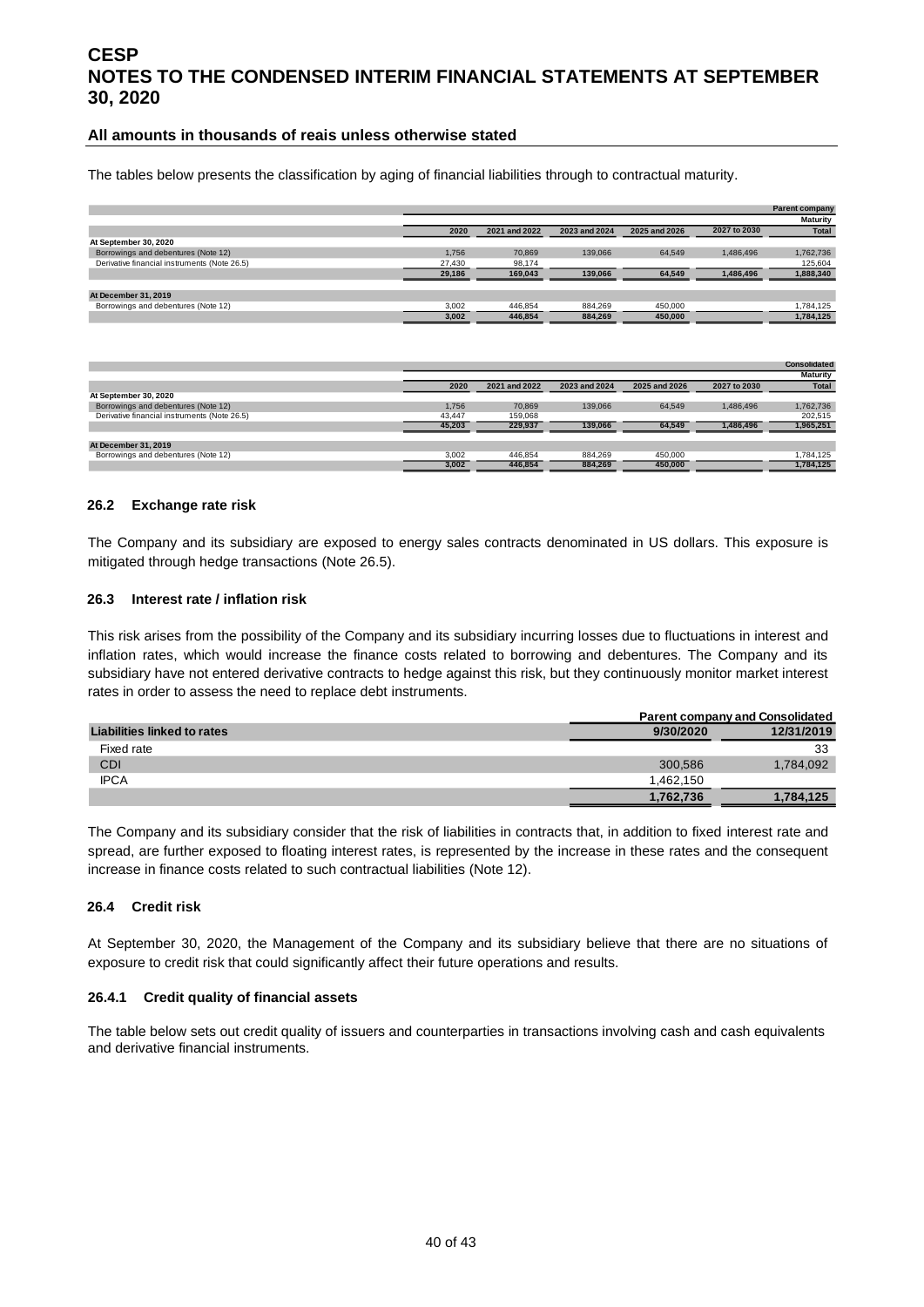#### **All amounts in thousands of reais unless otherwise stated**

|                                  |           |                       |           | <b>Local rating</b> |
|----------------------------------|-----------|-----------------------|-----------|---------------------|
|                                  |           | <b>Parent company</b> |           | <b>Consolidated</b> |
|                                  | 9/30/2020 | 12/31/2019            | 9/30/2020 | 12/31/2019          |
| Cash and cash equivalents        |           |                       |           |                     |
| AAA                              | 449,822   | 389,057               | 528,012   | 440,225             |
| $AA+$                            | 194,227   | 172,195               | 194,227   | 172,195             |
| AA                               | 37,942    | 128,147               | 37,991    | 128,147             |
| AA-                              | 112,363   |                       | 112,363   |                     |
| Unrated                          |           | 877                   |           | 877                 |
|                                  | 794,354   | 690,276               | 872,593   | 741,444             |
| Derivative financial instruments |           |                       |           |                     |
| AAA                              |           | 9,442                 |           | 9,442               |
| AA                               |           | 16,350                |           | 16,350              |
| AA-                              |           | 14,151                |           | 14,151              |
|                                  |           | 39,943                |           | 39,943              |
|                                  | 794,354   | 730,219               | 872,593   | 781,387             |

Brazilian and global ratings were obtained from ratings agencies (Standard & Poor's ("S&P"), Moody's and Fitch Ratings). The Company used the S&P and Fitch Ratings nomenclature format for presentation purposes.

#### **26.5 Derivative financial instruments**

|                                         |                                       |              |               |            |               |                      | <b>Parent company</b>                 |                                                |                                                  |                      |                                        |
|-----------------------------------------|---------------------------------------|--------------|---------------|------------|---------------|----------------------|---------------------------------------|------------------------------------------------|--------------------------------------------------|----------------------|----------------------------------------|
| 9/30/2020                               | <b>Principal Amount</b><br>12/31/2019 |              |               |            | Unit          |                      | Fair value at<br>December 31,<br>2019 | Impact on<br>operating<br>income<br>(expenses) | ∆ Fair value<br>Other<br>comprehensive<br>income | <b>Realized loss</b> | Fair value at<br>September 30,<br>2020 |
| Programs                                |                                       |              |               |            |               |                      |                                       |                                                |                                                  |                      |                                        |
| Hedge of electricity sales transactions |                                       |              |               |            |               |                      |                                       |                                                |                                                  |                      |                                        |
| Non Deliverable Forward<br>94,000       | 231,000                               | USD thousand | 39,943        | (48, 233)  | (154, 516)    | (37, 202)            | (125, 604)                            |                                                |                                                  |                      |                                        |
| 94,000                                  | 231,000                               |              | 39,943        | (48, 233)  | (154, 516)    | (37, 202)            | (125, 604)                            |                                                |                                                  |                      |                                        |
|                                         |                                       |              |               |            |               |                      | <b>Consolidated</b>                   |                                                |                                                  |                      |                                        |
|                                         |                                       |              |               | Impact on  | ∆ Fair value  |                      |                                       |                                                |                                                  |                      |                                        |
|                                         |                                       |              | Fair value at | operating  | Other         |                      | Fair value at                         |                                                |                                                  |                      |                                        |
|                                         |                                       |              | December 31,  | income     | comprehensive |                      | September 30,                         |                                                |                                                  |                      |                                        |
|                                         | <b>Principal Amount</b>               |              | 2019          | (expenses) | income        | <b>Realized loss</b> | 2020                                  |                                                |                                                  |                      |                                        |
| 30/6/2020                               | 31/12/2019                            |              |               |            |               |                      |                                       |                                                |                                                  |                      |                                        |
| Programs                                |                                       |              |               |            |               |                      |                                       |                                                |                                                  |                      |                                        |
| Hedge of electricity sales transactions |                                       |              |               |            |               |                      |                                       |                                                |                                                  |                      |                                        |
| Non Deliverable Forward<br>154,000      | 231.000                               | USD thousand | 39,943        | (79, 558)  | (226, 012)    | (63, 112)            | (202, 515)                            |                                                |                                                  |                      |                                        |
| 154.000                                 | 231,000                               |              | 39,943        | (79, 558)  | (226, 012)    | (63, 112)            | (202, 515)                            |                                                |                                                  |                      |                                        |

#### **26.6 Measurement of financial instruments**

The main assets and liabilities of the Company and its subsidiary in connection with their financial instruments at September 30, 2020 are described below, together with the criteria for their measurement or valuation:

#### **a) Cash and cash equivalents**

Comprise cash, bank deposits and financial investments. The fair value of these assets approximates the corresponding amounts stated in the Company's balance sheet.

#### **b) Trade receivables**

Free Energy and Spot Market Electricity: these receivables basically derive from free energy during the rationing period and transactions carried out within the scope of the current CCEE and were recorded and measured based on the information made available and the prices in force during the year at CCEE. There were no transactions related to these receivables or payables that could affect their classification and measurement on the date of these financial statements.

#### **c) Investments**

These are initially stated at cost, being subsequently evaluated by the equity method. A provision is recorded for their writedown to fair value, when required or as applicable.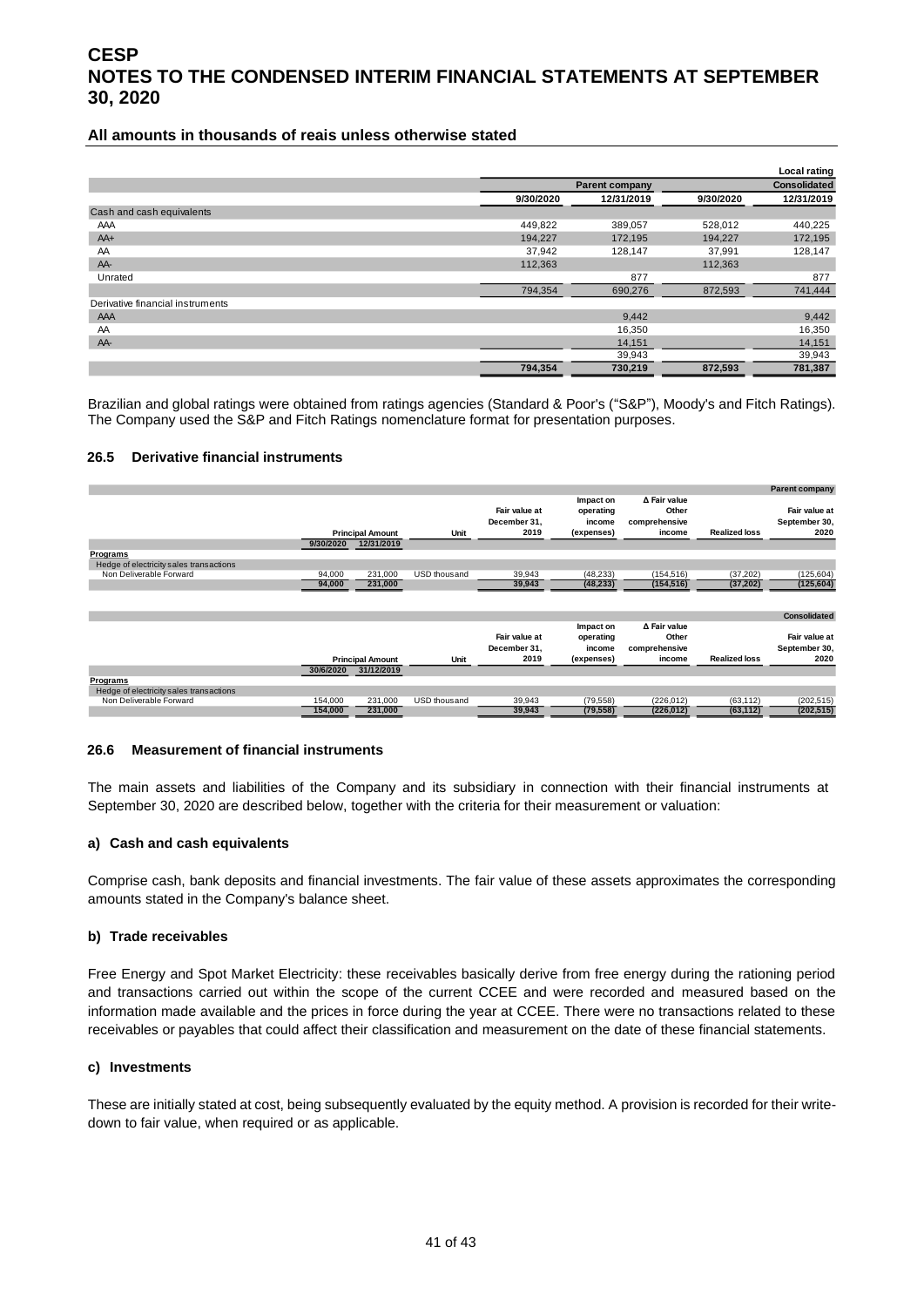#### **All amounts in thousands of reais unless otherwise stated**

#### **d) Borrowings and debentures**

The Company has assets and liabilities measured at fair value through profit or loss, and other financial liabilities not measured at amortized cost, which approximate their market cost.

Relate to specific electric energy sector operations, subsidized financial operations and renegotiation of financial operations, with no similar parameter in the market and with low liquidity. The Company assumed that the fair value equates to the respective carrying amount, due to the existing uncertainties as to changes in the pricing model.

The estimate of the fair value of financial instruments was prepared using a pricing model, applied individually to each transaction, considering future payment flows, based on contractual conditions, discounted to present value at rates obtained through market interest curves. The fair value of a security, therefore, corresponds to its value upon maturity (redemption value) discounted to present value at a rate (referring to the security's maturity date) obtained from the DI Pré B3 yield curve for the 11<sup>th</sup> issuance and from the B3 IPCA yield curve for the 12<sup>th</sup> issuance, as follows:

|                                            |                        | 9/30/2020         |
|--------------------------------------------|------------------------|-------------------|
|                                            | <b>Carrying amount</b> | <b>Fair value</b> |
| Borrowings and debentures - Local currency |                        |                   |
| Debentures - 11 <sup>th</sup> issuance     | 300.586                | 317.329           |
| Debentures - $12^{\mathrm{m}}$ issuance    | 1.462.150              | 1.439.433         |
|                                            | 1,762,736              | 1,756,762         |

#### **e) Derivative financial instruments**

The fair value of derivative financial instruments is determined by calculating their present value through yield curves on the closing dates. The curves and prices used in the calculation for each group of instruments are developed based on data from B3, Bacen, LME and Bloomberg, interpolated between the available maturities.

The present value of forward contracts (NDF) is estimated by discounting the nominal value multiplied by the difference between the forward price on the reference date and the contracted price.

#### **f) Electric power futures contracts**

CESP Comercializadora carries out power trading operations on an active market (Note 20), meeting the definition of financial instruments, as they are settled in electricity and readily convertible into a known amounts of cash. Such contracts are accounted for as derivatives under IFRS 9/CPC 48 - "Financial instruments" and are recognized in the balance sheet at fair value, on the date the derivative is contracted, and remeasured at fair value on the balance sheet date.

#### **26.7 Sensitivity analysis**

The main risk factors that affect the pricing of financial instruments involving cash and cash equivalents, borrowing and debentures and derivative financial instruments include volatility from US dollar and CDI interest rates and US dollar coupon. The scenarios for these factors are prepared using market data and inputs from specialized sources, according to the Company's financial policies.

The scenarios as at September 30, 2020 are described below:

**Scenario I -** considers a change in indicative pricing yield curves as at September 30, 2020, according to the base scenario defined by Management for December 31, 2020;

**Scenario II -** considers a change of + or - 25% in the yield curves at September 30, 2020;

**Scenario III -** considers a change of + or - 50% in the yield curves at September 30, 2020.